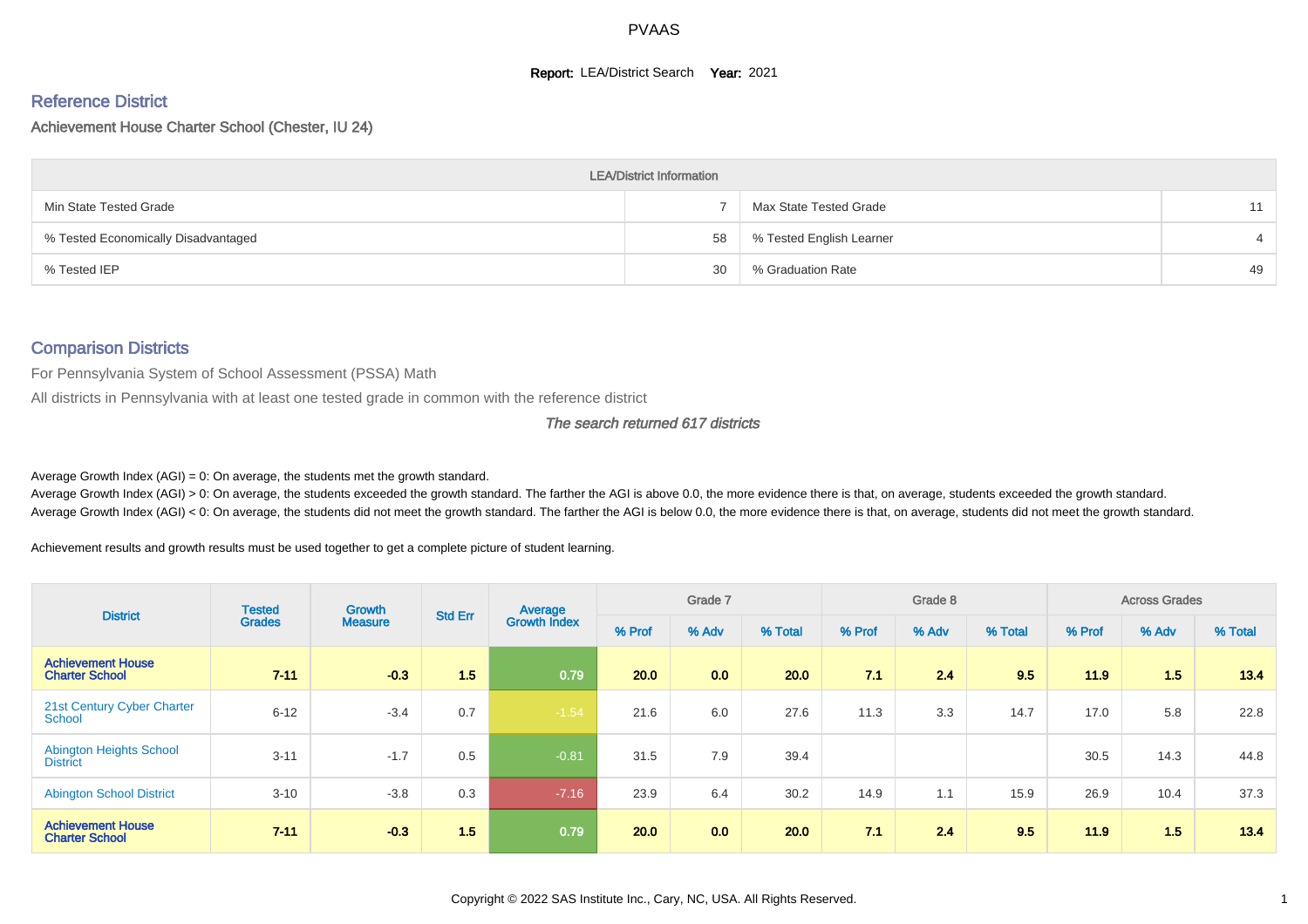| <b>District</b>                                           | <b>Tested</b> | Growth         | <b>Std Err</b> |                                |        | Grade 7 |         |         | Grade 8 |         |        | <b>Across Grades</b> |         |
|-----------------------------------------------------------|---------------|----------------|----------------|--------------------------------|--------|---------|---------|---------|---------|---------|--------|----------------------|---------|
|                                                           | <b>Grades</b> | <b>Measure</b> |                | <b>Average</b><br>Growth Index | % Prof | % Adv   | % Total | % Prof  | % Adv   | % Total | % Prof | % Adv                | % Total |
| <b>Achievement House</b><br><b>Charter School</b>         | $7 - 11$      | $-0.3$         | 1.5            | 0.79                           | 20.0   | 0.0     | 20.0    | 7.1     | 2.4     | 9.5     | 11.9   | 1.5                  | 13.4    |
| <b>Ad Prima Charter School</b>                            | $3-8$         | 1.5            | 0.8            | 4.76                           | 8.2    | 1.6     | 9.8     | 9.8     | 1.6     | 11.5    | 10.9   | 0.7                  | 11.6    |
| <b>Agora Cyber Charter</b><br>School                      | $3 - 11$      | $-0.3$         | 0.6            | 3.62                           | 6.2    | 2.1     | 8.3     | 3.3     | 1.3     | 4.6     | 9.7    | 2.4                  | 12.1    |
| <b>Albert Gallatin Area School</b><br><b>District</b>     | $3 - 11$      | $-1.4$         | 0.5            | 0.97                           | 12.8   | 2.8     | 15.6    | 14.8    | 2.0     | 16.8    | 17.4   | 4.9                  | 22.3    |
| <b>Aliquippa School District</b>                          | $3 - 11$      | 0.1            | 0.8            | 2.83                           | 6.9    | 0.0     | 6.9     | $0.0\,$ | 0.0     | 0.0     | 2.0    | 0.5                  | 2.6     |
| <b>Allegheny Valley School</b><br><b>District</b>         | $3 - 11$      | $-1.2$         | 0.8            | $-1.25$                        | 16.2   | 7.4     | 23.5    | 13.1    | 8.2     | 21.3    | 18.0   | 6.9                  | 24.9    |
| <b>Allegheny-Clarion Valley</b><br><b>School District</b> | $3 - 10$      | 0.1            | 0.9            | 2.43                           | 4.8    | 0.0     | 4.8     | 8.6     | 0.0     | 8.6     | 14.2   | 8.1                  | 22.3    |
| <b>Allentown City School</b><br><b>District</b>           | $3 - 12$      | $-4.5$         | 0.3            | $-10.00$                       | 2.2    | 0.3     | $2.5\,$ |         |         |         | 4.3    | 1.1                  | $5.4\,$ |
| <b>Alliance For Progress</b><br><b>Charter School</b>     | $3-8$         | $-5.0$         | 1.1            | 2.70                           | 0.0    | 0.0     | 0.0     | $0.0\,$ | 0.0     | 0.0     | 0.6    | 0.0                  | 0.6     |
| <b>Altoona Area School District</b>                       | $3 - 12$      | $-0.5$         | 0.3            | $-1.84$                        | 14.6   | 4.9     | 19.5    | 15.8    | 4.3     | 20.1    | 19.6   | 6.6                  | 26.2    |
| <b>Ambridge Area School</b><br><b>District</b>            | $3 - 12$      | $-3.4$         | 0.6            | $-2.06$                        | 11.9   | 0.8     | 12.7    | 10.7    | 0.8     | 11.6    | 15.7   | 5.2                  | 20.8    |
| <b>Annville-Cleona School</b><br><b>District</b>          | $3 - 12$      | 0.4            | 0.6            | 3.81                           | 29.1   | 11.8    | 40.9    | 27.8    | 9.3     | 37.0    | 27.5   | 9.4                  | 36.9    |
| <b>Antietam School District</b>                           | $3 - 10$      | $-2.5$         | 0.8            | $-1.84$                        | 5.6    | 0.0     | 5.6     | 5.8     | 0.0     | 5.8     | 8.3    | 1.2                  | 9.5     |
| Antonia Pantoja Community<br><b>Charter School</b>        | $3-8$         | $-3.9$         | 0.8            | $-1.30$                        | 4.6    | $2.3\,$ | 7.0     | 5.6     | 0.0     | 5.6     | 1.8    | 0.9                  | $2.8\,$ |
| <b>Apollo-Ridge School District</b>                       | $3 - 12$      | $-2.9$         | 0.7            | $-0.77$                        | 8.5    | 1.2     | 9.8     | 10.4    | 2.6     | 13.0    | 14.8   | 3.0                  | 17.7    |
| <b>Armstrong School District</b>                          | $3 - 11$      | 0.7            | 0.3            | 2.13                           | 21.4   | 4.3     | 25.7    | 20.5    | 3.8     | 24.3    | 25.7   | 9.4                  | 35.1    |
| <b>Arts Academy Charter</b><br><b>School</b>              | $5-8$         | $-7.7$         | 1.1            | $-3.18$                        | 8.3    | 0.0     | 8.3     | 0.0     | 0.0     | 0.0     | 4.4    | 0.0                  | 4.4     |
| Aspira Bilingual Cyber<br><b>Charter School</b>           | $3 - 11$      | 4.2            | 1.5            | 3.82                           | 0.0    | 0.0     | 0.0     | 0.0     | 0.0     | 0.0     | 1.6    | 0.0                  | 1.6     |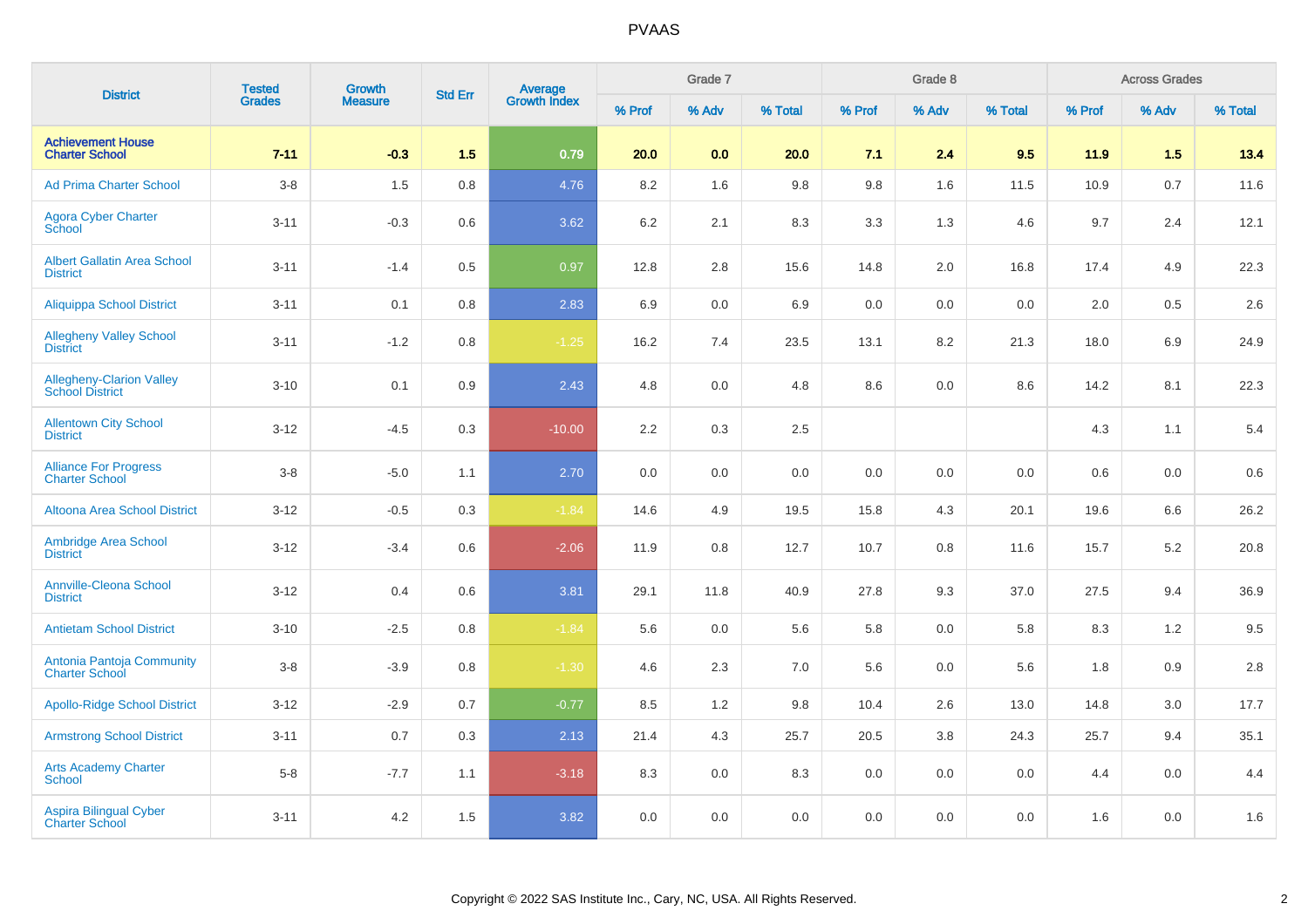| <b>District</b>                                      | <b>Tested</b> | <b>Growth</b><br><b>Measure</b> | <b>Std Err</b> | <b>Average</b><br>Growth Index |        | Grade 7 |         |        | Grade 8 |         |        | <b>Across Grades</b> |         |
|------------------------------------------------------|---------------|---------------------------------|----------------|--------------------------------|--------|---------|---------|--------|---------|---------|--------|----------------------|---------|
|                                                      | <b>Grades</b> |                                 |                |                                | % Prof | % Adv   | % Total | % Prof | % Adv   | % Total | % Prof | % Adv                | % Total |
| <b>Achievement House</b><br><b>Charter School</b>    | $7 - 11$      | $-0.3$                          | 1.5            | 0.79                           | 20.0   | 0.0     | 20.0    | 7.1    | 2.4     | 9.5     | 11.9   | 1.5                  | 13.4    |
| <b>Athens Area School District</b>                   | $3 - 11$      | 3.8                             | 0.5            | 7.01                           | 22.2   | 5.2     | 27.4    | 19.3   | 10.7    | 30.0    | 26.5   | 8.2                  | 34.6    |
| <b>Austin Area School District</b>                   | $3 - 11$      | 10.1                            | 1.6            | 6.38                           | 40.0   | 0.0     | 40.0    | 31.2   | 0.0     | 31.2    | 26.0   | 6.8                  | 32.9    |
| <b>Avella Area School District</b>                   | $3 - 12$      | 1.2                             | 1.0            | 2.47                           | 17.1   | 2.9     | 20.0    | 21.4   | 10.7    | 32.1    | 22.4   | 9.4                  | 31.8    |
| <b>Avon Grove Charter School</b>                     | $3 - 11$      | 1.8                             | 0.6            | 3.34                           | 27.2   | 9.8     | 37.0    | 13.9   | 2.0     | 15.8    | 24.3   | 10.2                 | 34.6    |
| <b>Avon Grove School District</b>                    | $3 - 10$      | 0.8                             | 0.4            | 2.09                           | 35.4   | 20.3    | 55.7    | 27.6   | 14.2    | 41.8    | 30.8   | 18.2                 | 49.0    |
| <b>Avonworth School District</b>                     | $3 - 10$      | 2.8                             | 0.5            | 5.25                           | 31.5   | 13.8    | 45.4    | 35.8   | 14.2    | 50.0    | 35.2   | 20.0                 | 55.2    |
| <b>Bald Eagle Area School</b><br><b>District</b>     | $3 - 11$      | 2.6                             | 0.6            | 4.48                           | 17.0   | 6.8     | 23.7    | 15.0   | 10.6    | 25.7    | 25.1   | 13.7                 | 38.8    |
| <b>Baldwin-Whitehall School</b><br><b>District</b>   | $3 - 11$      | $-5.8$                          | 0.4            | $-4.85$                        | 16.0   | 1.6     | 17.7    | 11.5   | 2.1     | 13.6    | 22.2   | 6.8                  | 29.0    |
| <b>Bangor Area School District</b>                   | $3 - 12$      | 4.2                             | 0.5            | 8.44                           | 20.4   | 13.6    | 34.0    | 23.2   | 6.0     | 29.1    | 27.2   | 17.9                 | 45.2    |
| <b>Bear Creek Community</b><br><b>Charter School</b> | $3 - 8$       | 4.4                             | 0.8            | 5.57                           | 23.1   | 5.8     | 28.8    | 18.4   | 0.0     | 18.4    | 27.2   | 7.9                  | 35.1    |
| <b>Beaver Area School District</b>                   | $3 - 10$      | $-4.4$                          | 0.6            | $-7.51$                        | 22.6   | 13.0    | 35.6    | 17.1   | 7.2     | 24.3    | 29.2   | 25.6                 | 54.8    |
| <b>Bedford Area School</b><br><b>District</b>        | $3 - 11$      | 3.8                             | 0.6            | 6.78                           | 25.4   | 8.8     | 34.2    | 24.2   | 7.8     | 32.0    | 31.3   | 10.5                 | 41.7    |
| <b>Belle Vernon Area School</b><br><b>District</b>   | $3 - 11$      | $-1.7$                          | 0.6            | $-1.40$                        | 11.0   | 0.9     | 11.9    | 10.6   | 2.4     | 12.9    | 22.3   | 6.8                  | 29.0    |
| <b>Bellefonte Area School</b><br><b>District</b>     | $3 - 11$      | 3.1                             | 0.5            | 6.77                           | 23.4   | 5.5     | 29.0    | 14.8   | 9.9     | 24.8    | 28.6   | 15.7                 | 44.3    |
| <b>Bellwood-Antis School</b><br><b>District</b>      | $3 - 10$      | 2.2                             | 0.6            | 5.68                           | 29.4   | 15.3    | 44.7    | 14.1   | 6.5     | 20.6    | 21.6   | 9.9                  | 31.5    |
| <b>Belmont Charter School</b>                        | $3 - 10$      | $-0.8$                          | 0.8            | 2.15                           | 0.0    | 0.0     | 0.0     | 5.6    | 0.0     | 5.6     | 2.8    | 0.6                  | 3.4     |
| <b>Bensalem Township School</b><br><b>District</b>   | $3 - 11$      | $-2.0$                          | 0.3            | $-1.45$                        | 9.8    | 4.6     | 14.3    | 8.2    | 1.9     | 10.1    | 12.0   | 3.5                  | 15.5    |
| <b>Benton Area School District</b>                   | $3 - 10$      | $-0.9$                          | 0.9            | $-0.47$                        | 13.6   | 3.4     | 17.0    | 10.3   | 2.6     | 12.8    | 21.6   | 7.1                  | 28.7    |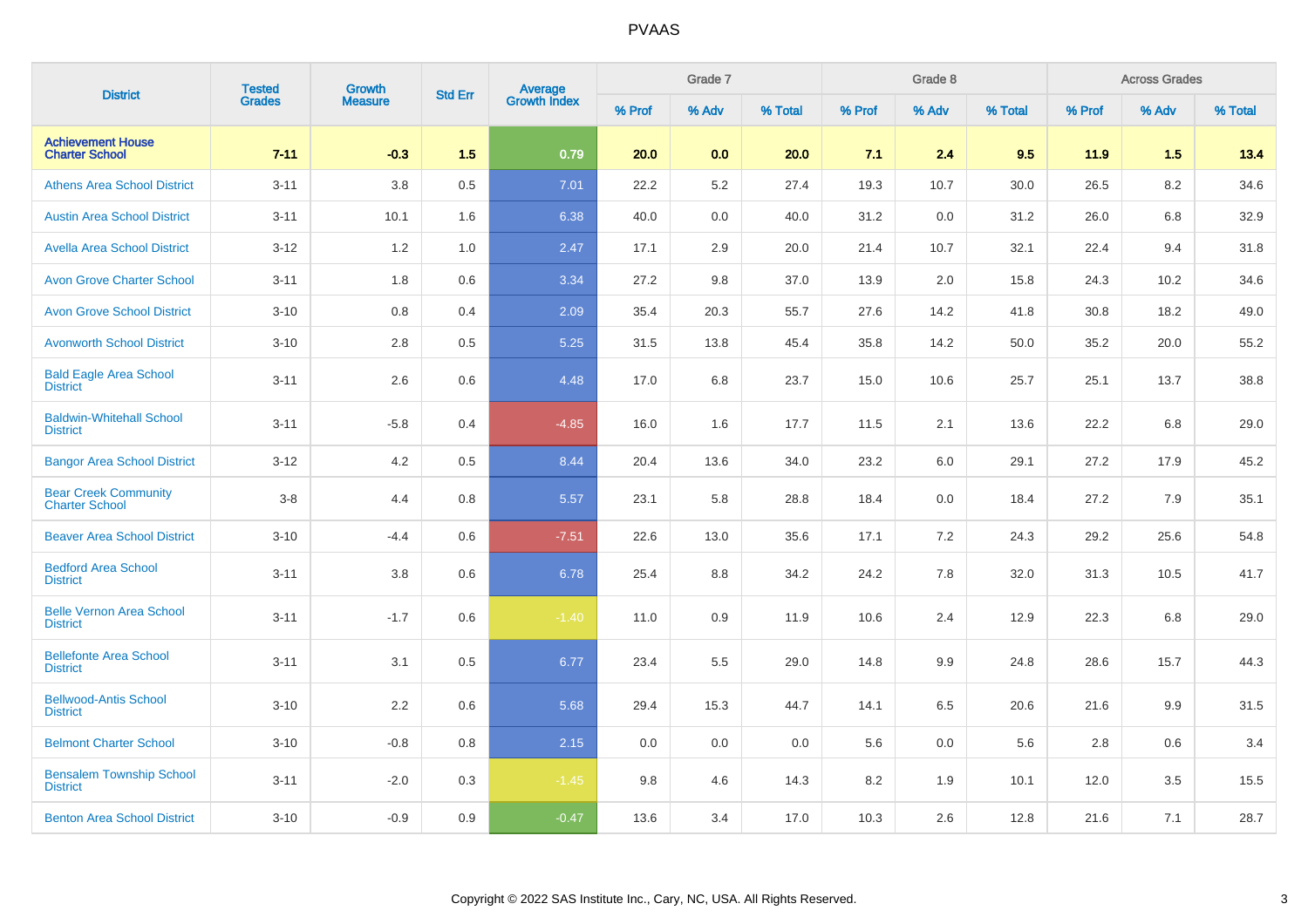| <b>District</b>                                        | <b>Tested</b> | <b>Growth</b>  | <b>Std Err</b> |                                |        | Grade 7 |         |         | Grade 8 |         |        | <b>Across Grades</b> |         |
|--------------------------------------------------------|---------------|----------------|----------------|--------------------------------|--------|---------|---------|---------|---------|---------|--------|----------------------|---------|
|                                                        | <b>Grades</b> | <b>Measure</b> |                | <b>Average</b><br>Growth Index | % Prof | % Adv   | % Total | % Prof  | % Adv   | % Total | % Prof | % Adv                | % Total |
| <b>Achievement House</b><br><b>Charter School</b>      | $7 - 11$      | $-0.3$         | 1.5            | 0.79                           | 20.0   | 0.0     | 20.0    | 7.1     | 2.4     | 9.5     | 11.9   | 1.5                  | 13.4    |
| <b>Bentworth School District</b>                       | $3 - 11$      | $-1.7$         | 0.7            | 1.37                           | 16.9   | 7.8     | 24.7    | 21.2    | 1.5     | 22.7    | 22.6   | 9.6                  | 32.3    |
| <b>Berlin Brothersvalley</b><br><b>School District</b> | $3 - 11$      | 2.2            | 0.8            | 2.66                           | 30.8   | 3.8     | 34.6    | 18.8    | 8.3     | 27.1    | 25.8   | 10.8                 | 36.6    |
| <b>Bermudian Springs School</b><br><b>District</b>     | $3 - 11$      | 0.4            | 0.6            | 0.78                           | 20.5   | 5.1     | 25.6    | 11.1    | 4.3     | 15.4    | 19.0   | 9.1                  | 28.1    |
| <b>Berwick Area School</b><br><b>District</b>          | $3 - 11$      | $-3.7$         | 0.5            | $-0.18$                        | 16.8   | 3.2     | 20.0    | 12.0    | 2.0     | 14.0    | 20.4   | 9.0                  | 29.4    |
| <b>Bethel Park School District</b>                     | $3 - 11$      | $-0.2$         | 0.4            | 0.67                           | 29.6   | 13.0    | 42.6    | 27.1    | 8.9     | 36.0    | 30.4   | 17.5                 | 48.0    |
| <b>Bethlehem Area School</b><br><b>District</b>        | $3 - 11$      | 0.4            | 0.4            | 2.41                           | 14.3   | 5.3     | 19.6    | 9.9     | 3.9     | 13.8    | 18.1   | 8.8                  | 26.8    |
| <b>Bethlehem-Center School</b><br><b>District</b>      | $3 - 10$      | $-6.4$         | 0.7            | $-0.87$                        | 4.0    | 0.0     | 4.0     | $3.2\,$ | 1.6     | 4.8     | 9.6    | 3.9                  | 13.6    |
| <b>Big Beaver Falls Area</b><br><b>School District</b> | $3 - 11$      | $-1.7$         | 0.6            | 1.44                           | 8.3    | 1.0     | 9.4     | 1.0     | 1.0     | 2.1     | 12.5   | 1.1                  | 13.6    |
| <b>Big Spring School District</b>                      | $3 - 11$      | $-1.2$         | 0.5            | $-0.59$                        | 20.9   | 6.7     | 27.6    | 10.9    | 3.3     | 14.1    | 24.6   | 10.4                 | 35.0    |
| <b>Blackhawk School District</b>                       | $3 - 11$      | $-1.6$         | 0.5            | 0.51                           | 27.3   | 7.4     | 34.8    | 13.5    | 1.7     | 15.2    | 28.7   | 9.2                  | 37.8    |
| <b>Blacklick Valley School</b><br><b>District</b>      | $3 - 11$      | 8.2            | 1.0            | 8.15                           | 16.7   | 0.0     | 16.7    | 14.3    | 4.8     | 19.0    | 22.6   | 9.5                  | 32.1    |
| <b>Blairsville-Saltsburg School</b><br><b>District</b> | $3 - 11$      | $-2.7$         | 0.6            | $-2.57$                        | 19.4   | 8.2     | 27.6    | 18.8    | 8.2     | 27.1    | 22.2   | 12.6                 | 34.8    |
| <b>Bloomsburg Area School</b><br><b>District</b>       | $3 - 10$      | 1.2            | 0.6            | 3.43                           | 14.7   | 3.9     | 18.6    | 16.8    | 9.9     | 26.7    | 21.5   | 8.7                  | 30.2    |
| <b>Blue Mountain School</b><br><b>District</b>         | $3 - 10$      | 0.1            | 0.5            | 0.42                           | 16.3   | 10.1    | 26.4    | 20.3    | 6.1     | 26.4    | 27.5   | 11.1                 | 38.6    |
| <b>Blue Ridge School District</b>                      | $3 - 11$      | $-1.1$         | 0.7            | 1.82                           | 25.8   | 3.2     | 29.0    | 12.9    | 4.3     | 17.1    | 23.5   | 4.1                  | 27.7    |
| <b>Boyertown Area School</b><br><b>District</b>        | $3 - 11$      | $-2.5$         | 0.3            | 1.59                           | 28.2   | 14.4    | 42.6    | 24.8    | 6.0     | 30.8    | 29.1   | 9.0                  | 38.2    |
| Boys Latin Of Philadelphia<br><b>Charter School</b>    | $6 - 12$      | 0.1            | 0.8            | 2.29                           | 3.3    | $0.0\,$ | 3.3     | 1.0     | 0.0     | $1.0$   | 1.5    | 0.0                  | 1.5     |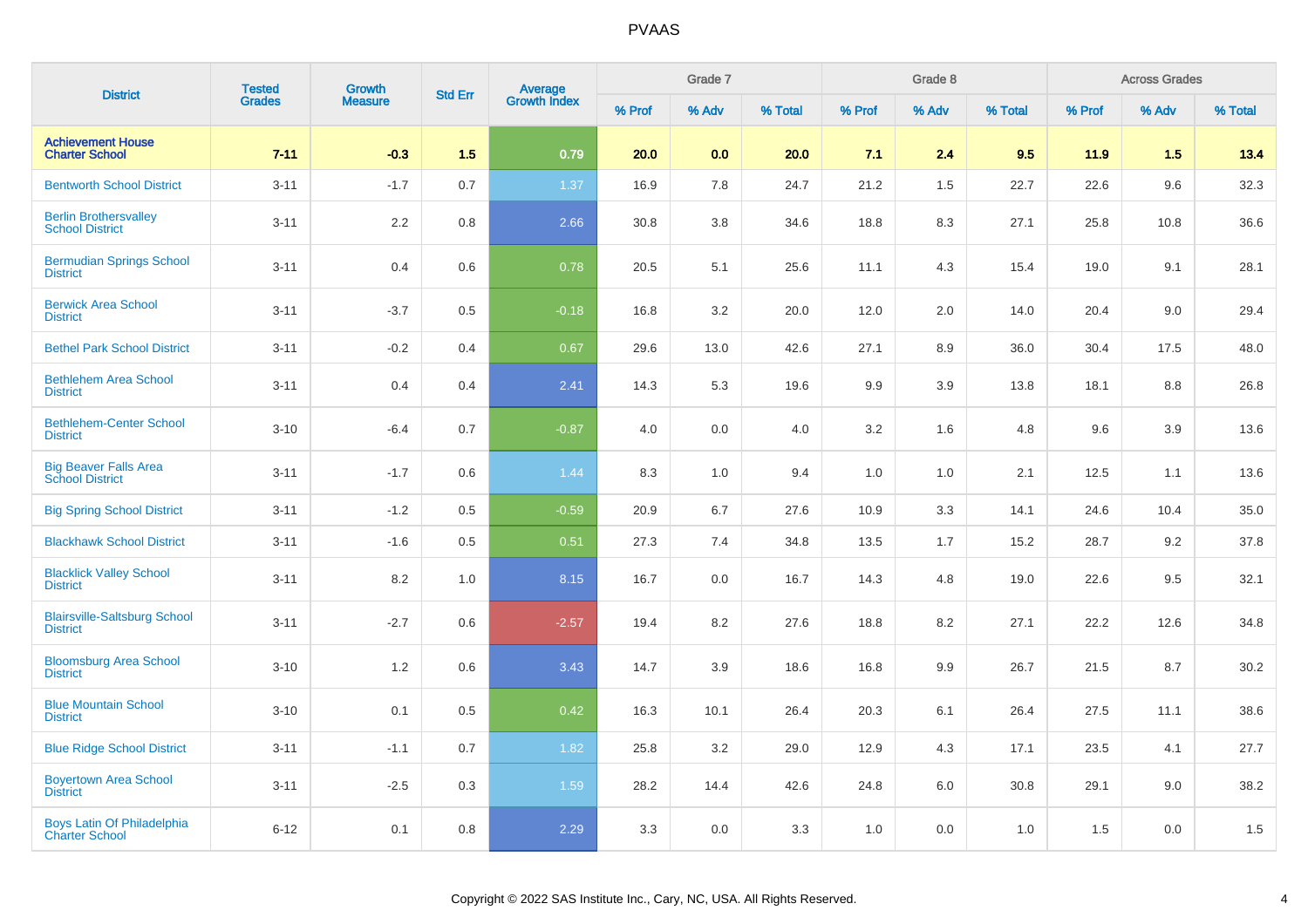| <b>District</b>                                    | <b>Tested</b> | <b>Growth</b>  | <b>Std Err</b> |                         |        | Grade 7 |         |        | Grade 8 |         |        | <b>Across Grades</b> |         |
|----------------------------------------------------|---------------|----------------|----------------|-------------------------|--------|---------|---------|--------|---------|---------|--------|----------------------|---------|
|                                                    | <b>Grades</b> | <b>Measure</b> |                | Average<br>Growth Index | % Prof | % Adv   | % Total | % Prof | % Adv   | % Total | % Prof | % Adv                | % Total |
| <b>Achievement House</b><br><b>Charter School</b>  | $7 - 11$      | $-0.3$         | 1.5            | 0.79                    | 20.0   | 0.0     | 20.0    | 7.1    | 2.4     | 9.5     | 11.9   | 1.5                  | 13.4    |
| <b>Bradford Area School</b><br><b>District</b>     | $3-12$        | 4.4            | 0.5            | 9.21                    | 18.9   | 13.9    | 32.8    | 27.8   | 7.6     | 35.4    | 26.9   | 11.3                 | 38.3    |
| <b>Brentwood Borough School</b><br><b>District</b> | $3 - 11$      | $-2.3$         | 0.7            | 3.94                    | 9.2    | $0.0\,$ | 9.2     | 19.4   | 1.4     | 20.8    | 19.6   | 5.3                  | 24.9    |
| <b>Bristol Borough School</b><br><b>District</b>   | $3 - 12$      | $-2.4$         | 0.7            | $-2.22$                 | 15.0   | 1.2     | 16.2    | 7.6    | 1.3     | 8.9     | 16.2   | 4.2                  | 20.3    |
| <b>Bristol Township School</b><br><b>District</b>  | $3 - 11$      | $-4.1$         | 0.4            | $-1.98$                 | 7.5    | 1.1     | 8.6     | 3.8    | 0.4     | 4.2     | 10.6   | 2.1                  | 12.7    |
| <b>Brockway Area School</b><br><b>District</b>     | $3 - 11$      | 2.7            | 0.7            | 3.81                    | 22.5   | 7.5     | 30.0    | 20.8   | 5.6     | 26.4    | 28.7   | 18.6                 | 47.4    |
| <b>Brookville Area School</b><br><b>District</b>   | $3 - 11$      | 4.3            | 0.6            | 7.27                    | 13.8   | 2.4     | 16.3    | 19.4   | 9.3     | 28.7    | 21.6   | 9.4                  | 31.0    |
| <b>Brownsville Area School</b><br><b>District</b>  | $3 - 12$      | $-0.6$         | 0.7            | $-0.09$                 | 6.4    | 1.3     | 7.7     | 4.2    | 1.4     | 5.6     | 10.2   | 1.5                  | 11.7    |
| <b>Burgettstown Area School</b><br><b>District</b> | $3 - 11$      | $-6.3$         | 0.7            | $-3.35$                 | 3.6    | 2.4     | 6.0     | 9.3    | 4.0     | 13.3    | 15.1   | 3.7                  | 18.9    |
| <b>Burrell School District</b>                     | $3 - 11$      | $-3.1$         | 0.7            | 1.18                    | 21.5   | 7.6     | 29.1    | 17.2   | 0.0     | 17.2    | 25.3   | 6.1                  | 31.4    |
| <b>Butler Area School District</b>                 | $3 - 11$      | 0.7            | 0.3            | 2.49                    | 15.2   | 9.0     | 24.2    | 16.4   | 9.0     | 25.4    | 25.4   | 11.6                 | 37.0    |
| <b>California Area School</b><br><b>District</b>   | $3 - 10$      | $-1.0$         | 0.8            | $-1.19$                 | 24.6   | 1.8     | 26.3    | 20.4   | 5.6     | 25.9    | 22.4   | 4.3                  | 26.6    |
| <b>Cambria Heights School</b><br><b>District</b>   | $3 - 10$      | $-2.3$         | 0.6            | $-0.70$                 | 13.5   | 1.0     | 14.6    | 4.4    | 0.9     | 5.3     | 18.3   | $2.8$                | 21.2    |
| <b>Cameron County School</b><br><b>District</b>    | $3 - 12$      | 1.0            | 1.0            | 4.16                    | 7.3    | 2.4     | 9.8     | 13.5   | 0.0     | 13.5    | 30.3   | 6.8                  | 37.2    |
| <b>Camp Hill School District</b>                   | $3 - 12$      | $-2.0$         | 0.7            | $-1.41$                 | 17.6   | 9.9     | 27.5    | 22.0   | 3.7     | 25.7    | 30.7   | 15.4                 | 46.1    |
| <b>Canon-Mcmillan School</b><br><b>District</b>    | $3 - 11$      | $-1.3$         | 0.3            | $2.20\,$                | 26.1   | 10.4    | 36.5    | 27.7   | 10.6    | 38.4    | 30.0   | 14.6                 | 44.6    |
| <b>Canton Area School District</b>                 | $3 - 11$      | $-0.5$         | 0.8            | $-0.39$                 | 9.1    | 1.8     | 10.9    | 4.8    | 0.0     | 4.8     | 23.4   | 6.2                  | 29.6    |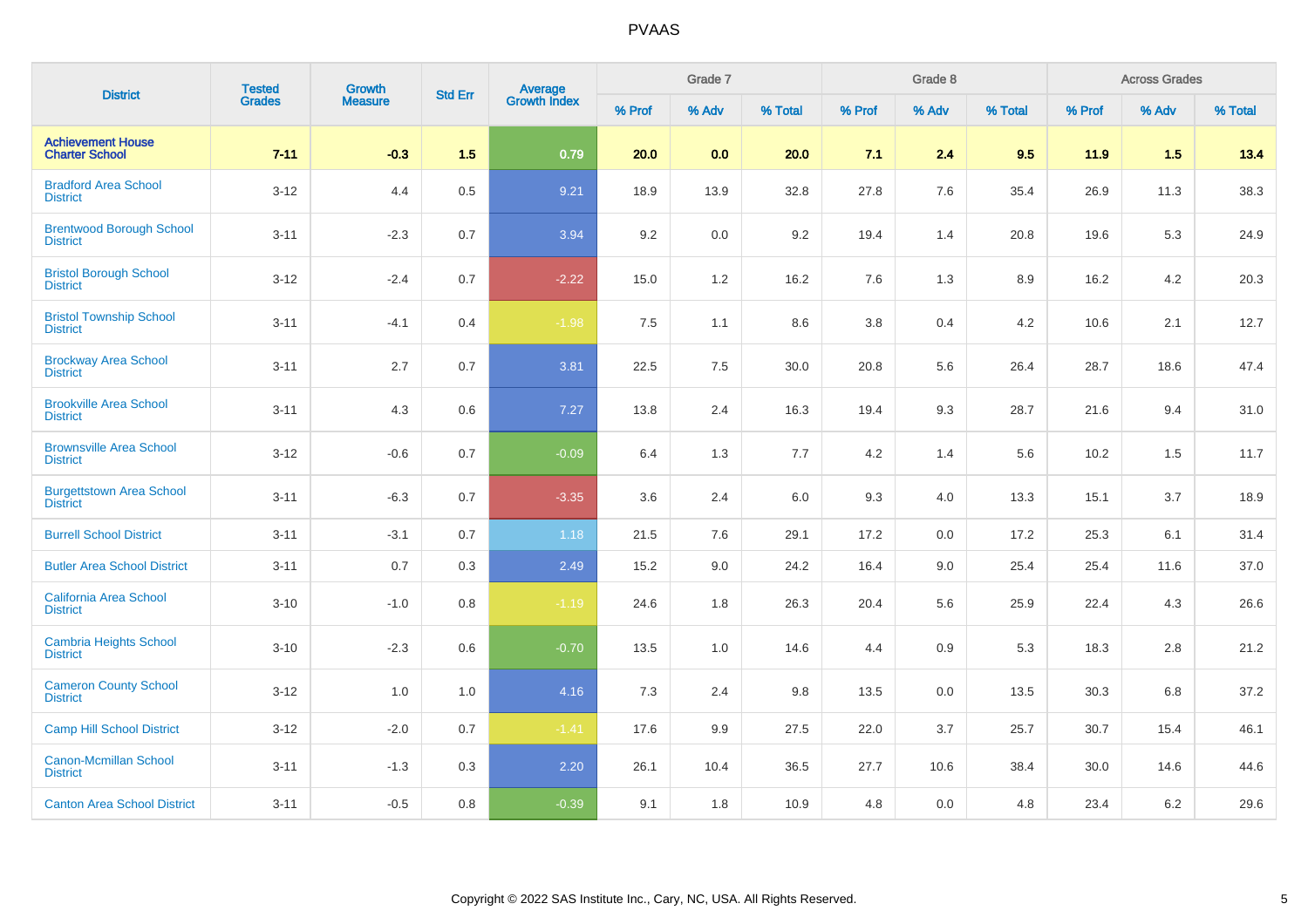| <b>District</b>                                                                    | <b>Tested</b> | Growth         | <b>Std Err</b> |                                |        | Grade 7 |         |        | Grade 8 |         |        | <b>Across Grades</b> |         |
|------------------------------------------------------------------------------------|---------------|----------------|----------------|--------------------------------|--------|---------|---------|--------|---------|---------|--------|----------------------|---------|
|                                                                                    | <b>Grades</b> | <b>Measure</b> |                | <b>Average</b><br>Growth Index | % Prof | % Adv   | % Total | % Prof | % Adv   | % Total | % Prof | % Adv                | % Total |
| <b>Achievement House</b><br><b>Charter School</b>                                  | $7 - 11$      | $-0.3$         | 1.5            | 0.79                           | 20.0   | 0.0     | 20.0    | 7.1    | 2.4     | 9.5     | $11.9$ | 1.5                  | 13.4    |
| <b>Carbondale Area School</b><br><b>District</b>                                   | $3 - 10$      | 1.1            | 0.6            | 5.95                           | 4.8    | 3.6     | 8.4     | 13.9   | 0.0     | 13.9    | 9.4    | 0.8                  | 10.1    |
| <b>Carlisle Area School District</b>                                               | $3 - 11$      | $0.5\,$        | 0.4            | 3.54                           | 18.9   | 7.6     | 26.5    | 11.6   | 5.6     | 17.1    | 21.3   | 7.2                  | 28.5    |
| <b>Carlynton School District</b>                                                   | $3 - 11$      | $-1.3$         | 0.7            | $-0.74$                        | 9.5    | 3.8     | 13.3    | 11.7   | 0.0     | 11.7    | 20.9   | 6.7                  | 27.6    |
| <b>Carmichaels Area School</b><br><b>District</b>                                  | $3 - 10$      | $-5.5$         | 0.7            | 1.91                           | 3.0    | 3.0     | 6.0     | 6.8    | 0.0     | 6.8     | 11.3   | 2.2                  | 13.4    |
| Catasauqua Area School<br><b>District</b>                                          | $3 - 12$      | 1.1            | 0.6            | 2.87                           | 9.8    | 4.9     | 14.7    | 8.9    | 3.3     | 12.2    | 15.4   | 4.4                  | 19.8    |
| <b>Centennial School District</b>                                                  | $3 - 10$      | 1.6            | 0.3            | 5.91                           | 22.2   | 5.1     | 27.4    | 13.0   | 8.2     | 21.2    | 21.7   | 6.7                  | 28.4    |
| <b>Center For Student</b><br><b>Learning Charter School At</b><br><b>Pennsbury</b> | $6 - 12$      | $-0.6$         | 3.1            | $-0.20$                        |        |         |         | 0.0    | 0.0     | 0.0     | 3.4    | 0.0                  | 3.4     |
| <b>Central Bucks School</b><br><b>District</b>                                     | $3 - 11$      | 0.2            | 0.2            | 1.61                           | 29.2   | 13.4    | 42.6    | 22.8   | 7.4     | 30.1    | 32.0   | 16.6                 | 48.6    |
| <b>Central Cambria School</b><br><b>District</b>                                   | $3 - 11$      | 2.5            | 0.6            | 4.43                           | 20.2   | 8.8     | 29.0    | 16.5   | 10.2    | 26.8    | 23.8   | 11.4                 | 35.1    |
| <b>Central Columbia School</b><br><b>District</b>                                  | $3 - 12$      | 3.8            | 0.5            | 7.42                           | 32.6   | 14.9    | 47.5    | 30.6   | 20.1    | 50.7    | 32.6   | 22.1                 | 54.7    |
| <b>Central Dauphin School</b><br><b>District</b>                                   | $3 - 11$      | $-0.5$         | 0.2            | 4.10                           | 14.8   | 7.0     | 21.8    | 12.5   | 4.2     | 16.7    | 19.3   | 7.8                  | 27.1    |
| <b>Central Fulton School</b><br><b>District</b>                                    | $3 - 11$      | $-0.7$         | 0.8            | 3.45                           | 13.0   | 14.5    | 27.5    | 12.7   | 14.6    | 27.3    | 24.6   | 8.3                  | 32.8    |
| <b>Central Greene School</b><br><b>District</b>                                    | $3 - 11$      | $-1.8$         | 0.6            | 2.52                           | 11.7   | 5.8     | 17.5    | 9.3    | 0.9     | 10.2    | 14.7   | 3.7                  | 18.4    |
| <b>Central Valley School</b><br><b>District</b>                                    | $3 - 10$      | $-3.2$         | 0.5            | 2.71                           | 20.3   | 7.2     | 27.4    | 20.4   | 8.0     | 28.5    | 26.6   | 9.0                  | 35.6    |
| <b>Central York School District</b>                                                | $3 - 12$      | 7.2            | 0.3            | 21.64                          | 18.8   | 6.0     | 24.8    | 13.4   | 4.5     | 17.9    | 20.9   | 7.4                  | 28.3    |
| <b>Centre Learning</b><br><b>Community Charter School</b>                          | $5-8$         | 4.9            | 2.0            | 2.45                           | 25.0   | 12.5    | 37.5    | 0.0    | 17.6    | 17.6    | 24.1   | 18.5                 | 42.6    |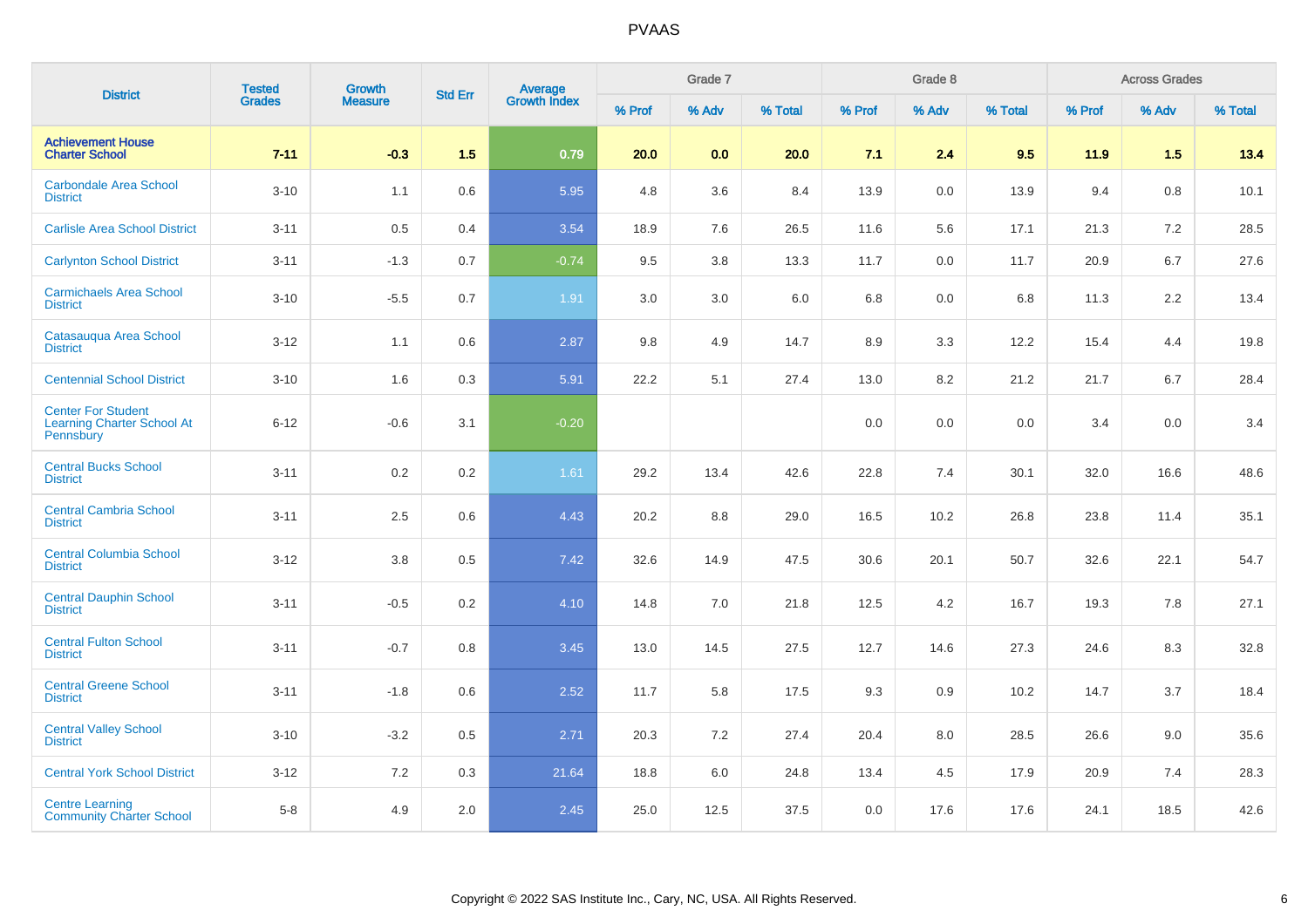| <b>District</b>                                                  | <b>Tested</b> | <b>Growth</b>  | <b>Std Err</b> | <b>Average</b><br>Growth Index |        | Grade 7 |         |        | Grade 8 |         |        | <b>Across Grades</b> |         |
|------------------------------------------------------------------|---------------|----------------|----------------|--------------------------------|--------|---------|---------|--------|---------|---------|--------|----------------------|---------|
|                                                                  | <b>Grades</b> | <b>Measure</b> |                |                                | % Prof | % Adv   | % Total | % Prof | % Adv   | % Total | % Prof | % Adv                | % Total |
| <b>Achievement House</b><br><b>Charter School</b>                | $7 - 11$      | $-0.3$         | 1.5            | 0.79                           | 20.0   | 0.0     | 20.0    | 7.1    | 2.4     | 9.5     | 11.9   | 1.5                  | 13.4    |
| <b>Chambersburg Area School</b><br><b>District</b>               | $3 - 11$      | $-1.4$         | 0.3            | 3.43                           | 15.1   | 4.9     | 20.0    | 11.2   | 4.5     | 15.7    | 16.9   | 5.3                  | 22.3    |
| <b>Charleroi School District</b>                                 | $3 - 11$      | $-4.8$         | 0.6            | 2.44                           | 8.5    | 3.8     | 12.3    | 11.6   | 1.0     | 12.6    | 12.5   | 2.4                  | 14.9    |
| <b>Chartiers Valley School</b><br><b>District</b>                | $3 - 11$      | $-2.3$         | 0.4            | 1.51                           | 15.6   | 7.4     | 22.9    | 10.8   | 4.2     | 15.1    | 23.4   | 11.6                 | 35.0    |
| <b>Chartiers-Houston School</b><br><b>District</b>               | $3 - 10$      | $-2.5$         | 0.7            | 1.15                           | 20.5   | 1.3     | 21.8    | 18.3   | 5.6     | 23.9    | 28.7   | 8.2                  | 36.9    |
| <b>Cheltenham School District</b>                                | $3 - 11$      | $-1.7$         | 0.6            | $-1.15$                        | 26.7   | 11.0    | 37.7    | 12.1   | 3.3     | 15.4    | 23.0   | 11.2                 | 34.2    |
| <b>Chester Charter Scholars</b><br><b>Academy Charter School</b> | $3 - 12$      | $-3.3$         | 0.8            | 2.00                           | 6.2    | 0.0     | 6.2     | 0.0    | 0.0     | 0.0     | 1.8    | 0.4                  | 2.2     |
| <b>Chester Community Charter</b><br><b>School</b>                | $3-8$         | 3.5            | 0.6            | 6.06                           | 3.2    | 1.1     | 4.3     | 2.6    | 0.0     | 2.6     | 2.1    | 0.4                  | 2.5     |
| <b>Chester-Upland School</b><br><b>District</b>                  | $3 - 11$      | 0.1            | 0.7            | 2.70                           | 0.0    | 0.0     | 0.0     | 0.0    | 0.0     | 0.0     | 3.1    | 0.4                  | 3.4     |
| <b>Chestnut Ridge School</b><br><b>District</b>                  | $3 - 12$      | 4.2            | 0.6            | 7.56                           | 36.8   | 4.2     | 41.0    | 18.4   | 10.2    | 28.6    | 26.7   | 9.7                  | 36.4    |
| <b>Chichester School District</b>                                | $3 - 11$      | $-3.7$         | 0.7            | 1.84                           | 5.0    | 6.2     | 11.2    | 4.2    | 0.0     | 4.2     | 9.0    | 3.2                  | 12.2    |
| <b>Circle Of Seasons Charter</b><br><b>School</b>                | $3-8$         | 12.3           | 1.2            | 10.35                          | 25.0   | 11.1    | 36.1    |        |         |         | 20.9   | 7.9                  | 28.8    |
| <b>Clairton City School District</b>                             | $3 - 11$      | 0.5            | 0.8            | 3.14                           | 1.6    | 0.0     | 1.6     | 0.0    | 0.0     | 0.0     | 3.5    | 0.3                  | $3.8\,$ |
| <b>Clarion Area School District</b>                              | $3 - 11$      | $-0.1$         | 0.8            | 2.20                           | 17.9   | 10.4    | 28.4    | 28.1   | 3.5     | 31.6    | 26.5   | 10.2                 | 36.8    |
| <b>Clarion-Limestone Area</b><br><b>School District</b>          | $3 - 12$      | $-1.1$         | 0.9            | $-1.30$                        | 27.9   | 11.6    | 39.5    | 7.8    | 3.9     | 11.8    | 28.4   | 13.2                 | 41.6    |
| <b>Claysburg-Kimmel School</b><br><b>District</b>                | $3 - 11$      | 3.0            | 0.8            | 3.68                           | 21.8   | 1.8     | 23.6    | 10.5   | 1.8     | 12.3    | 24.4   | 5.7                  | 30.1    |
| <b>Clearfield Area School</b><br><b>District</b>                 | $3 - 10$      | $-3.9$         | 0.5            | $-2.49$                        | 9.3    | 0.8     | 10.1    | 6.3    | 3.5     | 9.8     | 12.1   | 2.5                  | 14.6    |
| <b>Coatesville Area School</b><br><b>District</b>                | $3 - 11$      | $-0.5$         | 0.4            | 1.87                           | 8.9    | 1.3     | 10.1    | 6.9    | 0.5     | 7.4     | 10.9   | 3.9                  | 14.8    |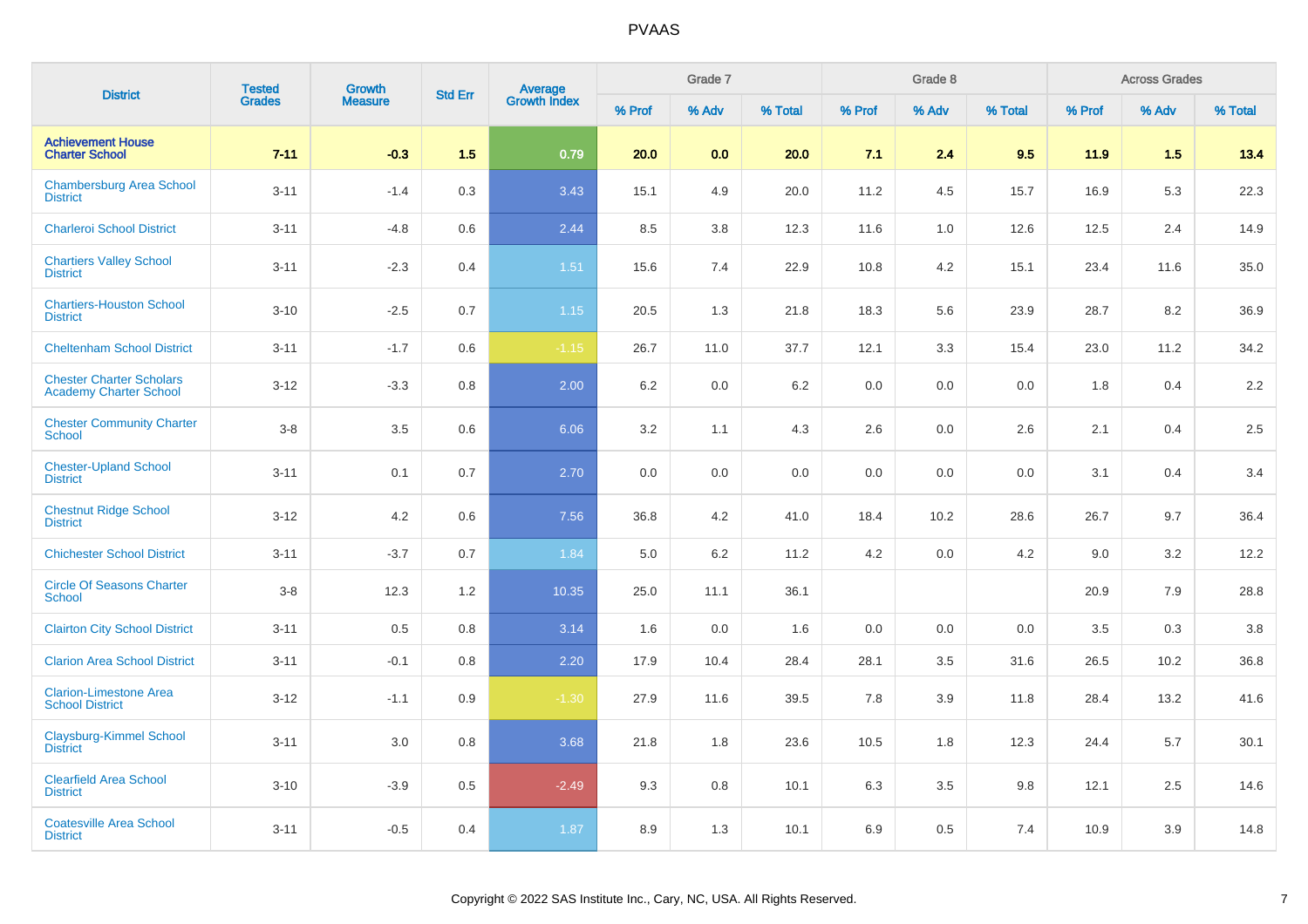| <b>District</b>                                              | <b>Tested</b> | <b>Growth</b>  | <b>Std Err</b> |                                |        | Grade 7 |         |        | Grade 8 |         |        | <b>Across Grades</b> |         |
|--------------------------------------------------------------|---------------|----------------|----------------|--------------------------------|--------|---------|---------|--------|---------|---------|--------|----------------------|---------|
|                                                              | <b>Grades</b> | <b>Measure</b> |                | <b>Average</b><br>Growth Index | % Prof | % Adv   | % Total | % Prof | % Adv   | % Total | % Prof | % Adv                | % Total |
| <b>Achievement House</b><br><b>Charter School</b>            | $7 - 11$      | $-0.3$         | 1.5            | 0.79                           | 20.0   | 0.0     | 20.0    | 7.1    | 2.4     | 9.5     | 11.9   | 1.5                  | 13.4    |
| <b>Cocalico School District</b>                              | $3 - 11$      | 2.0            | 0.4            | 4.68                           | 27.3   | 4.0     | 31.3    | 22.2   | 6.2     | 28.4    | 28.3   | 12.1                 | 40.4    |
| <b>Collegium Charter School</b>                              | $3 - 10$      | $-1.0$         | 0.4            | 2.29                           | 8.0    | 2.3     | 10.3    | 7.6    | 2.8     | 10.3    | 14.4   | 3.4                  | 17.8    |
| <b>Colonial School District</b>                              | $3 - 11$      | $-0.9$         | 0.3            | 2.48                           | 29.4   | 16.8    | 46.2    | 21.2   | 15.0    | 36.2    | 31.5   | 21.3                 | 52.8    |
| <b>Columbia Borough School</b><br><b>District</b>            | $3 - 12$      | $-4.8$         | 0.7            | $-1.73$                        | 6.2    | 1.5     | 7.7     | 0.0    | 0.0     | 0.0     | 8.7    | 1.4                  | 10.0    |
| <b>Commodore Perry School</b><br><b>District</b>             | $3 - 11$      | $-5.2$         | 1.1            | 0.56                           | 8.1    | 2.7     | 10.8    | 20.0   | 8.0     | 28.0    | 20.6   | 7.2                  | 27.8    |
| <b>Commonwealth Charter</b><br><b>Academy Charter School</b> | $3 - 10$      | $-2.6$         | 0.8            | 1.49                           | 17.2   | 3.4     | 20.7    | 14.6   | 2.1     | 16.7    | 23.9   | 5.7                  | 29.6    |
| <b>Community Academy Of</b><br>Philadelphia Charter School   | $3 - 11$      | $-5.7$         | 0.9            | $-0.37$                        | 0.0    | 0.0     | 0.0     | 0.0    | 0.0     | 0.0     | 2.4    | 1.0                  | 3.5     |
| <b>Conemaugh Township Area</b><br><b>School District</b>     | $3 - 12$      | $-1.5$         | 0.8            | $-2.00$                        | 29.2   | 20.8    | 50.0    | 28.8   | 5.5     | 34.2    | 34.8   | 23.6                 | 58.4    |
| <b>Conemaugh Valley School</b><br><b>District</b>            | $3 - 12$      | $-2.6$         | 0.8            | 1.06                           | 18.9   | 7.6     | 26.4    | 9.4    | 1.9     | 11.3    | 20.1   | 6.4                  | 26.5    |
| <b>Conestoga Valley School</b><br><b>District</b>            | $3 - 11$      | 4.8            | 0.4            | 12.76                          | 20.4   | 14.0    | 34.4    | 23.0   | 13.5    | 36.5    | 24.2   | 13.5                 | 37.8    |
| <b>Conewago Valley School</b><br><b>District</b>             | $3 - 12$      | 1.2            | 0.4            | 3.28                           | 19.9   | 3.8     | 23.6    | 17.4   | 1.1     | 18.4    | 25.3   | 8.6                  | 33.9    |
| <b>Conneaut School District</b>                              | $3 - 12$      | 3.7            | 0.5            | 6.95                           | 19.4   | 6.7     | 26.1    | 17.9   | 3.4     | 21.4    | 24.4   | 10.4                 | 34.8    |
| <b>Connellsville Area School</b><br><b>District</b>          | $3 - 11$      | $-3.8$         | 0.4            | $-0.77$                        | 9.5    | 2.4     | 11.9    | 9.4    | 2.2     | 11.6    | 15.5   | 4.5                  | 20.0    |
| <b>Conrad Weiser Area School</b><br><b>District</b>          | $3 - 11$      | $-1.9$         | 0.5            | 2.69                           | 15.6   | 1.6     | 17.2    | 9.4    | 3.0     | 12.3    | 17.9   | 5.0                  | 23.0    |
| <b>Cornell School District</b>                               | $3 - 11$      | $-3.1$         | 1.1            | $-1.70$                        | 7.7    | 0.0     | 7.7     | 0.0    | 0.0     | 0.0     | 12.2   | 2.8                  | 15.0    |
| <b>Cornwall-Lebanon School</b><br><b>District</b>            | $3 - 11$      | $-0.5$         | 0.3            | 0.47                           | 16.1   | 4.9     | 21.0    | 16.4   | 9.4     | 25.8    | 23.1   | 8.6                  | 31.8    |
| <b>Corry Area School District</b>                            | $3 - 11$      | $-1.0$         | 0.5            | 0.08                           | 17.4   | 5.1     | 22.5    | 15.8   | 1.4     | 17.1    | 23.2   | 7.5                  | 30.7    |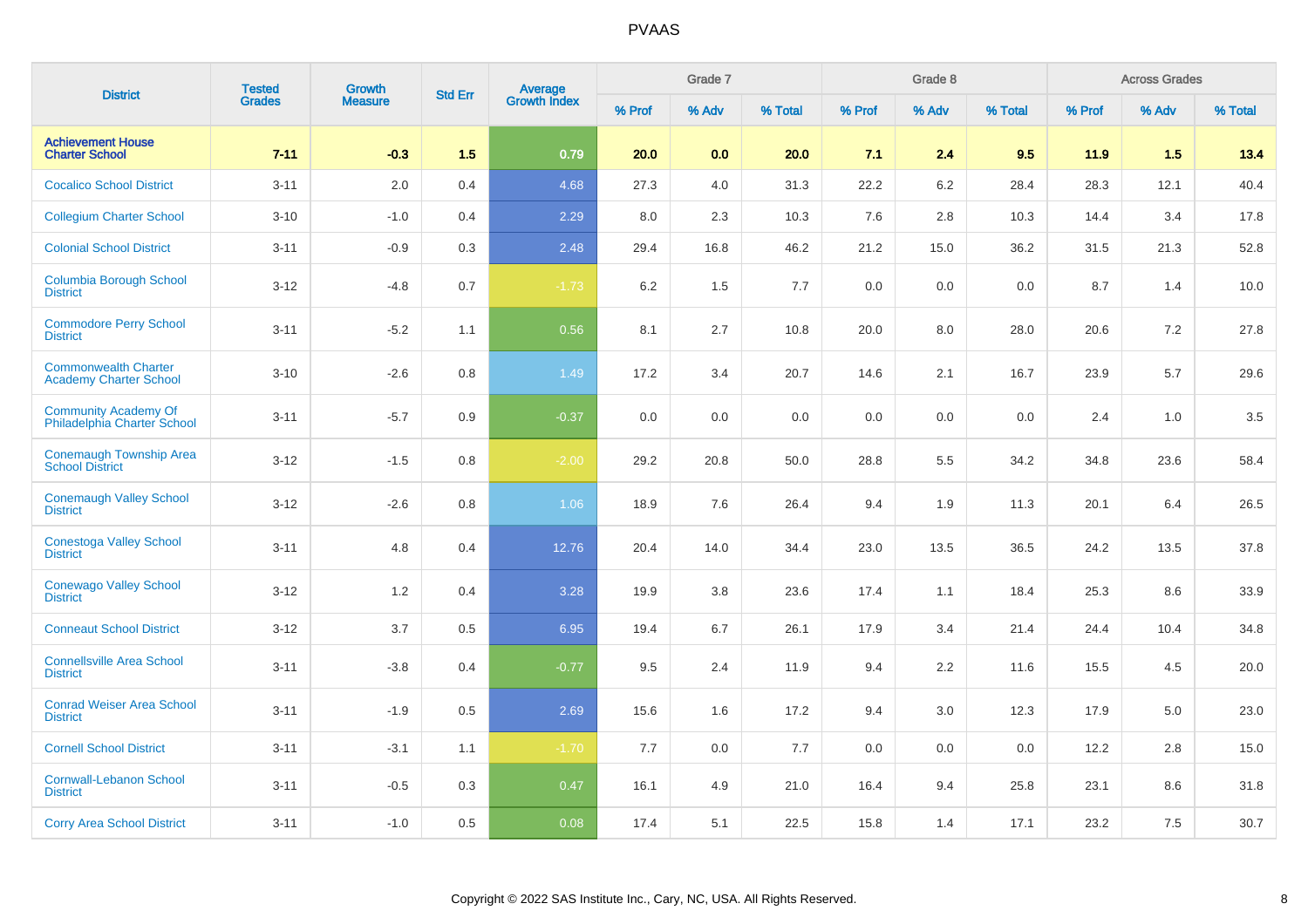| <b>District</b>                                    | <b>Tested</b> | Growth         | <b>Std Err</b> |                                |        | Grade 7 |         |        | Grade 8 |         |        | <b>Across Grades</b> |         |
|----------------------------------------------------|---------------|----------------|----------------|--------------------------------|--------|---------|---------|--------|---------|---------|--------|----------------------|---------|
|                                                    | <b>Grades</b> | <b>Measure</b> |                | <b>Average</b><br>Growth Index | % Prof | % Adv   | % Total | % Prof | % Adv   | % Total | % Prof | % Adv                | % Total |
| <b>Achievement House</b><br><b>Charter School</b>  | $7 - 11$      | $-0.3$         | 1.5            | 0.79                           | 20.0   | 0.0     | 20.0    | 7.1    | 2.4     | 9.5     | 11.9   | 1.5                  | 13.4    |
| <b>Coudersport Area School</b><br><b>District</b>  | $3 - 11$      | 1.4            | 0.9            | 1.69                           | 18.9   | 5.7     | 24.5    | 15.1   | 3.8     | 18.9    | 22.0   | 5.7                  | 27.7    |
| <b>Council Rock School</b><br><b>District</b>      | $3 - 11$      | $-0.6$         | 0.2            | 4.05                           | 27.3   | 16.1    | 43.4    | 21.3   | 13.1    | 34.4    | 31.0   | 18.6                 | 49.7    |
| <b>Cranberry Area School</b><br><b>District</b>    | $3 - 12$      | 0.9            | 0.7            | 1.27                           | 14.7   | 3.2     | 17.9    | 18.7   | 2.7     | 21.3    | 22.6   | 3.9                  | 26.5    |
| <b>Crawford Central School</b><br><b>District</b>  | $3 - 11$      | 1.9            | 0.4            | 4.77                           | 16.7   | 3.7     | 20.4    | 9.0    | 2.6     | 11.6    | 18.4   | 5.5                  | 23.8    |
| <b>Crestwood School District</b>                   | $3 - 11$      | $-2.8$         | 0.5            | $-1.16$                        | 21.0   | 8.7     | 29.7    | 19.0   | 6.6     | 25.6    | 23.4   | 8.3                  | 31.7    |
| <b>Cumberland Valley School</b><br><b>District</b> | $3 - 12$      | 3.8            | 0.2            | 15.85                          | 29.0   | 18.7    | 47.6    | 26.6   | 12.4    | 39.0    | 30.7   | 22.4                 | 53.2    |
| <b>Curwensville Area School</b><br><b>District</b> | $3 - 11$      | 1.8            | 0.8            | 2.29                           | 27.1   | 4.3     | 31.4    | 21.7   | 2.9     | 24.6    | 32.0   | 11.2                 | 43.3    |
| <b>Dallas School District</b>                      | $3 - 11$      | $-5.7$         | 0.5            | $-8.01$                        | 18.1   | 6.3     | 24.4    | 17.9   | 0.0     | 17.9    | 30.9   | 12.9                 | 43.8    |
| <b>Dallastown Area School</b><br><b>District</b>   | $3 - 11$      | 0.6            | 0.3            | 2.00                           | 23.7   | 7.8     | 31.6    | 19.0   | 9.4     | 28.4    | 27.7   | 14.8                 | 42.4    |
| Daniel Boone Area School<br><b>District</b>        | $3 - 12$      | $-1.1$         | 0.5            | $-0.77$                        | 18.6   | 7.8     | 26.4    | 13.8   | 2.4     | 16.2    | 25.4   | 7.1                  | 32.4    |
| <b>Danville Area School</b><br><b>District</b>     | $3 - 11$      | 1.2            | 0.5            | 2.42                           | 24.5   | 14.6    | 39.1    | 19.6   | 9.8     | 29.4    | 27.8   | 17.7                 | 45.5    |
| <b>Deer Lakes School District</b>                  | $3 - 11$      | 1.8            | 0.6            | 3.25                           | 25.4   | 19.2    | 44.6    | 24.5   | 3.9     | 28.4    | 26.2   | 10.7                 | 36.9    |
| <b>Delaware Valley School</b><br><b>District</b>   | $3 - 11$      | 0.1            | 0.4            | 2.40                           | 21.8   | 8.2     | 30.0    | 17.9   | 3.4     | 21.3    | 25.0   | 9.4                  | 34.4    |
| <b>Derry Area School District</b>                  | $3 - 11$      | $-0.6$         | 0.6            | $-1.03$                        | 11.9   | 6.8     | 18.6    | 10.2   | 6.5     | 16.7    | 23.2   | 13.2                 | 36.4    |
| <b>Derry Township School</b><br><b>District</b>    | $3 - 10$      | 4.3            | 1.3            | 3.36                           | 30.8   | 34.6    | 65.4    | 14.3   | 71.4    | 85.7    | 37.5   | 30.3                 | 67.8    |
| <b>Discovery Charter School</b>                    | $3 - 8$       | 2.6            | 0.9            | 2.98                           | 6.6    | 1.6     | 8.2     | 5.4    | 0.0     | 5.4     | 5.2    | 1.1                  | 6.2     |
| <b>Donegal School District</b>                     | $3 - 12$      | 3.0            | 0.5            | 6.51                           | 12.4   | 14.8    | 27.2    | 16.6   | 9.5     | 26.0    | 19.7   | 10.6                 | 30.3    |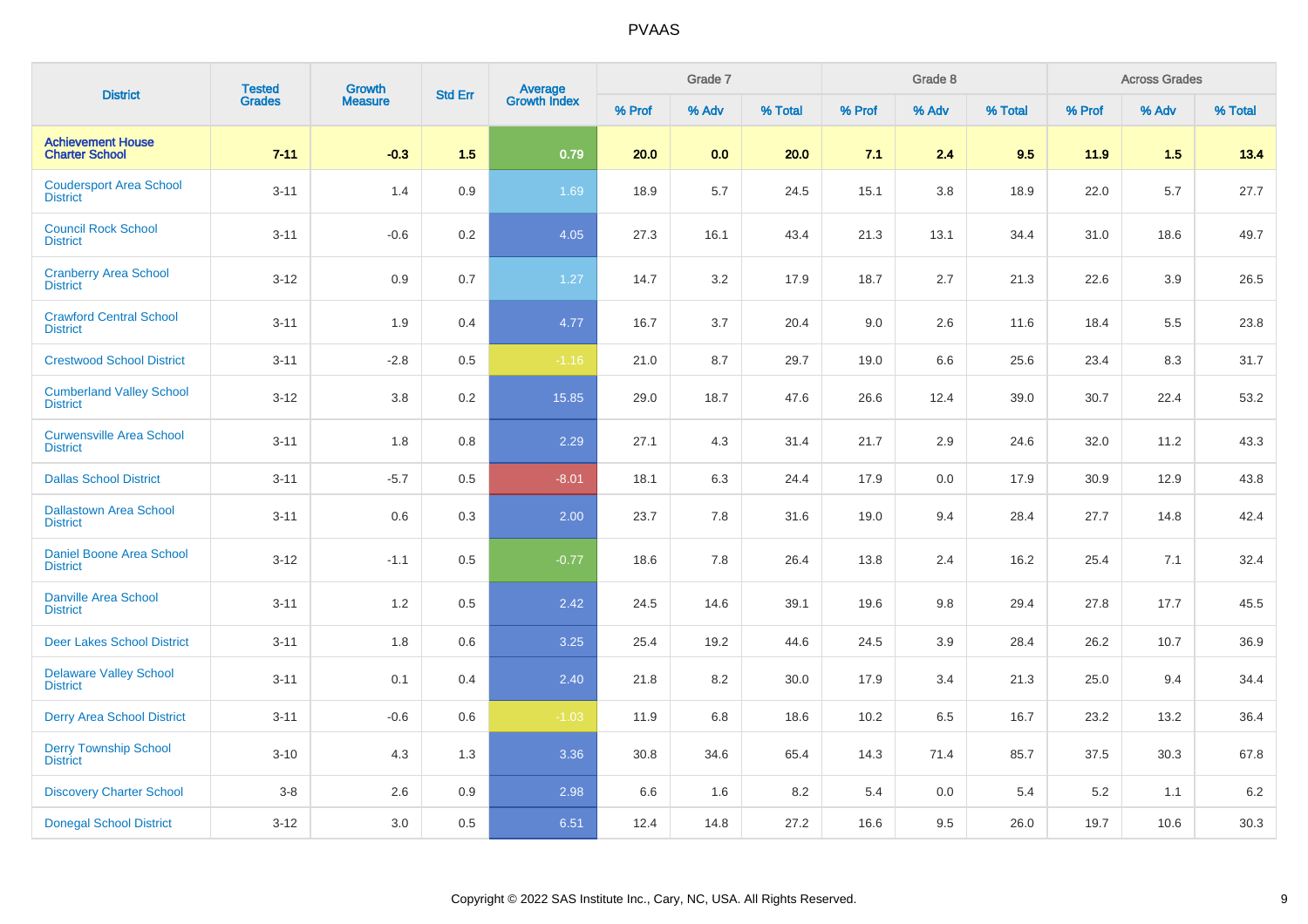| <b>District</b>                                           | <b>Tested</b> | <b>Growth</b>  | <b>Std Err</b> |                                |        | Grade 7 |         |        | Grade 8 |         |        | <b>Across Grades</b> |         |
|-----------------------------------------------------------|---------------|----------------|----------------|--------------------------------|--------|---------|---------|--------|---------|---------|--------|----------------------|---------|
|                                                           | <b>Grades</b> | <b>Measure</b> |                | <b>Average</b><br>Growth Index | % Prof | % Adv   | % Total | % Prof | % Adv   | % Total | % Prof | % Adv                | % Total |
| <b>Achievement House</b><br><b>Charter School</b>         | $7 - 11$      | $-0.3$         | 1.5            | 0.79                           | 20.0   | 0.0     | 20.0    | 7.1    | 2.4     | 9.5     | 11.9   | 1.5                  | 13.4    |
| <b>Dover Area School District</b>                         | $3 - 12$      | $-1.9$         | 0.4            | 0.24                           | 22.4   | 9.0     | 31.4    | 14.1   | 6.2     | 20.3    | 24.8   | 10.2                 | 35.0    |
| Downingtown Area School<br><b>District</b>                | $3 - 11$      | $-1.3$         | 0.3            | 1.86                           | 31.4   | 21.1    | 52.5    | 27.1   | 28.6    | 55.7    | 36.8   | 25.9                 | 62.7    |
| <b>Dubois Area School District</b>                        | $3 - 11$      | 2.1            | 0.4            | 5.38                           | 18.7   | 5.9     | 24.5    | 14.1   | 5.2     | 19.4    | 22.6   | 11.7                 | 34.2    |
| <b>Dunmore School District</b>                            | $3 - 11$      | $-0.4$         | 0.7            | 1.48                           | 10.4   | 0.9     | 11.3    | 9.5    | 3.6     | 13.1    | 18.9   | 6.1                  | 25.0    |
| <b>Duquesne City School</b><br><b>District</b>            | $3-8$         | 1.2            | 1.3            | 0.92                           |        |         |         |        |         |         | 3.4    | 1.7                  | $5.0\,$ |
| <b>East Allegheny School</b><br><b>District</b>           | $3 - 11$      | $-3.9$         | 0.7            | $-3.44$                        | 13.8   | 0.0     | 13.8    | 5.8    | 0.0     | 5.8     | 9.0    | 2.1                  | 11.1    |
| <b>East Lycoming School</b><br><b>District</b>            | $3 - 11$      | 2.6            | 0.6            | 4.75                           | 26.4   | 20.7    | 47.1    | 27.9   | 14.8    | 42.6    | 31.5   | 19.5                 | 51.0    |
| <b>East Penn School District</b>                          | $3 - 11$      | 0.8            | 0.3            | 3.03                           | 23.5   | 11.3    | 34.8    | 17.8   | 8.6     | 26.5    | 26.4   | 13.0                 | 39.4    |
| East Pennsboro Area<br><b>School District</b>             | $3 - 11$      | $-2.6$         | 0.5            | 1.39                           | 11.8   | 2.4     | 14.1    | 10.3   | 4.2     | 14.6    | 18.3   | $6.2\,$              | 24.5    |
| <b>East Stroudsburg Area</b><br><b>School District</b>    | $3 - 11$      | $-4.6$         | 0.5            | $-0.82$                        | 9.7    | 3.0     | 12.7    | 7.7    | 1.9     | 9.7     | 16.0   | 4.5                  | 20.5    |
| <b>Eastern Lancaster County</b><br><b>School District</b> | $3 - 12$      | 1.1            | 0.4            | 4.40                           | 15.7   | 3.6     | 19.3    | 16.7   | 5.9     | 22.6    | 21.1   | 6.7                  | 27.8    |
| <b>Eastern Lebanon County</b><br><b>School District</b>   | $3 - 11$      | $-3.3$         | 0.5            | $-0.71$                        | 13.1   | 3.1     | 16.2    | 8.9    | 1.8     | 10.6    | 17.0   | 5.0                  | 22.0    |
| <b>Eastern York School District</b>                       | $3 - 11$      | $-0.5$         | 0.5            | $-0.31$                        | 23.2   | 14.1    | 37.3    | 17.3   | 9.7     | 27.0    | 24.8   | 10.7                 | 35.4    |
| <b>Easton Area School District</b>                        | $3 - 12$      | $-1.1$         | 0.3            | $-1.26$                        | 11.0   | 6.9     | 18.0    | 10.3   | 2.2     | 12.4    | 18.5   | 8.4                  | 26.9    |
| <b>Elizabeth Forward School</b><br><b>District</b>        | $3 - 11$      | $-1.6$         | 0.5            | $-0.96$                        | 21.6   | $5.2\,$ | 26.8    | 16.8   | 2.9     | 19.6    | 27.0   | 11.3                 | 38.3    |
| Elizabethtown Area School<br><b>District</b>              | $3 - 12$      | 0.2            | 0.4            | 0.58                           | 20.8   | 2.8     | 23.7    | 20.8   | 3.3     | 24.1    | 26.7   | 14.6                 | 41.2    |
| <b>Elk Lake School District</b>                           | $3 - 11$      | 1.9            | 0.7            | 2.92                           | 11.4   | 3.4     | 14.8    | 8.5    | 4.9     | 13.4    | 21.4   | 7.2                  | 28.5    |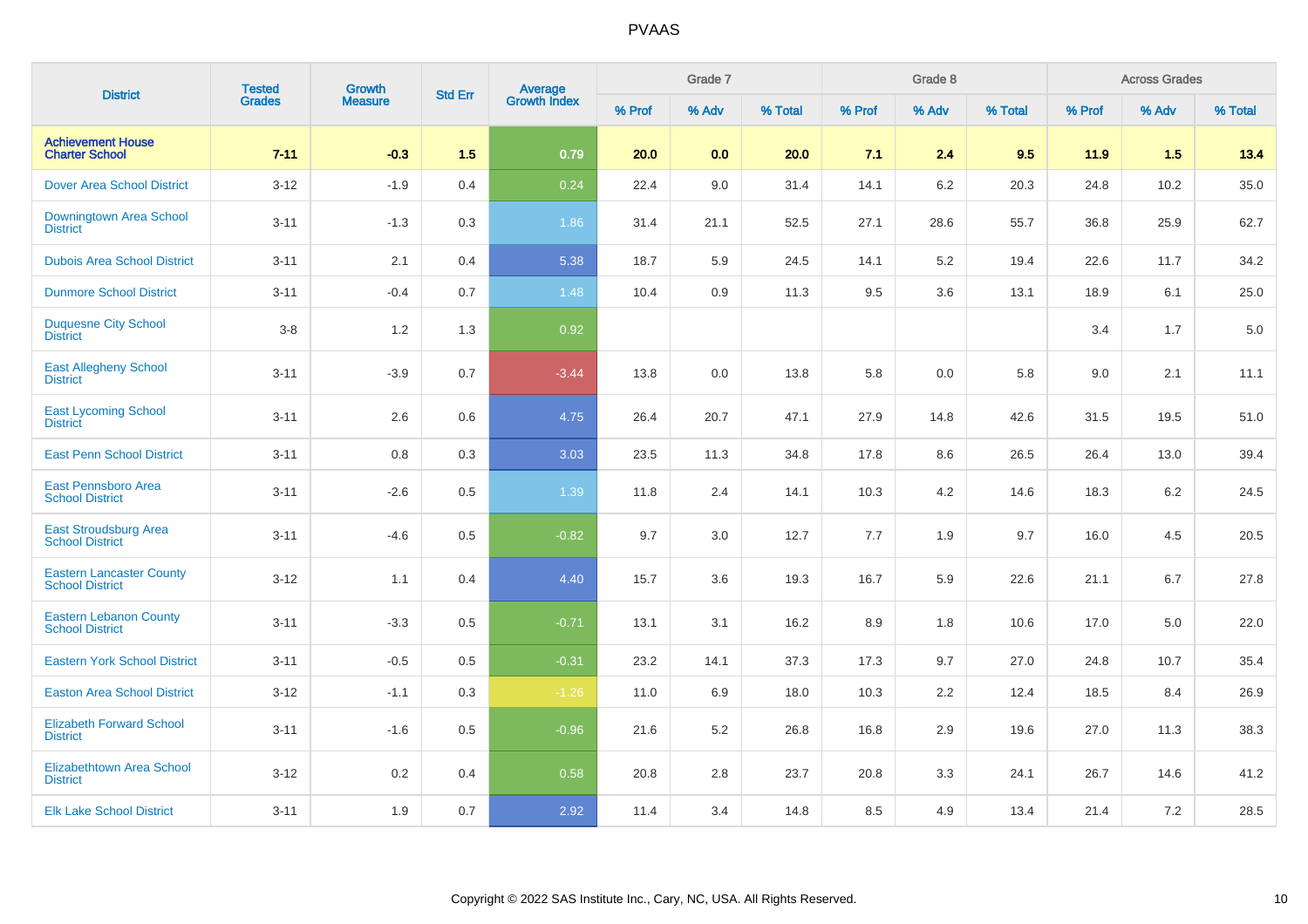| <b>District</b>                                              | <b>Tested</b> | Growth         | <b>Std Err</b> | Average<br>Growth Index |        | Grade 7 |         |         | Grade 8 |         |        | <b>Across Grades</b> |         |
|--------------------------------------------------------------|---------------|----------------|----------------|-------------------------|--------|---------|---------|---------|---------|---------|--------|----------------------|---------|
|                                                              | <b>Grades</b> | <b>Measure</b> |                |                         | % Prof | % Adv   | % Total | % Prof  | % Adv   | % Total | % Prof | % Adv                | % Total |
| <b>Achievement House</b><br><b>Charter School</b>            | $7 - 11$      | $-0.3$         | 1.5            | 0.79                    | 20.0   | 0.0     | 20.0    | 7.1     | 2.4     | 9.5     | 11.9   | 1.5                  | 13.4    |
| <b>Ellwood City Area School</b><br><b>District</b>           | $3 - 11$      | $-1.7$         | 0.6            | $-1.68$                 | 21.7   | 2.5     | 24.2    | 5.5     | 2.8     | 8.3     | 17.5   | 4.7                  | 22.2    |
| <b>Environmental Charter</b><br><b>School At Frick Park</b>  | $3-9$         | $-0.2$         | 0.7            | 3.70                    | 16.3   | 10.9    | 27.2    | 10.0    | 4.3     | 14.3    | 22.6   | 13.4                 | 36.0    |
| <b>Ephrata Area School</b><br><b>District</b>                | $3 - 11$      | 0.9            | 0.4            | 2.40                    | 18.0   | 4.2     | 22.2    | 18.9    | 4.3     | 23.1    | 25.6   | 12.5                 | 38.1    |
| <b>Erie City School District</b>                             | $3 - 12$      | $-1.7$         | 0.3            | $-1.22$                 | 5.9    | 1.6     | $7.4$   | 5.2     | 0.3     | 5.5     | 6.4    | 1.4                  | 7.8     |
| <b>Erie Rise Leadership</b><br><b>Academy Charter School</b> | $3-8$         | $-0.6$         | 1.1            | 2.06                    | 0.0    | 0.0     | 0.0     | 0.0     | 0.0     | 0.0     | 1.6    | 1.0                  | 2.6     |
| Esperanza Academy<br><b>Charter School</b>                   | $4 - 11$      | 2.8            | 0.5            | 5.89                    | 4.2    | 0.0     | 4.2     | 0.5     | 0.0     | 0.5     | 1.8    | 0.0                  | 1.8     |
| <b>Esperanza Cyber Charter</b><br>School                     | $3 - 11$      | 0.4            | 1.3            | $1.00\,$                | 2.6    | 0.0     | 2.6     | $0.0\,$ | 0.0     | 0.0     | 1.6    | 0.0                  | 1.6     |
| Eugenio Maria De Hostos<br><b>Charter School</b>             | $3-8$         | $-1.0$         | 1.4            | 0.68                    | 4.4    | 8.7     | 13.0    | 28.6    | 7.1     | 35.7    | 9.3    | 3.4                  | 12.7    |
| <b>Everett Area School District</b>                          | $3 - 11$      | $-1.4$         | 0.7            | $-2.14$                 | 13.9   | 1.0     | 14.8    | 10.7    | 6.7     | 17.3    | 19.7   | 5.5                  | 25.2    |
| <b>Executive Education</b><br><b>Academy Charter School</b>  | $3 - 10$      | $-2.5$         | 1.7            | 1.63                    | 18.2   | 0.0     | 18.2    | 4.8     | 0.0     | 4.8     | 9.1    | 1.7                  | 10.9    |
| <b>Exeter Township School</b><br><b>District</b>             | $3 - 11$      | 2.9            | 0.4            | 7.16                    | 23.5   | 6.7     | 30.2    | 19.9    | 8.5     | 28.4    | 25.7   | 9.5                  | 35.3    |
| <b>Fairfield Area School</b><br><b>District</b>              | $3 - 11$      | $-1.2$         | 0.8            | 1.99                    | 18.5   | 0.0     | 18.5    | 16.7    | 3.7     | 20.4    | 25.3   | 6.7                  | 32.0    |
| <b>Fairview School District</b>                              | $3 - 11$      | $-0.6$         | 0.5            | 3.58                    | 29.4   | 11.6    | 41.1    | 30.8    | 12.0    | 42.9    | 32.4   | 15.4                 | 47.7    |
| <b>Fannett-Metal School</b><br><b>District</b>               | $3 - 11$      | $-2.4$         | 1.0            | 2.68                    | 9.4    | 0.0     | 9.4     | 8.9     | 2.2     | 11.1    | 15.5   | 5.8                  | 21.3    |
| <b>Farrell Area School District</b>                          | $3 - 11$      | 5.3            | 1.0            | 5.51                    | 2.3    | 0.0     | 2.3     | 5.1     | 0.0     | 5.1     | 12.3   | 1.5                  | 13.8    |
| <b>Fell Charter School</b>                                   | $3-8$         | 1.1            | 2.2            | 0.51                    |        |         |         |         |         |         | 17.1   | 4.0                  | 21.0    |
| <b>Ferndale Area School</b><br><b>District</b>               | $3 - 10$      | $-0.9$         | 0.9            | 0.65                    | 31.6   | 2.6     | 34.2    | 11.1    | 8.9     | 20.0    | 21.3   | 7.9                  | 29.1    |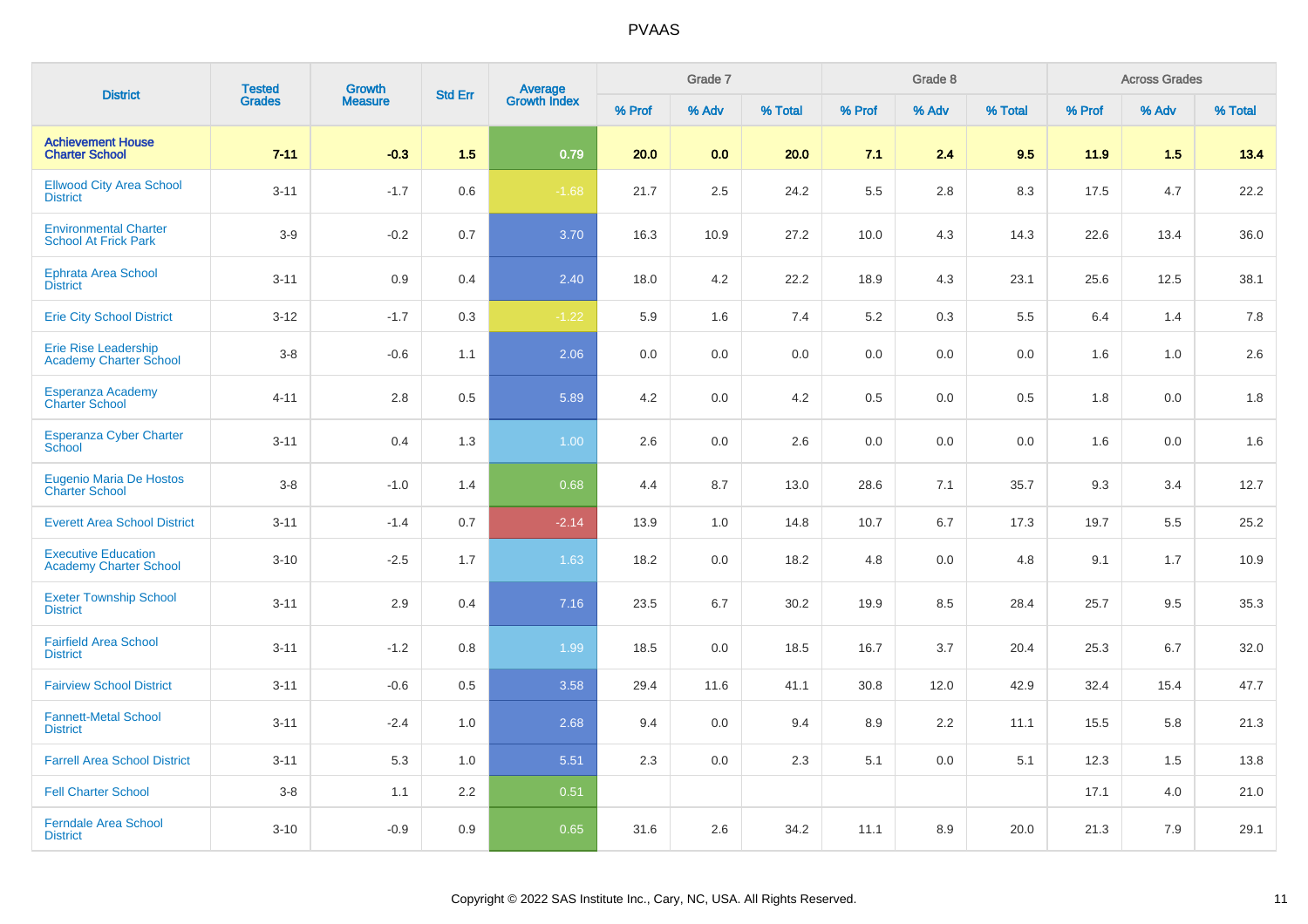| <b>District</b>                                                | <b>Tested</b> | Growth         |                |                                |        | Grade 7 |         |        | Grade 8 |         |         | <b>Across Grades</b> |         |
|----------------------------------------------------------------|---------------|----------------|----------------|--------------------------------|--------|---------|---------|--------|---------|---------|---------|----------------------|---------|
|                                                                | <b>Grades</b> | <b>Measure</b> | <b>Std Err</b> | <b>Average</b><br>Growth Index | % Prof | % Adv   | % Total | % Prof | % Adv   | % Total | % Prof  | % Adv                | % Total |
| <b>Achievement House</b><br><b>Charter School</b>              | $7 - 11$      | $-0.3$         | 1.5            | 0.79                           | 20.0   | 0.0     | 20.0    | 7.1    | 2.4     | 9.5     | 11.9    | 1.5                  | 13.4    |
| <b>First Philadelphia</b><br><b>Preparatory Charter School</b> | $3-8$         | $-2.3$         | 0.6            | 1.67                           | 1.3    | 0.0     | 1.3     | 4.0    | 0.0     | 4.0     | 2.4     | 0.0                  | 2.4     |
| <b>Fleetwood Area School</b><br><b>District</b>                | $3 - 10$      | $-1.9$         | 0.5            | $-1.03$                        | 20.7   | 4.8     | 25.5    | 21.4   | 2.5     | 23.9    | 21.9    | 5.2                  | 27.1    |
| <b>Folk Arts-Cultural</b><br><b>Treasures Charter School</b>   | $3 - 7$       | $-1.8$         | 1.0            | 1.12                           | 20.4   | 2.3     | 22.7    |        |         |         | 28.1    | 6.2                  | 34.4    |
| <b>Forbes Road School District</b>                             | $3 - 11$      | $-5.7$         | 1.4            | $-0.81$                        | 44.4   | 0.0     | 44.4    | 15.0   | 0.0     | 15.0    | 31.9    | 2.9                  | 34.8    |
| <b>Forest Area School District</b>                             | $3 - 11$      | $-0.4$         | 1.2            | 1.03                           | 13.8   | 0.0     | 13.8    | 3.1    | 0.0     | 3.1     | 23.4    | 5.5                  | 29.0    |
| <b>Forest City Regional School</b><br><b>District</b>          | $3 - 12$      | 1.5            | 0.9            | 4.76                           | 18.9   | 10.8    | 29.7    | 31.9   | 10.6    | 42.6    | 22.1    | 10.7                 | 32.8    |
| <b>Forest Hills School District</b>                            | $3 - 11$      | 0.8            | 0.5            | 1.56                           | 18.6   | 5.6     | 24.2    | 10.6   | 3.2     | 13.8    | 24.0    | 11.0                 | 35.1    |
| <b>Fort Cherry School District</b>                             | $3 - 10$      | $-3.8$         | 0.8            | $-2.17$                        | 14.3   | 5.4     | 19.6    | 9.3    | 4.6     | 14.0    | 21.9    | 9.6                  | 31.5    |
| <b>Fort Leboeuf School District</b>                            | $3 - 11$      | $-0.7$         | 0.5            | $-1.11$                        | 21.6   | 14.4    | 35.9    | 22.6   | 11.6    | 34.2    | 28.5    | 22.7                 | 51.2    |
| <b>Fox Chapel Area School</b><br><b>District</b>               | $3 - 11$      | 1.4            | 0.4            | 5.89                           | 32.7   | 30.2    | 62.9    | 28.3   | 27.6    | 55.8    | 30.3    | 40.6                 | 70.9    |
| <b>Franklin Area School</b><br><b>District</b>                 | $3 - 11$      | 0.9            | 0.5            | 1.73                           | 10.1   | 4.2     | 14.3    | 8.2    | 0.7     | 8.9     | 19.0    | 4.3                  | 23.2    |
| <b>Franklin Regional School</b><br><b>District</b>             | $3 - 11$      | 0.3            | 0.4            | 1.98                           | 27.9   | 18.3    | 46.2    | 25.8   | 8.1     | 33.9    | 31.7    | 25.0                 | 56.7    |
| <b>Franklin Towne Charter</b><br><b>Elementary School</b>      | $3-8$         | $-6.2$         | 1.2            | $-2.25$                        | 14.3   | 3.6     | 17.9    | 4.6    | 0.0     | 4.6     | 24.3    | 9.6                  | 33.9    |
| <b>Frazier School District</b>                                 | $3 - 11$      | $-2.4$         | 0.8            | 2.50                           | 15.1   | 10.5    | 25.6    | 3.9    | 0.0     | 3.9     | 16.1    | 4.2                  | 20.3    |
| <b>Frederick Douglass Mastery</b><br><b>Charter School</b>     | $3-8$         | $-1.0$         | 1.2            | 2.52                           | 0.0    | 0.0     | 0.0     | 3.4    | 3.4     | 6.9     | $1.5\,$ | 0.8                  | $2.3\,$ |
| <b>Freedom Area School</b><br><b>District</b>                  | $3 - 11$      | $-0.8$         | 0.7            | 0.76                           | 18.6   | 2.9     | 21.6    | 10.7   | 1.3     | 12.0    | 17.8    | 3.7                  | 21.6    |
| <b>Freeport Area School</b><br><b>District</b>                 | $3 - 10$      | 0.9            | 0.5            | 5.87                           | 34.3   | 12.7    | 47.0    | 19.1   | 9.9     | 29.0    | 29.3    | 13.4                 | 42.8    |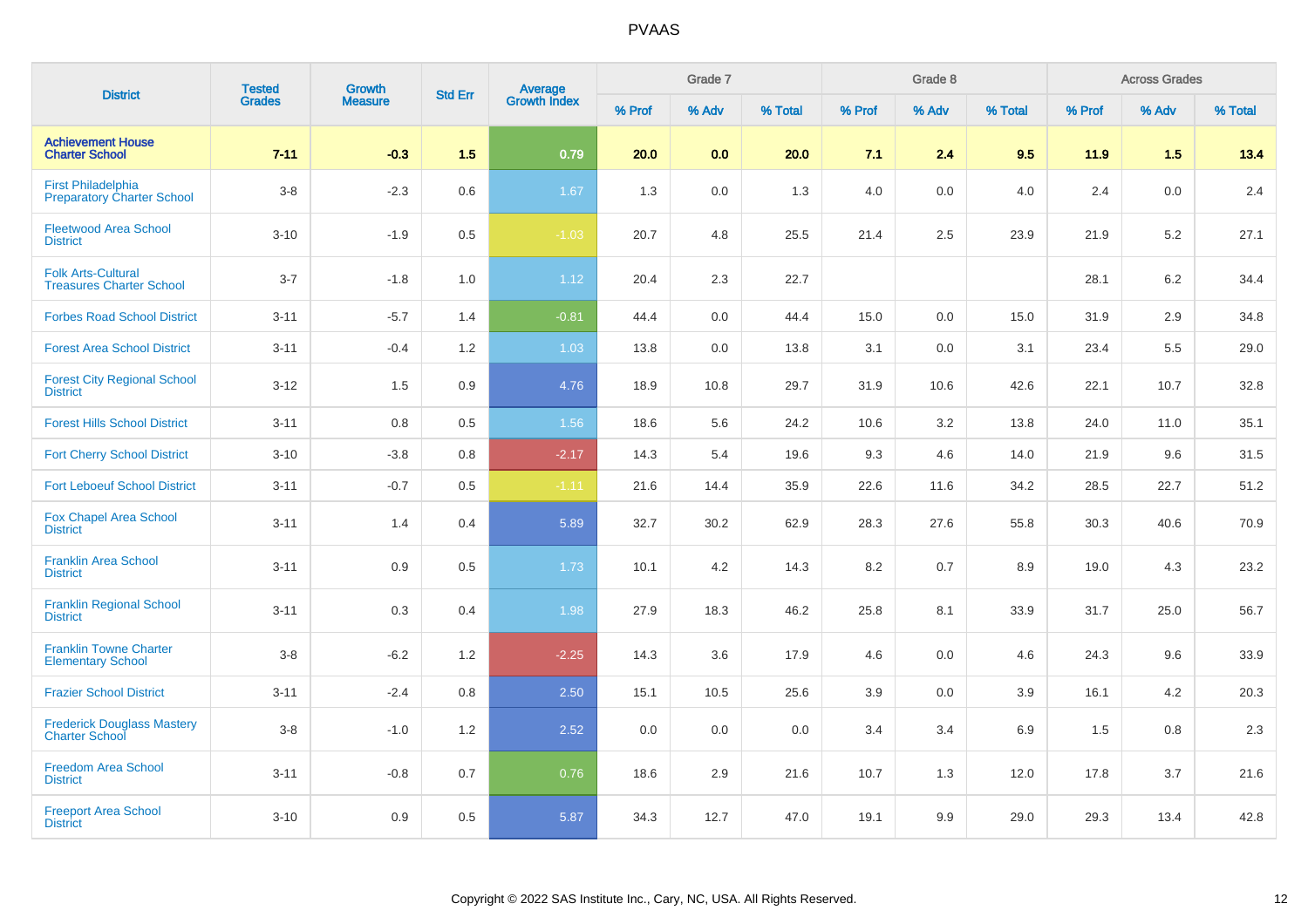| <b>District</b>                                                         | <b>Tested</b> | <b>Growth</b>  | <b>Std Err</b> |                                |        | Grade 7 |         |        | Grade 8 |         |         | <b>Across Grades</b> |         |
|-------------------------------------------------------------------------|---------------|----------------|----------------|--------------------------------|--------|---------|---------|--------|---------|---------|---------|----------------------|---------|
|                                                                         | <b>Grades</b> | <b>Measure</b> |                | <b>Average</b><br>Growth Index | % Prof | % Adv   | % Total | % Prof | % Adv   | % Total | % Prof  | % Adv                | % Total |
| <b>Achievement House</b><br><b>Charter School</b>                       | $7 - 11$      | $-0.3$         | 1.5            | 0.79                           | 20.0   | 0.0     | 20.0    | 7.1    | 2.4     | 9.5     | 11.9    | 1.5                  | 13.4    |
| <b>Freire Charter School</b>                                            | $5 - 11$      | 1.2            | 0.6            | 3.54                           | 3.0    | 0.0     | 3.0     | 7.6    | 0.0     | 7.6     | 3.3     | 0.0                  | $3.3\,$ |
| <b>Galeton Area School</b><br><b>District</b>                           | $3 - 11$      | 2.7            | 1.3            | 2.05                           | 16.0   | 0.0     | 16.0    | 0.0    | 0.0     | 0.0     | 19.4    | 7.0                  | 26.4    |
| <b>Garnet Valley School</b><br><b>District</b>                          | $3 - 10$      | $-2.1$         | 0.4            | $-2.57$                        | 28.0   | 20.7    | 48.7    | 21.5   | 10.3    | 31.8    | 29.2    | 18.6                 | 47.8    |
| <b>Gateway School District</b>                                          | $3 - 11$      | $-4.4$         | 0.4            | $-2.08$                        | 14.6   | 4.2     | 18.8    | 16.2   | 6.9     | 23.2    | 21.5    | 9.7                  | 31.2    |
| <b>General Mclane School</b><br><b>District</b>                         | $3 - 11$      | 3.9            | 0.5            | 7.89                           | 25.8   | 23.1    | 49.0    | 26.9   | 7.7     | 34.6    | 30.2    | 16.6                 | 46.8    |
| <b>Gettysburg Area School</b><br><b>District</b>                        | $3 - 11$      | 1.3            | 0.4            | 2.96                           | 15.9   | 5.7     | 21.6    | 21.4   | 7.3     | 28.6    | 25.4    | 14.7                 | 40.1    |
| <b>Gillingham Charter School</b>                                        | $3 - 11$      | $-5.9$         | 2.0            | $-1.55$                        |        |         |         | 0.0    | 0.0     | 0.0     | 4.4     | 1.4                  | 5.8     |
| <b>Girard School District</b>                                           | $3 - 11$      | 0.0            | 0.6            | 2.99                           | 22.7   | 20.9    | 43.6    | 15.6   | 5.5     | 21.1    | 25.6    | 18.0                 | 43.6    |
| <b>Glendale School District</b>                                         | $3 - 10$      | 1.2            | 0.8            | 2.10                           | 22.7   | 15.2    | 37.9    | 7.8    | 2.0     | 9.8     | 27.0    | 7.8                  | 34.8    |
| <b>Global Leadership</b><br><b>Academy Charter School</b>               | $3-8$         | $-3.1$         | 1.9            | $-0.82$                        | 0.0    | 0.0     | 0.0     | 9.1    | 0.0     | 9.1     | 2.5     | 0.0                  | 2.5     |
| <b>Global Leadership</b><br>Academy Charter School<br>Southwest at Huey | $3-8$         | 1.0            | 1.7            | 0.56                           |        |         |         | 0.0    | 0.0     | 0.0     | $0.0\,$ | 0.0                  | $0.0\,$ |
| <b>Governor Mifflin School</b><br><b>District</b>                       | $3 - 11$      | $-1.6$         | 0.4            | $-1.08$                        | 20.6   | 3.2     | 23.7    | 11.2   | 2.2     | 13.4    | 20.0    | 7.5                  | 27.4    |
| <b>Great Valley School District</b>                                     | $3 - 11$      | 0.1            | 0.4            | 0.79                           | 26.8   | 17.2    | 44.1    | 26.4   | 17.4    | 43.8    | 31.1    | 20.1                 | 51.2    |
| <b>Greater Johnstown School</b><br><b>District</b>                      | $3 - 11$      | $-1.7$         | 0.5            | 2.59                           | 7.4    | 0.0     | 7.4     | 0.6    | 0.6     | 1.3     | 6.8     | 1.2                  | 8.0     |
| <b>Greater Latrobe School</b><br><b>District</b>                        | $3 - 11$      | 1.6            | 0.4            | 8.54                           | 32.2   | 18.5    | 50.7    | 23.4   | 8.0     | 31.4    | 34.1    | 15.0                 | 49.1    |
| <b>Greater Nanticoke Area</b><br><b>School District</b>                 | $3 - 12$      | $-0.5$         | 0.6            | 4.36                           | 3.6    | 0.0     | 3.6     | 4.2    | 1.7     | 5.9     | 7.6     | 2.0                  | 9.6     |
| <b>Green Woods Charter</b><br><b>School</b>                             | $3 - 8$       | $-0.3$         | 0.8            | 2.38                           | 16.1   | 5.4     | 21.4    | 17.3   | 3.8     | 21.2    | 21.3    | 8.3                  | 29.6    |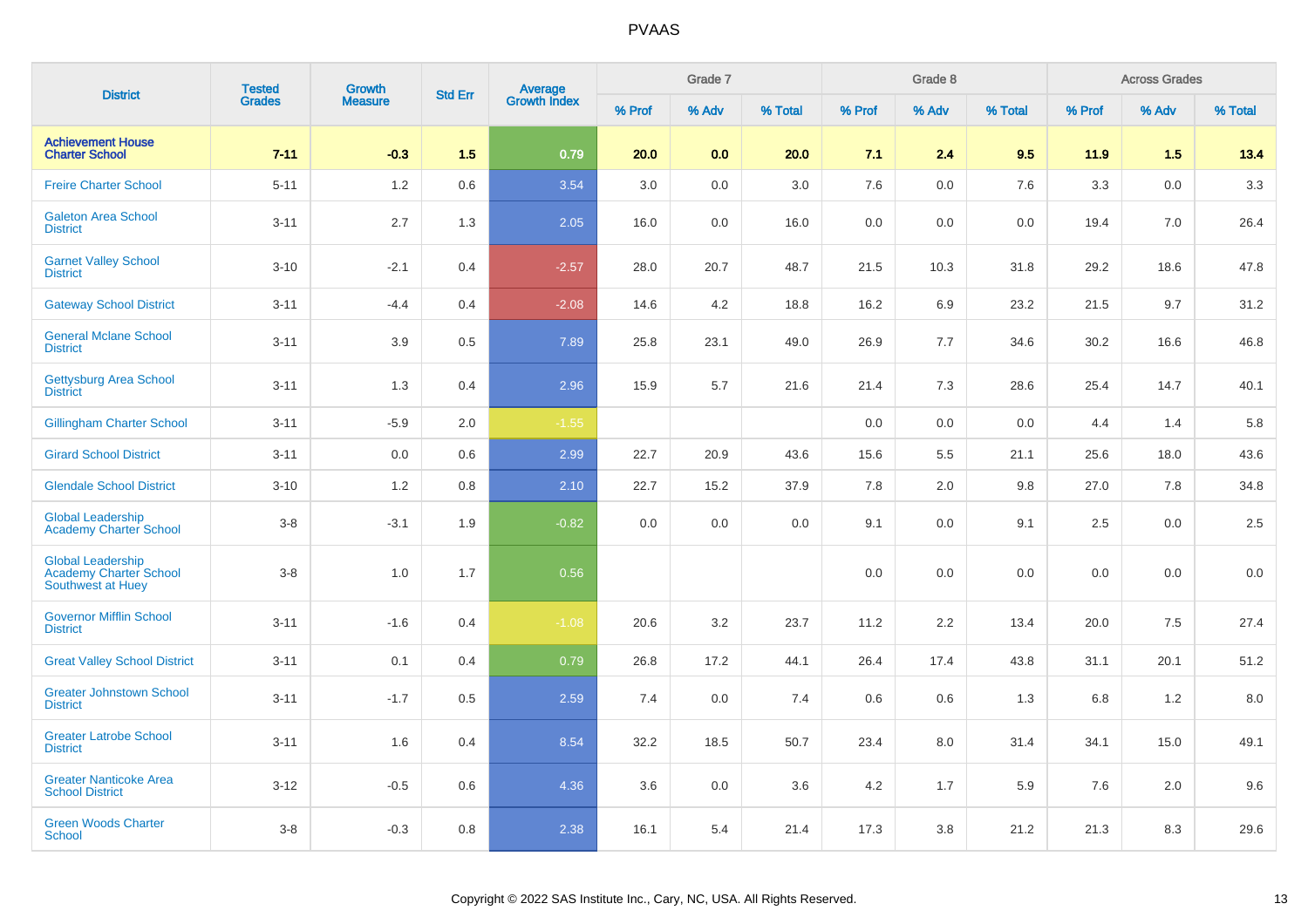| <b>District</b>                                     | <b>Tested</b> | <b>Growth</b>  | <b>Std Err</b> |                                |        | Grade 7 |         |        | Grade 8 |         |        | <b>Across Grades</b> |          |
|-----------------------------------------------------|---------------|----------------|----------------|--------------------------------|--------|---------|---------|--------|---------|---------|--------|----------------------|----------|
|                                                     | <b>Grades</b> | <b>Measure</b> |                | <b>Average</b><br>Growth Index | % Prof | % Adv   | % Total | % Prof | % Adv   | % Total | % Prof | % Adv                | % Total  |
| <b>Achievement House</b><br><b>Charter School</b>   | $7 - 11$      | $-0.3$         | 1.5            | 0.79                           | 20.0   | 0.0     | 20.0    | 7.1    | 2.4     | 9.5     | 11.9   | 1.5                  | 13.4     |
| <b>Greencastle-Antrim School</b><br><b>District</b> | $3 - 11$      | $-0.1$         | 0.4            | $-0.31$                        | 24.8   | 7.8     | 32.6    | 18.7   | 5.6     | 24.4    | 26.8   | 11.4                 | 38.2     |
| <b>Greensburg Salem School</b><br><b>District</b>   | $3 - 11$      | $-3.8$         | 0.5            | $-1.81$                        | 16.5   | 3.8     | 20.3    | 17.6   | 4.6     | 22.2    | 20.7   | 7.4                  | 28.2     |
| <b>Greenville Area School</b><br><b>District</b>    | $3 - 11$      | 0.3            | 0.7            | 2.17                           | 16.7   | 5.9     | 22.6    | 10.0   | 2.5     | 12.5    | 23.6   | 5.4                  | 29.1     |
| <b>Greenwood School District</b>                    | $3 - 11$      | 3.3            | 0.8            | 4.78                           | 9.1    | 1.8     | 10.9    | 25.9   | 14.8    | 40.7    | 28.8   | 15.4                 | 44.2     |
| <b>Grove City Area School</b><br><b>District</b>    | $3 - 12$      | $-0.0$         | 0.6            | 1.93                           | 28.1   | 13.2    | 41.2    | 19.5   | 8.5     | 28.0    | 27.6   | 16.8                 | 44.3     |
| <b>Halifax Area School District</b>                 | $3 - 11$      | 0.1            | 0.7            | 3.46                           | 9.1    | 3.9     | 13.0    | 5.3    | 1.3     | 6.6     | 17.3   | 7.4                  | 24.8     |
| <b>Hamburg Area School</b><br><b>District</b>       | $3 - 11$      | $-0.0$         | 0.5            | 1.79                           | 10.1   | 3.8     | 13.8    | 9.9    | 2.1     | 12.1    | 20.9   | 6.6                  | 27.5     |
| <b>Hampton Township School</b><br><b>District</b>   | $3 - 11$      | 0.5            | 0.4            | 4.35                           | 33.3   | 26.9    | 60.2    | 33.0   | 21.4    | 54.3    | 33.4   | 29.9                 | 63.3     |
| <b>Hanover Area School</b><br><b>District</b>       | $3 - 11$      | $-2.5$         | 0.9            | $-1.27$                        | 5.3    | 1.8     | 7.0     | 0.0    | 0.0     | 0.0     | 7.4    | 1.9                  | 9.3      |
| <b>Hanover Public School</b><br><b>District</b>     | $3 - 11$      | $-2.3$         | 0.5            | $-0.22$                        | 17.8   | 5.4     | 23.3    | 11.4   | 4.9     | 16.3    | 20.4   | 9.6                  | $30.0\,$ |
| <b>Harbor Creek School</b><br><b>District</b>       | $3 - 11$      | $-3.0$         | 0.5            | $-3.88$                        | 25.9   | 13.3    | 39.2    | 20.8   | 7.1     | 27.9    | 32.8   | 17.9                 | 50.6     |
| <b>Harmony Area School</b><br><b>District</b>       | $3 - 10$      | 0.9            | 1.7            | 2.79                           | 0.0    | 0.0     | 0.0     |        |         |         | 27.4   | 7.4                  | 34.7     |
| <b>Harrisburg City School</b><br><b>District</b>    | $3 - 11$      | 1.3            | 0.3            | 7.16                           | 2.9    | 0.8     | 3.7     | 2.7    | 0.3     | 3.0     | 2.7    | 0.7                  | 3.4      |
| <b>Hatboro-Horsham School</b><br><b>District</b>    | $3 - 11$      | 0.6            | 0.4            | 1.72                           | 20.8   | 5.2     | 26.0    | 19.7   | 5.7     | 25.4    | 25.9   | 8.7                  | 34.6     |
| <b>Haverford Township School</b><br><b>District</b> | $3 - 11$      | $-0.7$         | 0.3            | $-0.29$                        | 28.5   | 12.8    | 41.3    | 33.9   | 15.2    | 49.1    | 31.6   | 23.1                 | 54.7     |
| <b>Hazleton Area School</b><br><b>District</b>      | $3 - 11$      | $-0.5$         | 0.4            | 1.77                           | 2.8    | 0.5     | 3.3     | 6.6    | 0.6     | 7.1     | 6.4    | 1.2                  | 7.7      |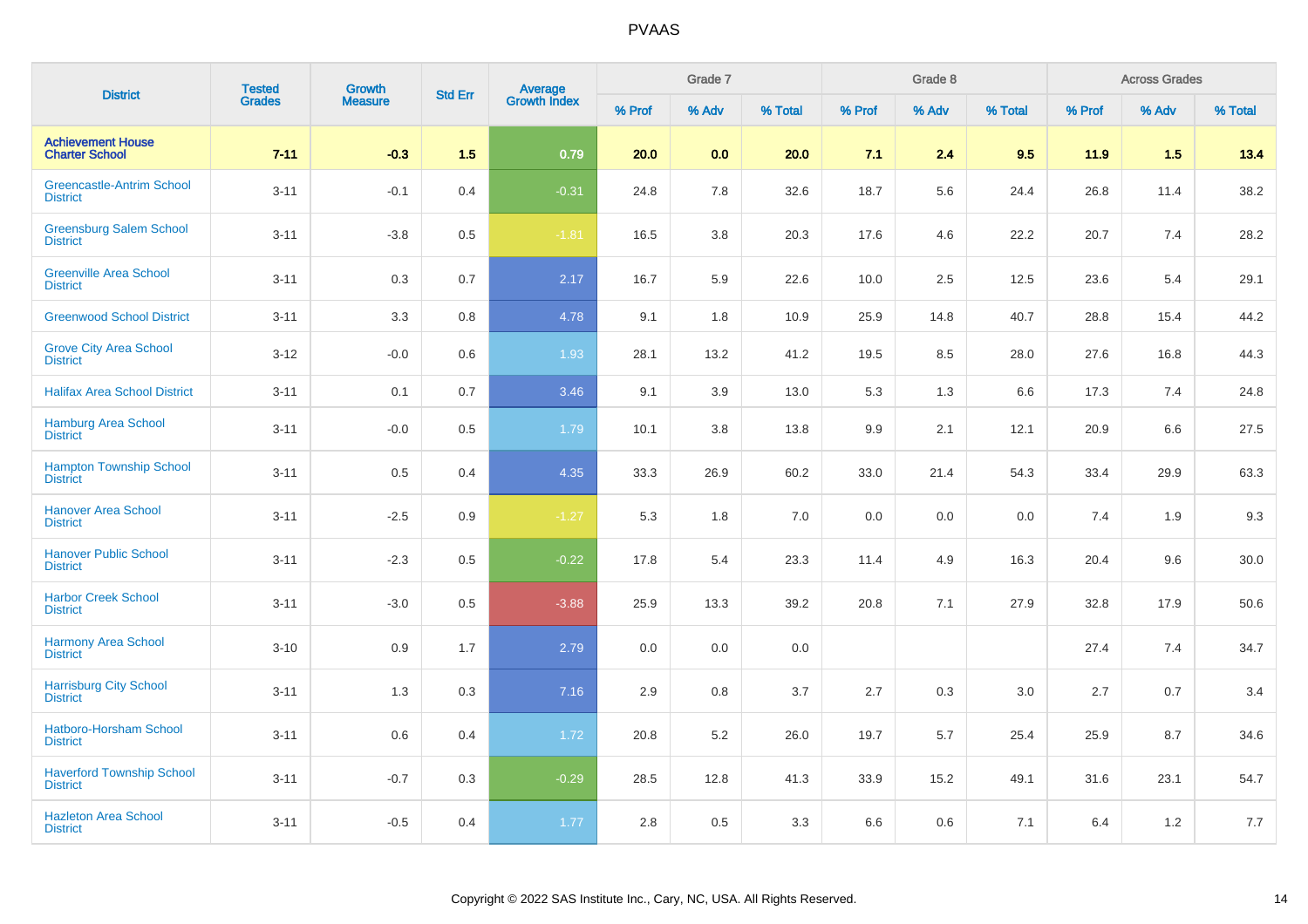|                                                                      | <b>Tested</b> | Growth         |                |                                |        | Grade 7 |         |        | Grade 8 |         |         | <b>Across Grades</b> |         |
|----------------------------------------------------------------------|---------------|----------------|----------------|--------------------------------|--------|---------|---------|--------|---------|---------|---------|----------------------|---------|
| <b>District</b>                                                      | <b>Grades</b> | <b>Measure</b> | <b>Std Err</b> | <b>Average</b><br>Growth Index | % Prof | % Adv   | % Total | % Prof | % Adv   | % Total | % Prof  | % Adv                | % Total |
| <b>Achievement House</b><br><b>Charter School</b>                    | $7 - 11$      | $-0.3$         | 1.5            | 0.79                           | 20.0   | 0.0     | 20.0    | 7.1    | 2.4     | 9.5     | 11.9    | 1.5                  | 13.4    |
| <b>Hempfield Area School</b><br><b>District</b>                      | $3 - 12$      | 2.3            | 0.3            | 7.58                           | 30.2   | 13.5    | 43.7    | 26.8   | 10.7    | 37.5    | 30.5    | 16.4                 | 46.9    |
| <b>Hempfield School District</b>                                     | $3 - 11$      | 3.5            | 0.3            | 11.50                          | 22.6   | 18.5    | 41.1    | 24.4   | 18.7    | 43.1    | 27.9    | 18.3                 | 46.2    |
| <b>Hermitage School District</b>                                     | $3 - 12$      | 1.0            | 0.5            | 4.16                           | 30.8   | 19.6    | 50.4    | 26.2   | 4.1     | 30.3    | 33.8    | 16.8                 | 50.6    |
| <b>Highlands School District</b>                                     | $3 - 11$      | 0.4            | 0.5            | 1.62                           | 28.5   | 4.9     | 33.3    | 13.2   | 8.6     | 21.8    | 20.4    | 5.9                  | 26.3    |
| <b>Hollidaysburg Area School</b><br><b>District</b>                  | $3 - 11$      | 2.9            | 0.4            | 7.22                           | 27.3   | 14.7    | 42.0    | 23.2   | 8.0     | 31.2    | 28.7    | 12.7                 | 41.4    |
| <b>Homer-Center School</b><br><b>District</b>                        | $3 - 11$      | 10.3           | 0.8            | 13.11                          | 20.3   | 0.0     | 20.3    | 26.9   | 13.4    | 40.3    | 27.6    | 7.4                  | 35.0    |
| <b>Hope For Hyndman Charter</b><br>School                            | $3 - 11$      | 4.1            | 1.8            | 3.10                           | 8.3    | 8.3     | 16.7    | 0.0    | 0.0     | 0.0     | 9.9     | 1.2                  | 11.1    |
| <b>Hopewell Area School</b><br><b>District</b>                       | $3 - 11$      | $-1.6$         | 0.5            | $-0.83$                        | 18.7   | 4.5     | 23.1    | 12.5   | 2.5     | 15.0    | 23.5    | 8.4                  | 32.0    |
| <b>Howard Gardner Multiple</b><br><b>Intelligence Charter School</b> | $3-8$         | $-3.7$         | 1.1            | $-1.75$                        | 9.1    | 0.0     | 9.1     | 7.4    | 11.1    | 18.5    | 14.7    | 3.5                  | 18.2    |
| <b>Huntingdon Area School</b><br><b>District</b>                     | $3 - 11$      | 9.5            | 0.5            | 17.36                          | 18.0   | 4.3     | 22.3    | 13.6   | 4.8     | 18.4    | 19.7    | 9.1                  | 28.8    |
| <b>Independence Charter</b><br>School                                | $3-8$         | 1.4            | 0.7            | 5.93                           | 21.0   | 4.9     | 25.9    | 24.1   | 8.6     | 32.8    | 19.7    | 7.2                  | 26.9    |
| <b>Independence Charter</b><br><b>School West</b>                    | $3 - 7$       | $-1.0$         | 1.7            | 1.35                           | 5.6    | 0.0     | 5.6     |        |         |         | 6.2     | 1.8                  | 8.0     |
| <b>Indiana Area School District</b>                                  | $3 - 11$      | 1.8            | 0.4            | 7.21                           | 36.0   | 10.3    | 46.3    | 23.2   | 14.2    | 37.4    | 30.1    | 15.1                 | 45.2    |
| <b>Infinity Charter School</b>                                       | $3-8$         | 5.9            | 1.2            | 4.84                           | 41.7   | 45.8    | 87.5    | 38.1   | 19.0    | 57.1    | 38.7    | 29.6                 | 68.3    |
| <b>Innovative Arts Academy</b><br><b>Charter School</b>              | $6 - 11$      | $-1.5$         | 0.8            | 5.73                           | 0.0    | 0.0     | 0.0     | 3.4    | 0.0     | 3.4     | 1.4     | 0.0                  | 1.4     |
| Insight PA Cyber Charter<br>School                                   | $3 - 11$      | $-6.7$         | 1.5            | $-1.06$                        | 3.7    | 3.7     | 7.4     | 11.1   | 3.7     | 14.8    | $9.0\,$ | 3.7                  | 12.7    |
| <b>Interboro School District</b>                                     | $3 - 12$      | $-3.0$         | 0.4            | 0.02                           | 14.4   | 3.4     | 17.8    | 10.7   | 2.1     | 12.8    | 16.4    | 3.1                  | 19.6    |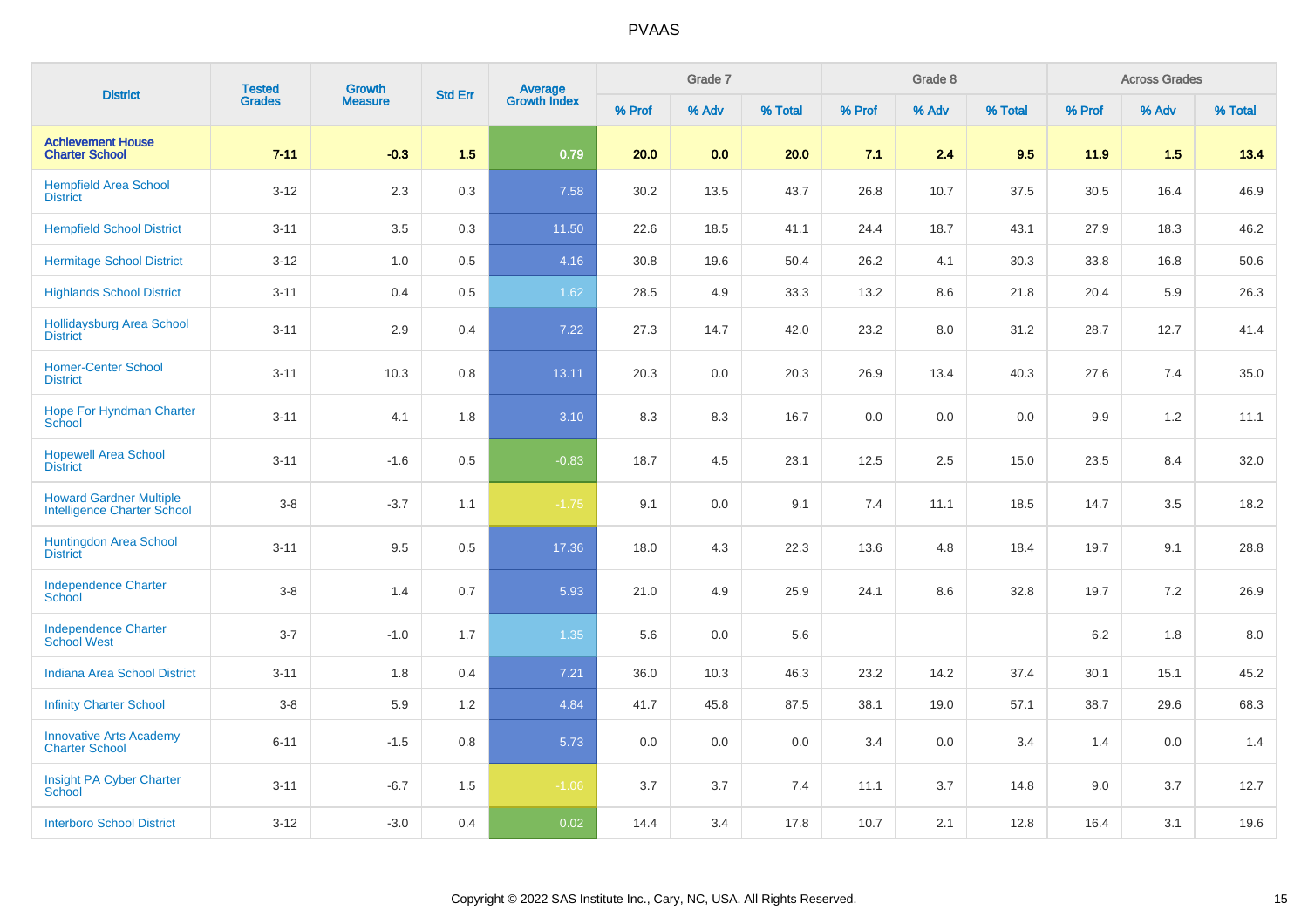| <b>District</b>                                       | <b>Tested</b><br>Grades | Growth         | <b>Std Err</b> |                                |        | Grade 7 |         |         | Grade 8 |         |        | <b>Across Grades</b> |         |
|-------------------------------------------------------|-------------------------|----------------|----------------|--------------------------------|--------|---------|---------|---------|---------|---------|--------|----------------------|---------|
|                                                       |                         | <b>Measure</b> |                | <b>Average</b><br>Growth Index | % Prof | % Adv   | % Total | % Prof  | % Adv   | % Total | % Prof | % Adv                | % Total |
| <b>Achievement House</b><br><b>Charter School</b>     | $7 - 11$                | $-0.3$         | 1.5            | 0.79                           | 20.0   | 0.0     | 20.0    | 7.1     | 2.4     | 9.5     | 11.9   | 1.5                  | 13.4    |
| <b>Iroquois School District</b>                       | $3 - 11$                | $2.5\,$        | 0.7            | 3.81                           | 11.5   | 9.4     | 20.8    | 21.0    | 6.0     | 27.0    | 23.5   | 11.1                 | 34.6    |
| <b>Jamestown Area School</b><br><b>District</b>       | $3 - 11$                | 0.7            | 1.2            | 2.23                           | 24.1   | 3.4     | 27.6    | 19.0    | 0.0     | 19.0    | 18.3   | 6.1                  | 24.4    |
| <b>Jeannette City School</b><br><b>District</b>       | $3 - 11$                | 3.0            | 0.8            | 3.70                           | 12.9   | 4.8     | 17.7    | 15.4    | 3.8     | 19.2    | 16.1   | 3.6                  | 19.7    |
| Jefferson-Morgan School<br><b>District</b>            | $3 - 10$                | $-0.4$         | 0.8            | 4.12                           | 10.9   | 3.6     | 14.6    | 24.4    | 2.2     | 26.7    | 17.1   | 4.8                  | 21.9    |
| <b>Jenkintown School District</b>                     | $3 - 11$                | $-5.2$         | 1.0            | $-1.48$                        | 16.0   | 0.0     | 16.0    | 8.0     | 4.0     | 12.0    | 29.0   | 16.2                 | 45.2    |
| <b>Jersey Shore Area School</b><br><b>District</b>    | $3 - 11$                | 1.3            | 0.5            | 2.69                           | 22.6   | 6.9     | 29.6    | 18.1    | 1.6     | 19.8    | 27.4   | 10.1                 | 37.6    |
| <b>Jim Thorpe Area School</b><br><b>District</b>      | $3 - 11$                | $-2.3$         | 0.6            | 0.76                           | 9.2    | 8.5     | 17.7    | 10.0    | 1.5     | 11.5    | 14.9   | 4.3                  | 19.2    |
| John B. Stetson Charter<br><b>School</b>              | $5 - 8$                 | $0.5\,$        | 0.6            | 1.15                           | 0.0    | 0.0     | 0.0     | 0.0     | 0.0     | 0.0     | 0.4    | 0.0                  | 0.4     |
| Johnsonburg Area School<br><b>District</b>            | $3 - 11$                | $2.2\,$        | 1.0            | 5.07                           | 18.6   | $7.0\,$ | 25.6    | 15.6    | 2.2     | 17.8    | 25.5   | 10.2                 | 35.7    |
| <b>Juniata County School</b><br><b>District</b>       | $3 - 12$                | $-0.1$         | 0.5            | $-0.09$                        | 13.1   | 2.2     | 15.3    | 11.9    | 1.8     | 13.7    | 16.9   | 4.3                  | 21.2    |
| <b>Juniata Valley School</b><br><b>District</b>       | $3 - 11$                | 2.4            | 0.9            | 4.64                           | 21.0   | 5.3     | 26.3    | 12.5    | 2.1     | 14.6    | 18.7   | 5.0                  | 23.8    |
| <b>Kane Area School District</b>                      | $3 - 10$                | 3.7            | 0.7            | 6.38                           | 29.8   | 17.9    | 47.8    | 6.1     | 1.2     | 7.3     | 21.5   | 9.0                  | 30.4    |
| Karns City Area School<br><b>District</b>             | $3 - 11$                | 3.6            | 0.6            | 5.98                           | 22.4   | 3.4     | 25.9    | 16.8    | 3.7     | 20.6    | 24.0   | 3.2                  | 27.2    |
| <b>Kennett Consolidated</b><br><b>School District</b> | $3 - 11$                | 1.3            | 0.4            | 3.21                           | 20.2   | 11.6    | 31.7    | 10.9    | 6.9     | 17.8    | 22.4   | 12.3                 | 34.7    |
| <b>Keystone Academy Charter</b><br>School             | $3 - 8$                 | $0.8\,$        | 0.8            | 2.54                           | 12.3   | 1.8     | 14.0    | $6.8\,$ | 1.7     | 8.5     | 12.4   | 2.8                  | 15.1    |
| <b>Keystone Central School</b><br><b>District</b>     | $3 - 11$                | 1.5            | 0.4            | 3.96                           | 10.9   | 3.3     | 14.1    | 10.5    | 2.2     | 12.6    | 19.2   | 8.0                  | 27.2    |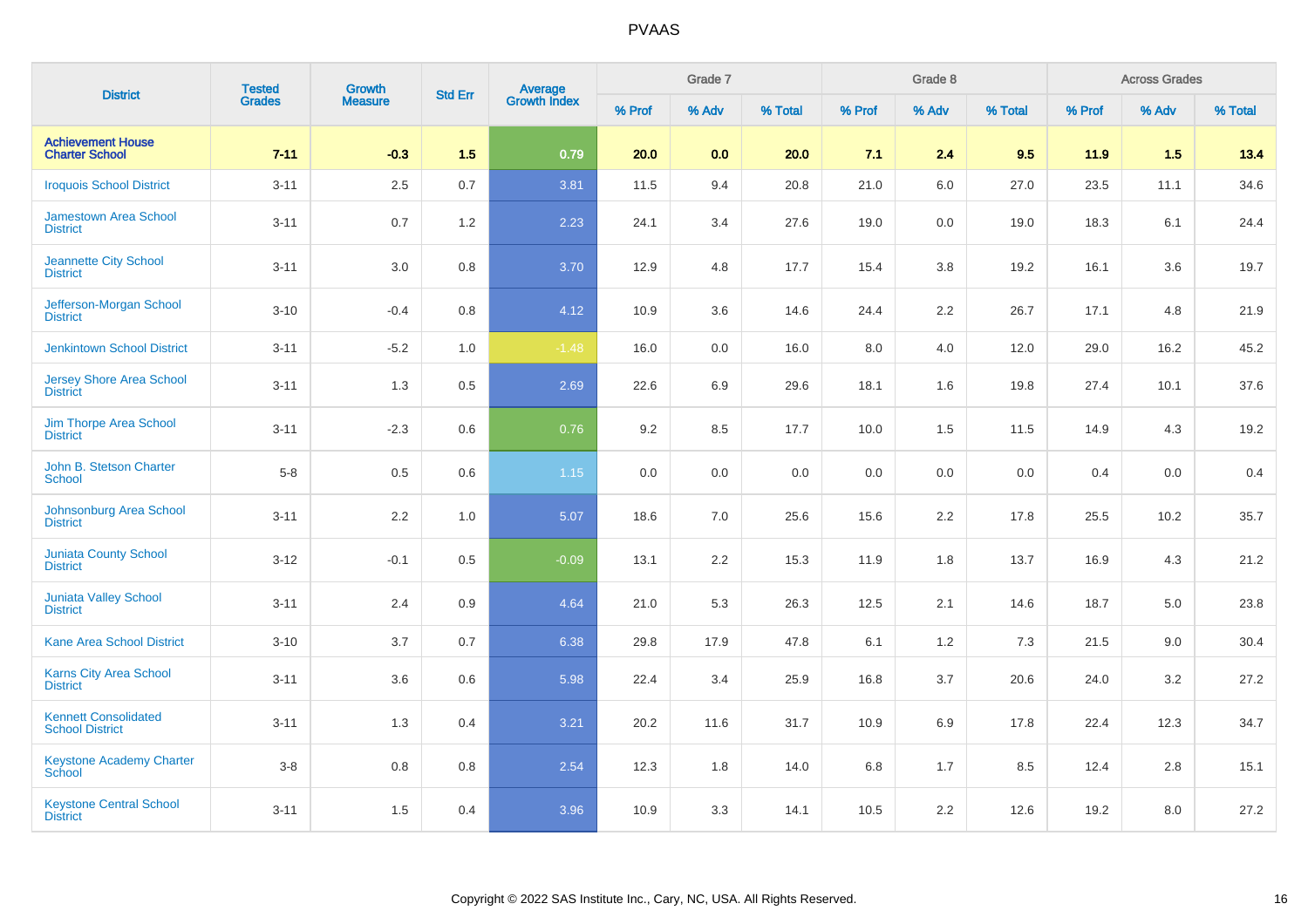| <b>District</b>                                        | <b>Tested</b> | <b>Growth</b>  | <b>Std Err</b> |                                |        | Grade 7 |         |         | Grade 8 |         |        | <b>Across Grades</b> |         |
|--------------------------------------------------------|---------------|----------------|----------------|--------------------------------|--------|---------|---------|---------|---------|---------|--------|----------------------|---------|
|                                                        | <b>Grades</b> | <b>Measure</b> |                | <b>Average</b><br>Growth Index | % Prof | % Adv   | % Total | % Prof  | % Adv   | % Total | % Prof | % Adv                | % Total |
| <b>Achievement House</b><br><b>Charter School</b>      | $7 - 11$      | $-0.3$         | 1.5            | 0.79                           | 20.0   | 0.0     | 20.0    | 7.1     | 2.4     | 9.5     | 11.9   | 1.5                  | 13.4    |
| <b>Keystone Education Center</b><br>Charter School     | $3 - 12$      | $-4.8$         | 3.2            | $-1.50$                        |        |         |         | 0.0     | 0.0     | 0.0     | 0.0    | 0.0                  | 0.0     |
| <b>Keystone Oaks School</b><br><b>District</b>         | $3 - 11$      | $-3.0$         | 0.6            | 0.82                           | 19.5   | 10.6    | 30.1    | 17.5    | 12.3    | 29.8    | 25.2   | 15.8                 | 41.0    |
| <b>Keystone School District</b>                        | $3 - 11$      | $-1.0$         | 0.8            | $-0.75$                        | 12.3   | 1.4     | 13.7    | 6.4     | 0.0     | 6.4     | 24.1   | 7.6                  | 31.6    |
| <b>KIPP Philadelphia Charter</b><br><b>School</b>      | $3-8$         | 0.0            | 0.9            | 3.74                           | 2.6    | 0.0     | 2.6     | 6.8     | 0.0     | 6.8     | 3.6    | 0.0                  | 3.6     |
| <b>KIPP West Philadelphia</b><br><b>Charter School</b> | $3-8$         | $-2.0$         | 1.2            | 0.29                           | 0.0    | 0.0     | 0.0     | $0.0\,$ | 0.0     | 0.0     | 2.6    | 0.0                  | 2.6     |
| <b>Kiski Area School District</b>                      | $3 - 11$      | $-4.9$         | 0.4            | $-1.08$                        | 22.9   | 5.0     | 27.9    | 9.6     | 2.8     | 12.4    | 20.2   | 7.5                  | 27.7    |
| <b>Kutztown Area School</b><br><b>District</b>         | $3 - 12$      | $-1.4$         | 0.8            | 1.52                           | 25.6   | 10.3    | 35.9    | 10.8    | 10.8    | 21.5    | 30.0   | 13.3                 | 43.3    |
| La Academia Partnership<br><b>Charter School</b>       | $6 - 11$      | $-5.6$         | 1.8            | $-0.91$                        | 0.0    | 0.0     | 0.0     | 0.0     | 0.0     | 0.0     | 0.0    | 0.0                  | 0.0     |
| <b>Laboratory Charter School</b>                       | $3 - 8$       | $-0.7$         | 1.1            | 0.12                           | 6.4    | 0.0     | 6.4     | 5.0     | 0.0     | 5.0     | 5.3    | 0.0                  | 5.3     |
| Lackawanna Trail School<br><b>District</b>             | $3 - 10$      | 1.4            | 0.7            | 1.91                           | 12.7   | 11.3    | 23.9    | 11.8    | 6.6     | 18.4    | 24.2   | 11.5                 | 35.8    |
| <b>Lakeland School District</b>                        | $3 - 11$      | $-2.1$         | 0.6            | 0.56                           | 26.9   | 4.8     | 31.7    | 5.7     | 0.0     | 5.7     | 24.0   | 5.5                  | 29.5    |
| Lake-Lehman School<br><b>District</b>                  | $3 - 11$      | 2.9            | 0.6            | 5.05                           | 23.7   | 6.1     | 29.8    | 14.2    | 4.4     | 18.6    | 26.3   | 6.7                  | 33.1    |
| <b>Lakeview School District</b>                        | $3 - 11$      | $-3.9$         | 0.8            | $-3.66$                        | 22.2   | 1.6     | 23.8    | 21.0    | 1.6     | 22.6    | 28.3   | 13.3                 | 41.6    |
| <b>Lampeter-Strasburg School</b><br><b>District</b>    | $3 - 12$      | $-0.2$         | 0.4            | 3.38                           | 36.0   | 7.1     | 43.2    | 22.6    | 10.6    | 33.2    | 34.5   | 12.8                 | 47.4    |
| <b>Lancaster School District</b>                       | $3 - 12$      | $-3.2$         | 0.3            | $-4.71$                        | 4.4    | 0.9     | 5.3     | 2.3     | 0.6     | 3.0     | 7.4    | 1.9                  | 9.3     |
| <b>Laurel Highlands School</b><br><b>District</b>      | $3 - 11$      | $-4.3$         | 0.5            | $-1.98$                        | 11.0   | 3.9     | 15.0    | 12.6    | 4.8     | 17.5    | 17.1   | 7.0                  | 24.1    |
| <b>Laurel School District</b>                          | $3 - 11$      | $-0.4$         | 0.7            | 1.59                           | 29.5   | 5.1     | 34.6    | 18.8    | 8.7     | 27.5    | 28.6   | 13.6                 | 42.2    |
| <b>Lebanon School District</b>                         | $3 - 11$      | 0.1            | 0.3            | 0.17                           | 3.4    | 0.6     | 4.1     | 4.5     | 0.8     | 5.4     | 7.2    | 1.6                  | 8.8     |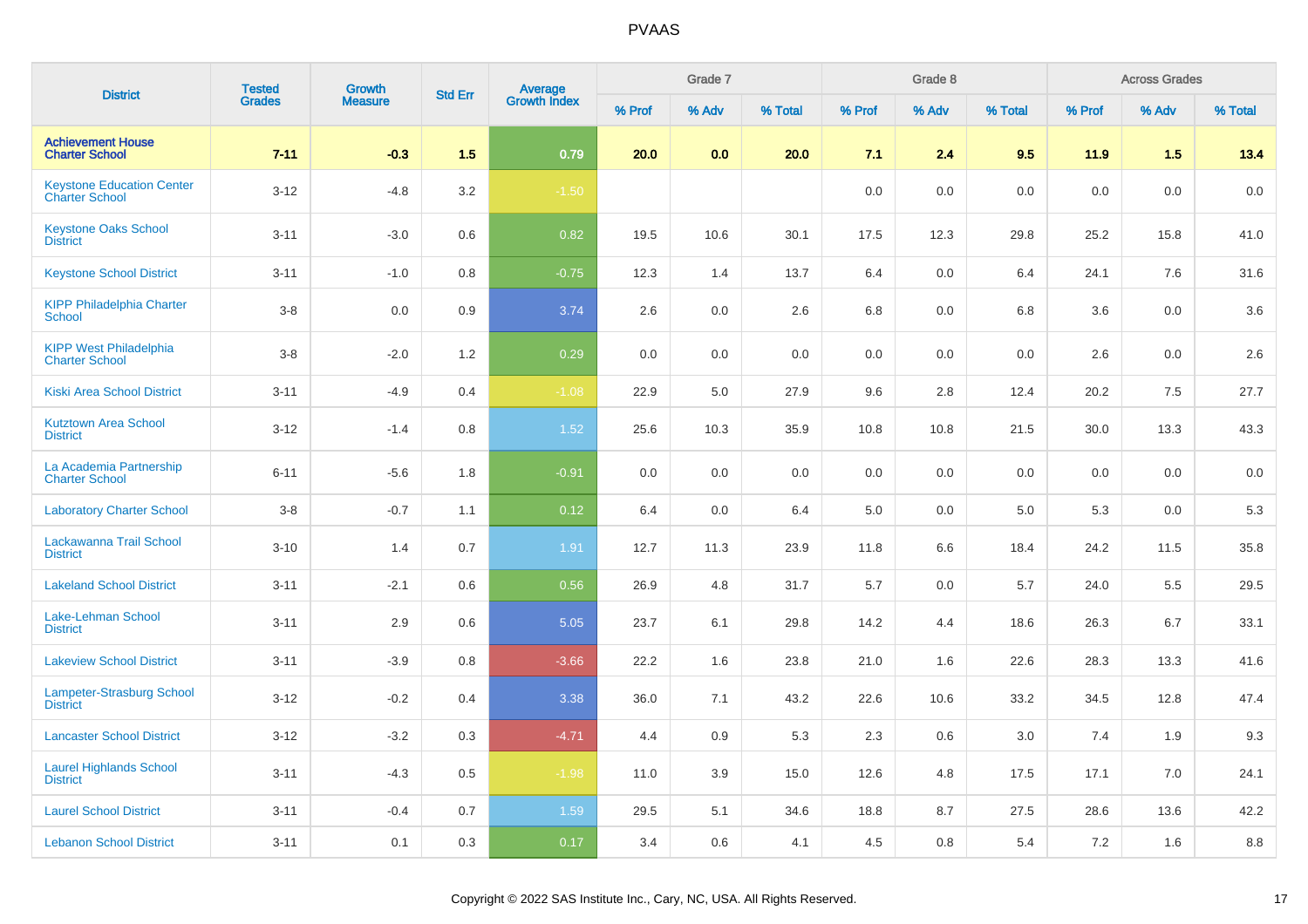| <b>District</b>                                              | <b>Tested</b> | Growth         | <b>Std Err</b> | Average<br>Growth Index |        | Grade 7 |         |        | Grade 8 |         |        | <b>Across Grades</b> |         |
|--------------------------------------------------------------|---------------|----------------|----------------|-------------------------|--------|---------|---------|--------|---------|---------|--------|----------------------|---------|
|                                                              | <b>Grades</b> | <b>Measure</b> |                |                         | % Prof | % Adv   | % Total | % Prof | % Adv   | % Total | % Prof | % Adv                | % Total |
| <b>Achievement House</b><br><b>Charter School</b>            | $7 - 11$      | $-0.3$         | 1.5            | 0.79                    | 20.0   | 0.0     | 20.0    | 7.1    | 2.4     | 9.5     | 11.9   | 1.5                  | 13.4    |
| Leechburg Area School<br><b>District</b>                     | $3 - 11$      | $-3.5$         | 0.9            | $-1.29$                 | 8.0    | 0.0     | 8.0     | 23.8   | 7.1     | 31.0    | 22.5   | 5.9                  | 28.5    |
| <b>Lehigh Valley Academy</b><br>Regional Charter School      | $3 - 11$      | $-3.0$         | 0.5            | $-1.85$                 | 7.4    | 1.8     | 9.3     | 5.5    | 0.9     | 6.4     | 17.4   | 4.4                  | 21.8    |
| <b>Lehigh Valley Dual</b><br>Language Charter School         | $3 - 8$       | 3.1            | 2.3            | 1.31                    |        |         |         |        |         |         | 4.2    | 0.0                  | 4.2     |
| <b>Lehighton Area School</b><br><b>District</b>              | $3 - 11$      | 3.8            | 0.5            | 7.54                    | 12.0   | 5.7     | 17.7    | 14.7   | 1.8     | 16.6    | 23.4   | 5.4                  | 28.8    |
| <b>Lewisburg Area School</b><br><b>District</b>              | $3 - 11$      | 6.7            | 0.6            | 12.13                   | 33.1   | 29.4    | 62.5    | 17.9   | 31.3    | 49.2    | 31.0   | 30.1                 | 61.1    |
| <b>Ligonier Valley School</b><br><b>District</b>             | $3 - 11$      | $-3.6$         | 0.7            | 1.35                    | 12.3   | 0.0     | 12.3    | 6.9    | 0.0     | 6.9     | 17.2   | 2.9                  | 20.0    |
| <b>Lincoln Leadership</b><br>Academy Charter School          | $3 - 12$      | $-1.2$         | 0.9            | 1.00                    | 4.0    | 2.0     | 6.0     | 0.0    | 0.0     | 0.0     | 3.8    | 0.7                  | 4.4     |
| <b>Lincoln Park Performing</b><br><b>Arts Charter School</b> | $7 - 11$      | $-4.4$         | 1.0            | $-0.45$                 | 33.9   | 5.4     | 39.3    | 11.5   | 3.4     | 14.9    | 20.3   | 4.2                  | 24.5    |
| <b>Lindley Academy Charter</b><br>School At Birney           | $3-8$         | $-3.0$         | 0.7            | 0.43                    | 0.0    | 0.0     | 0.0     | 0.0    | 1.6     | 1.6     | 1.0    | 0.3                  | 1.3     |
| <b>Line Mountain School</b><br><b>District</b>               | $3 - 11$      | $-0.5$         | 0.7            | 0.25                    | 13.3   | 6.1     | 19.4    | 9.9    | 2.8     | 12.7    | 17.8   | 7.7                  | 25.5    |
| <b>Littlestown Area School</b><br><b>District</b>            | $3 - 11$      | 1.5            | 0.6            | 5.61                    | 14.0   | 4.7     | 18.7    | 21.0   | 4.0     | 25.0    | 23.5   | 4.6                  | 28.1    |
| <b>Lower Dauphin School</b><br><b>District</b>               | $3 - 11$      | $-1.8$         | 0.4            | 2.03                    | 22.0   | 6.4     | 28.4    | 18.6   | 9.5     | 28.0    | 25.6   | 14.4                 | 39.9    |
| <b>Lower Merion School</b><br><b>District</b>                | $3 - 11$      | 3.3            | 0.3            | 12.62                   | 33.9   | 31.3    | 65.2    | 33.0   | 28.3    | 61.3    | 31.2   | 40.9                 | 72.2    |
| <b>Lower Moreland Township</b><br><b>School District</b>     | $3 - 11$      | 2.2            | 0.5            | 4.65                    | 30.7   | 17.2    | 47.8    | 25.1   | 15.0    | 40.1    | 32.4   | 17.7                 | 50.0    |
| <b>Loyalsock Township School</b><br><b>District</b>          | $3 - 12$      | 3.7            | 0.6            | 7.24                    | 23.4   | 9.4     | 32.8    | 27.0   | 9.0     | 36.0    | 31.1   | 13.2                 | 44.4    |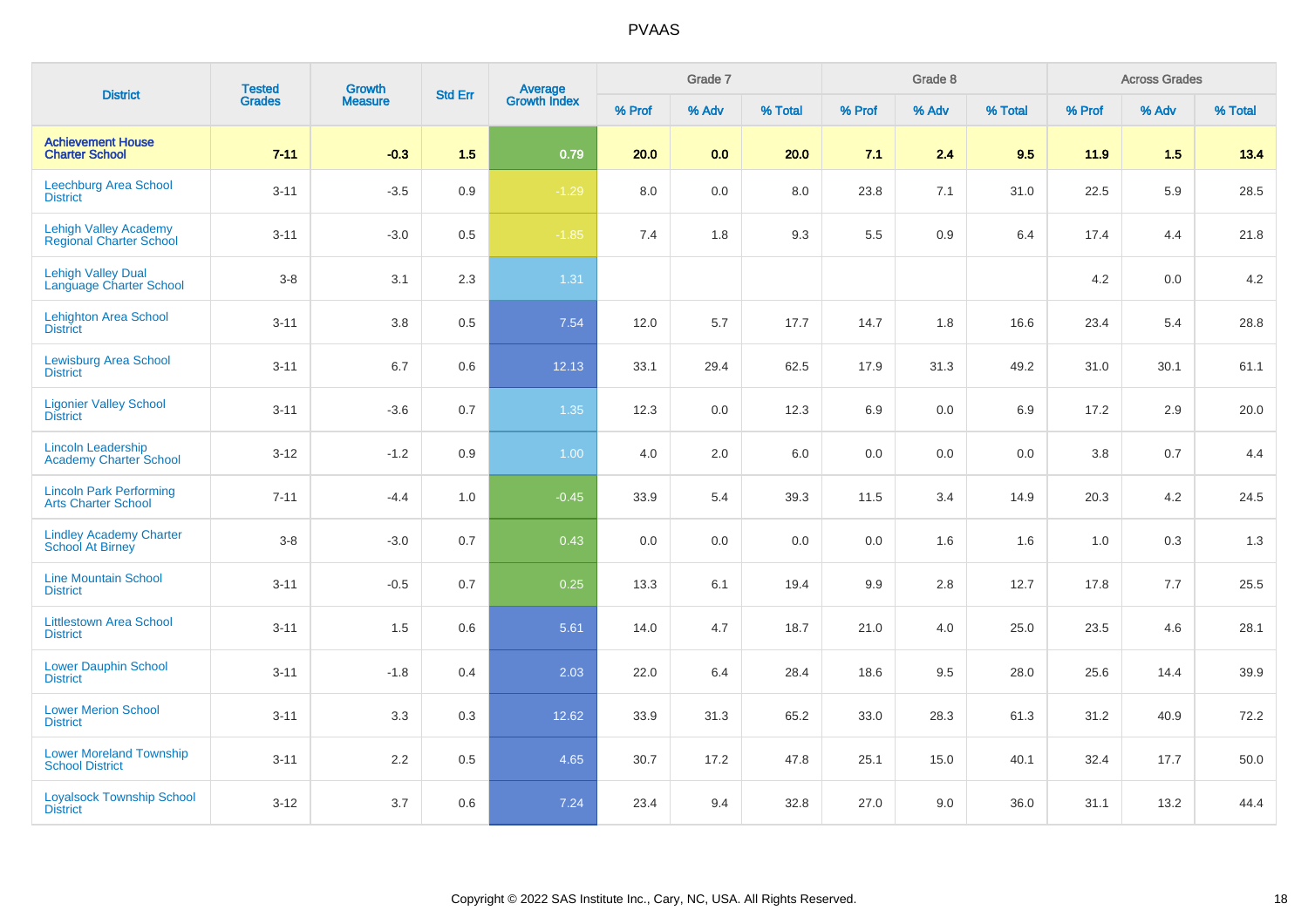| <b>District</b>                                            | <b>Tested</b> | <b>Growth</b>  | <b>Std Err</b> |                                |        | Grade 7 |         |        | Grade 8 |         |         | <b>Across Grades</b> |         |
|------------------------------------------------------------|---------------|----------------|----------------|--------------------------------|--------|---------|---------|--------|---------|---------|---------|----------------------|---------|
|                                                            | <b>Grades</b> | <b>Measure</b> |                | <b>Average</b><br>Growth Index | % Prof | % Adv   | % Total | % Prof | % Adv   | % Total | % Prof  | % Adv                | % Total |
| <b>Achievement House</b><br><b>Charter School</b>          | $7 - 11$      | $-0.3$         | 1.5            | 0.79                           | 20.0   | 0.0     | 20.0    | 7.1    | 2.4     | 9.5     | 11.9    | 1.5                  | 13.4    |
| <b>Mahanoy Area School</b><br><b>District</b>              | $3 - 10$      | $-0.3$         | 0.8            | 3.34                           | 7.7    | 0.0     | 7.7     | 4.6    | 0.0     | 4.6     | 10.4    | 0.8                  | 11.1    |
| <b>Manchester Academic</b><br><b>Charter School</b>        | $3-8$         | 0.6            | 1.1            | 3.37                           | 3.6    | 0.0     | 3.6     | 0.0    | 0.0     | 0.0     | 4.9     | 0.5                  | 5.4     |
| <b>Manheim Central School</b><br><b>District</b>           | $3 - 11$      | 2.8            | 0.4            | 6.35                           | 15.0   | 5.2     | 20.2    | 20.9   | 6.2     | 27.1    | 22.8    | 9.4                  | 32.2    |
| <b>Manheim Township School</b><br><b>District</b>          | $3 - 12$      | $-0.7$         | 0.3            | 1.59                           | 28.9   | 9.6     | 38.6    | 18.1   | 11.2    | 29.3    | 28.7    | 21.3                 | 49.9    |
| Mariana Bracetti Academy<br><b>Charter School</b>          | $3 - 10$      | $-3.1$         | 0.9            | $-1.50$                        | 7.3    | 0.0     | 7.3     | 0.0    | 0.0     | 0.0     | 4.4     | 0.0                  | 4.4     |
| <b>Marion Center Area School</b><br><b>District</b>        | $3 - 10$      | 0.9            | 0.7            | 1.31                           | 19.0   | 10.7    | 29.8    | 22.6   | 8.6     | 31.2    | 27.9    | 10.6                 | 38.4    |
| <b>Maritime Academy Charter</b><br><b>School</b>           | $3 - 10$      | $-3.7$         | 0.6            | 1.10                           | 7.9    | 5.6     | 13.5    | 3.3    | 0.0     | 3.3     | 4.6     | 2.1                  | $6.7\,$ |
| <b>Marple Newtown School</b><br><b>District</b>            | $3 - 11$      | $-3.4$         | 0.4            | $-3.82$                        | 27.1   | 8.3     | 35.4    | 20.5   | 6.0     | 26.5    | 32.9    | 20.2                 | 53.1    |
| <b>Mars Area School District</b>                           | $3 - 10$      | 0.5            | 0.4            | 1.16                           | 23.8   | 16.5    | 40.4    | 24.5   | 6.4     | 30.8    | 32.3    | 21.1                 | 53.4    |
| <b>MaST Community Charter</b><br><b>School</b>             | $3 - 10$      | $-8.7$         | 0.6            | $-3.76$                        | 24.3   | 3.9     | 28.2    | 17.5   | 1.9     | 19.4    | 23.1    | 3.6                  | 26.7    |
| <b>MaST Community Charter</b><br><b>School II</b>          | $3 - 10$      | $-8.4$         | 0.7            | $-4.62$                        | 8.9    | 2.0     | 10.9    |        |         |         | 12.6    | 3.2                  | 15.8    |
| <b>Mastery Charter School -</b><br><b>Gratz Campus</b>     | $7 - 10$      | 1.0            | 1.4            | 3.30                           | 6.2    | $0.0\,$ | 6.2     | 2.4    | 0.0     | 2.4     | 4.1     | $0.0\,$              | 4.1     |
| <b>Mastery Charter School -</b><br><b>Hardy Williams</b>   | $3 - 11$      | $-0.1$         | 1.2            | 1.30                           | 5.6    | 0.0     | 5.6     |        |         |         | $6.9\,$ | 0.6                  | 7.5     |
| <b>Mastery Charter School -</b><br><b>Harrity Campus</b>   | $3-8$         | $-0.7$         | 1.1            | 2.42                           | 0.0    | 0.0     | 0.0     | 3.1    | 0.0     | 3.1     | 5.5     | 1.0                  | 6.5     |
| <b>Mastery Charter School -</b><br><b>Pickett Campus</b>   | $6 - 10$      | 1.2            | 1.1            | 2.33                           | 0.0    | 0.0     | 0.0     | 2.8    | 0.0     | 2.8     | 0.9     | 0.0                  | 0.9     |
| <b>Mastery Charter School -</b><br><b>Shoemaker Campus</b> | $7 - 10$      | 1.9            | 1.6            | 1.76                           | 9.4    | 0.0     | 9.4     | 4.2    | 0.0     | 4.2     | 7.1     | 0.0                  | 7.1     |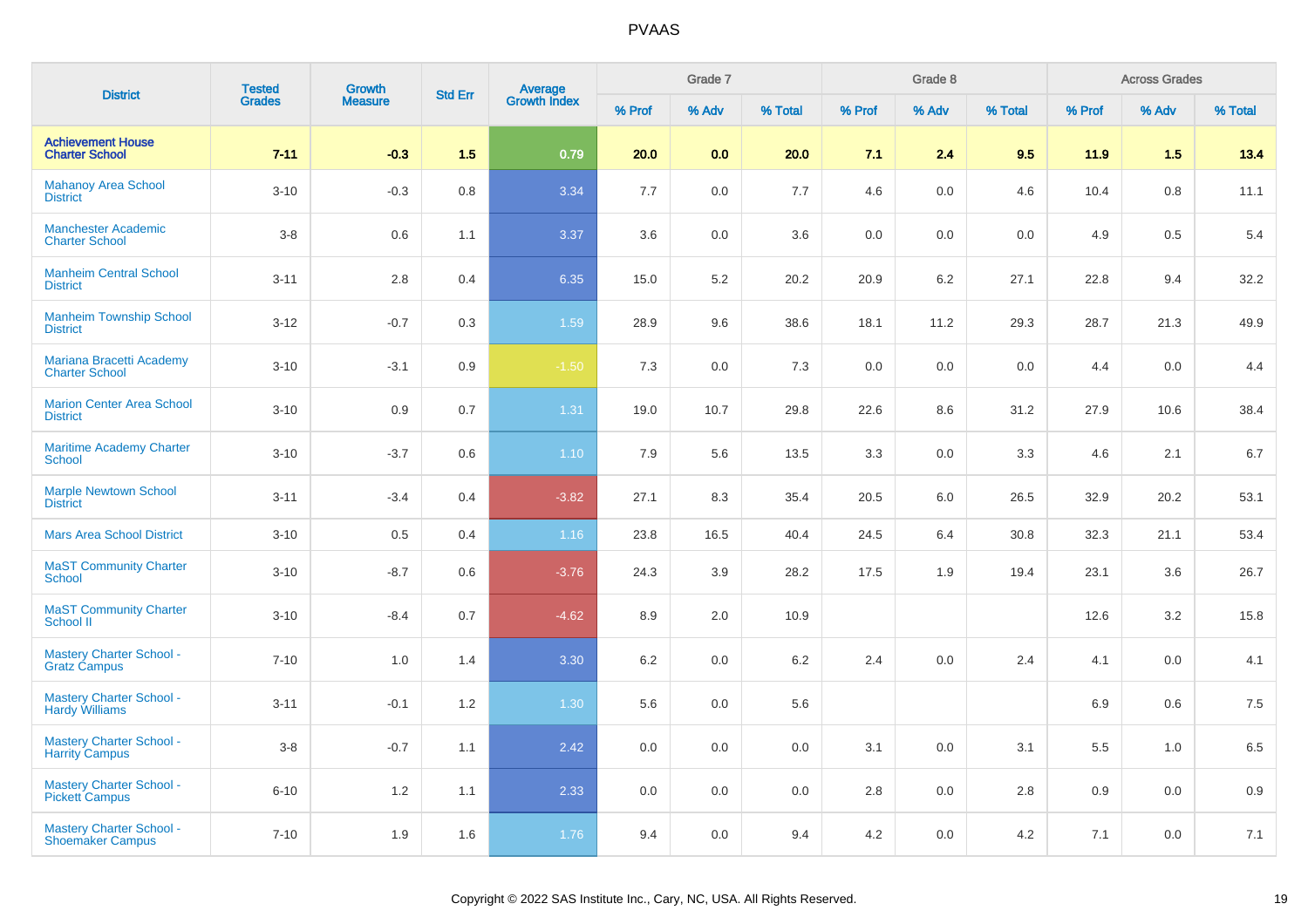| <b>District</b>                                                             | <b>Tested</b> | <b>Growth</b>  | <b>Std Err</b> |                         |        | Grade 7 |         |        | Grade 8 |         |         | <b>Across Grades</b> |         |
|-----------------------------------------------------------------------------|---------------|----------------|----------------|-------------------------|--------|---------|---------|--------|---------|---------|---------|----------------------|---------|
|                                                                             | <b>Grades</b> | <b>Measure</b> |                | Average<br>Growth Index | % Prof | % Adv   | % Total | % Prof | % Adv   | % Total | % Prof  | % Adv                | % Total |
| <b>Achievement House</b><br><b>Charter School</b>                           | $7 - 11$      | $-0.3$         | 1.5            | 0.79                    | 20.0   | 0.0     | 20.0    | 7.1    | 2.4     | 9.5     | 11.9    | 1.5                  | 13.4    |
| <b>Mastery Charter School -</b><br><b>Thomas Campus</b>                     | $3 - 10$      | 1.5            | 0.9            | 2.00                    | 7.0    | 0.0     | 7.0     | 2.2    | 0.0     | 2.2     | $8.6\,$ | $0.8\,$              | 9.4     |
| <b>Mastery Charter School-</b><br><b>Cleveland Elementary</b>               | $3-8$         | $-1.3$         | 1.2            | 0.18                    | 3.6    | 0.0     | 3.6     | 3.8    | 3.8     | 7.7     | 2.4     | 1.8                  | 4.3     |
| <b>Mastery Charter School-</b><br><b>Francis D. Pastorius</b><br>Elementary | $3-8$         | 0.3            | 1.3            | 0.24                    | 0.0    | 0.0     | 0.0     | 0.0    | 0.0     | 0.0     | 3.1     | 0.0                  | 3.1     |
| <b>Mcguffey School District</b>                                             | $3 - 11$      | $-2.0$         | 0.6            | 2.55                    | 4.7    | 0.0     | 4.7     | 5.6    | 3.2     | 8.9     | 17.6    | 5.0                  | 22.6    |
| <b>Mckeesport Area School</b><br><b>District</b>                            | $3 - 12$      | $-0.2$         | 0.5            | 1.94                    | 1.0    | 0.0     | 1.0     | 1.0    | 0.0     | 1.0     | 7.7     | 2.1                  | 9.7     |
| <b>Mechanicsburg Area</b><br><b>School District</b>                         | $3 - 11$      | $-1.3$         | 0.4            | $-0.26$                 | 20.3   | 5.4     | 25.8    | 14.5   | 4.6     | 19.1    | 24.3    | 10.0                 | 34.2    |
| Memphis Street Academy<br>Charter School @ JP Jones                         | $5 - 8$       | 0.7            | 0.7            | 1.39                    | 0.0    | $0.0\,$ | 0.0     | 0.0    | 0.0     | 0.0     | $0.0\,$ | 0.6                  | $0.6\,$ |
| <b>Mercer Area School District</b>                                          | $3 - 11$      | $-1.2$         | 0.7            | $-1.57$                 | 25.0   | 11.8    | 36.8    | 18.7   | 4.0     | 22.7    | 29.0    | 12.7                 | 41.7    |
| <b>Methacton School District</b>                                            | $3 - 11$      | $-1.5$         | 0.3            | 2.62                    | 27.0   | 11.2    | 38.2    | 20.1   | 12.5    | 32.6    | 30.9    | 13.6                 | 44.5    |
| Meyersdale Area School<br><b>District</b>                                   | $3 - 11$      | 1.9            | 0.8            | 2.36                    | 18.9   | 0.0     | 18.9    | 11.9   | 8.5     | 20.3    | 24.6    | 9.4                  | 34.0    |
| <b>Mid Valley School District</b>                                           | $3 - 10$      | $1.5$          | 0.6            | 2.76                    | 15.3   | 0.0     | 15.3    | 6.7    | 0.7     | 7.4     | 17.5    | 4.6                  | 22.0    |
| <b>Middletown Area School</b><br><b>District</b>                            | $3 - 11$      | $-1.6$         | 0.5            | 0.08                    | 16.1   | 9.8     | 25.9    | 11.8   | 2.0     | 13.7    | 18.4    | 7.5                  | 25.9    |
| <b>Midd-West School District</b>                                            | $3 - 11$      | 4.5            | 0.6            | 8.11                    | 18.2   | 14.1    | 32.3    | 21.6   | 8.0     | 29.6    | 27.0    | 9.8                  | 36.8    |
| <b>Midland Borough School</b><br><b>District</b>                            | $3-8$         | 2.3            | 1.3            | 1.81                    | 14.3   | 0.0     | 14.3    | 9.5    | 4.8     | 14.3    | 15.7    | 2.9                  | 18.6    |
| <b>Mifflin County School</b><br><b>District</b>                             | $3 - 11$      | 1.8            | 0.3            | 5.79                    | 10.3   | 3.8     | 14.1    | 10.7   | 1.5     | 12.2    | 17.7    | 5.5                  | 23.2    |
| Mifflinburg Area School<br><b>District</b>                                  | $3 - 11$      | 2.1            | 0.6            | 3.70                    | 17.4   | 8.3     | 25.6    | 25.2   | 7.8     | 33.0    | 29.9    | 8.8                  | 38.6    |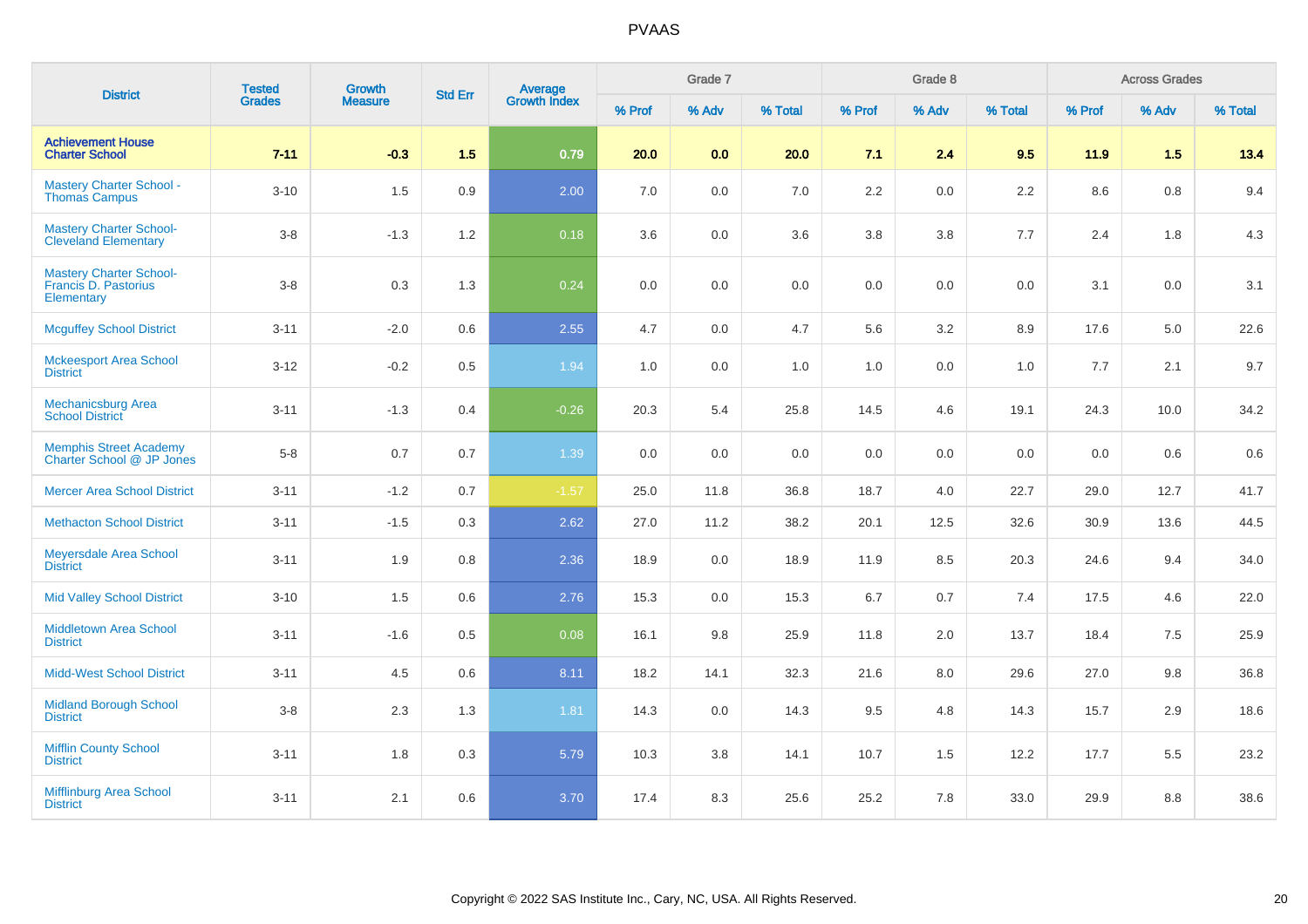| <b>District</b>                                      | <b>Tested</b> | <b>Growth</b>  | <b>Std Err</b> | <b>Average</b><br>Growth Index |        | Grade 7 |         |        | Grade 8 |         |        | <b>Across Grades</b> |         |
|------------------------------------------------------|---------------|----------------|----------------|--------------------------------|--------|---------|---------|--------|---------|---------|--------|----------------------|---------|
|                                                      | <b>Grades</b> | <b>Measure</b> |                |                                | % Prof | % Adv   | % Total | % Prof | % Adv   | % Total | % Prof | % Adv                | % Total |
| <b>Achievement House</b><br><b>Charter School</b>    | $7 - 11$      | $-0.3$         | 1.5            | 0.79                           | 20.0   | 0.0     | 20.0    | 7.1    | 2.4     | 9.5     | 11.9   | 1.5                  | 13.4    |
| <b>Millcreek Township School</b><br><b>District</b>  | $3 - 11$      | 1.1            | 0.3            | 8.82                           | 22.1   | 14.3    | 36.4    | 21.6   | 13.0    | 34.7    | 25.4   | 15.9                 | 41.3    |
| Millersburg Area School<br><b>District</b>           | $3 - 11$      | $-2.3$         | 0.8            | $-2.81$                        | 18.8   | 1.6     | 20.3    | 8.1    | 1.6     | 9.7     | 23.6   | 9.2                  | 32.8    |
| <b>Millville Area School District</b>                | $3 - 12$      | 3.8            | 0.9            | 5.21                           | 15.9   | 9.1     | 25.0    | 18.4   | 2.6     | 21.0    | 24.6   | 4.7                  | 29.3    |
| <b>Milton Area School District</b>                   | $3 - 11$      | 0.2            | 0.5            | 0.34                           | 20.2   | 7.5     | 27.6    | 19.8   | 12.7    | 32.5    | 22.0   | 8.8                  | 30.9    |
| <b>Minersville Area School</b><br><b>District</b>    | $3 - 11$      | $-0.9$         | 0.7            | $-0.51$                        | 10.4   | 0.0     | 10.4    | 2.7    | 1.3     | 4.0     | 15.1   | 3.2                  | 18.3    |
| <b>Mohawk Area School</b><br><b>District</b>         | $3 - 11$      | 1.9            | 0.6            | 3.19                           | 27.4   | 11.8    | 39.2    | 22.8   | 8.7     | 31.5    | 27.0   | 10.4                 | 37.4    |
| <b>Monessen City School</b><br><b>District</b>       | $3 - 10$      | $-1.5$         | 1.1            | $-0.31$                        | 0.0    | 0.0     | 0.0     | 0.0    | 0.0     | 0.0     | 3.9    | 0.6                  | 4.4     |
| <b>Moniteau School District</b>                      | $3 - 11$      | $-2.7$         | 0.7            | $-1.33$                        | 11.0   | 2.4     | 13.4    | 11.1   | 0.0     | 11.1    | 23.7   | 9.2                  | 32.9    |
| <b>Montgomery Area School</b><br><b>District</b>     | $3 - 11$      | 0.8            | 0.8            | 1.00                           | 33.3   | 6.9     | 40.3    | 17.2   | 1.7     | 19.0    | 28.4   | 13.2                 | 41.6    |
| <b>Montour School District</b>                       | $3 - 11$      | 5.0            | 0.4            | 11.10                          | 26.3   | 30.1    | 56.5    | 26.6   | 30.6    | 57.3    | 31.2   | 26.8                 | 58.1    |
| <b>Montoursville Area School</b><br><b>District</b>  | $3 - 12$      | $-1.9$         | 0.5            | $-0.02$                        | 25.2   | 6.7     | 31.8    | 19.9   | 8.5     | 28.4    | 28.2   | 11.2                 | 39.4    |
| <b>Montrose Area School</b><br><b>District</b>       | $3 - 10$      | 1.4            | 0.7            | 2.04                           | 25.0   | 4.4     | 29.4    | 14.5   | 2.4     | 16.9    | 24.4   | 7.4                  | 31.8    |
| <b>Moon Area School District</b>                     | $3 - 11$      | $-2.5$         | 0.4            | $-3.07$                        | 28.0   | 11.5    | 39.4    | 20.6   | 10.9    | 31.5    | 29.3   | 16.9                 | 46.2    |
| Morrisville Borough School<br><b>District</b>        | $3 - 11$      | $-6.7$         | 0.9            | $-2.94$                        | 3.9    | 0.0     | 3.9     | 0.0    | 0.0     | 0.0     | 5.1    | 0.6                  | 5.7     |
| <b>Moshannon Valley School</b><br><b>District</b>    | $3 - 10$      | 2.3            | 0.8            | 2.85                           | 21.0   | 4.8     | 25.8    | 16.9   | 6.2     | 23.1    | 19.9   | 8.5                  | 28.4    |
| <b>Mount Carmel Area School</b><br><b>District</b>   | $3 - 11$      | 0.2            | 0.6            | 0.29                           | 13.6   | 3.6     | 17.3    | 8.8    | 2.6     | 11.5    | 12.2   | 4.5                  | 16.7    |
| <b>Mount Pleasant Area</b><br><b>School District</b> | $3 - 11$      | $-5.7$         | 0.5            | $-0.96$                        | 12.7   | 2.8     | 15.5    | 7.4    | 0.8     | 8.3     | 18.3   | 4.3                  | 22.6    |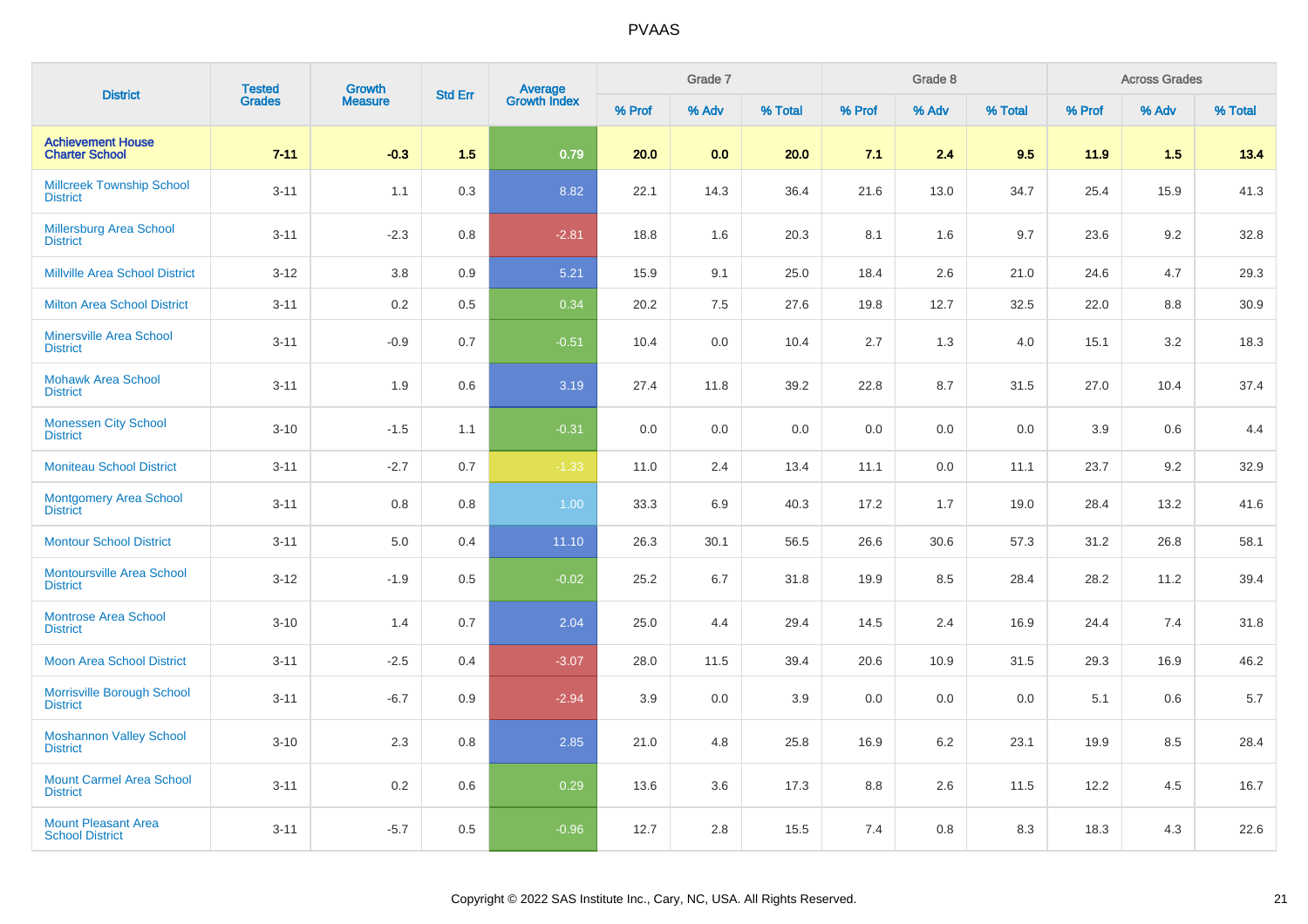| <b>District</b>                                        | <b>Tested</b> | Growth         | <b>Std Err</b> |                                |        | Grade 7 |         |        | Grade 8 |         |        | <b>Across Grades</b> |         |
|--------------------------------------------------------|---------------|----------------|----------------|--------------------------------|--------|---------|---------|--------|---------|---------|--------|----------------------|---------|
|                                                        | <b>Grades</b> | <b>Measure</b> |                | <b>Average</b><br>Growth Index | % Prof | % Adv   | % Total | % Prof | % Adv   | % Total | % Prof | % Adv                | % Total |
| <b>Achievement House</b><br><b>Charter School</b>      | $7 - 11$      | $-0.3$         | 1.5            | 0.79                           | 20.0   | 0.0     | 20.0    | 7.1    | 2.4     | 9.5     | 11.9   | 1.5                  | 13.4    |
| <b>Mount Union Area School</b><br><b>District</b>      | $3 - 10$      | 3.0            | 0.7            | 5.20                           | 13.4   | 2.4     | 15.8    | 0.0    | 1.2     | 1.2     | 12.2   | 3.3                  | 15.5    |
| <b>Mountain View School</b><br><b>District</b>         | $3 - 11$      | 5.6            | $0.8\,$        | 6.82                           | 25.9   | 7.4     | 33.3    | 27.1   | 8.5     | 35.6    | 21.4   | 4.2                  | 25.6    |
| Mt Lebanon School District                             | $3 - 11$      | $-2.1$         | 0.4            | $-4.69$                        | 32.6   | 20.7    | 53.3    | 31.6   | 17.4    | 49.1    | 36.2   | 29.4                 | 65.5    |
| <b>Muhlenberg School District</b>                      | $3 - 10$      | $-7.3$         | 0.4            | $-10.47$                       | 6.9    | 1.2     | 8.0     | 7.5    | 0.7     | 8.2     | 7.0    | 1.0                  | 8.0     |
| <b>Muncy School District</b>                           | $3 - 11$      | 2.4            | 0.7            | 3.35                           | 29.0   | 15.9    | 44.9    | 23.3   | 6.7     | 30.0    | 31.5   | 13.1                 | 44.6    |
| Nazareth Area School<br><b>District</b>                | $3 - 11$      | $-2.2$         | 0.4            | 0.45                           | 27.8   | 6.8     | 34.6    | 17.3   | 3.5     | 20.9    | 28.9   | 10.3                 | 39.2    |
| <b>Neshaminy School District</b>                       | $3 - 11$      | $-0.6$         | 0.3            | 4.21                           | 21.1   | 6.5     | 27.6    | 17.0   | 5.4     | 22.4    | 24.8   | 10.8                 | 35.6    |
| <b>Neshannock Township</b><br><b>School District</b>   | $3 - 10$      | $-3.2$         | 0.7            | $-4.79$                        | 20.0   | 7.0     | 27.0    | 15.6   | 3.9     | 19.5    | 23.6   | 9.2                  | 32.8    |
| <b>New Brighton Area School</b><br><b>District</b>     | $3 - 11$      | $-2.4$         | 0.6            | 1.31                           | 8.9    | 3.0     | 11.9    | 4.8    | 1.0     | 5.8     | 11.1   | 1.9                  | 13.0    |
| <b>New Castle Area School</b><br><b>District</b>       | $3 - 12$      | $-0.5$         | 0.4            | 0.14                           | 7.7    | 1.4     | 9.1     | 3.3    | 0.9     | 4.2     | 4.4    | 1.1                  | 5.5     |
| <b>New Day Charter School</b>                          | $7 - 11$      | 2.2            | 3.1            | 0.71                           |        |         |         | 0.0    | 0.0     | 0.0     | 0.0    | 0.0                  | 0.0     |
| <b>New Foundations Charter</b><br><b>School</b>        | $3 - 11$      | $-1.5$         | 0.7            | 2.37                           | 21.3   | 3.3     | 24.6    | 13.1   | 2.4     | 15.5    | 17.1   | 2.9                  | 20.0    |
| <b>New Hope-Solebury School</b><br><b>District</b>     | $3 - 11$      | 4.2            | 0.6            | 6.75                           | 25.5   | 17.0    | 42.6    | 37.6   | 19.3    | 56.9    | 36.8   | 21.0                 | 57.8    |
| <b>New Kensington-Arnold</b><br><b>School District</b> | $3 - 11$      | $-1.9$         | 0.6            | $-2.23$                        | 4.4    | 0.0     | 4.4     | $1.2$  | 0.0     | 1.2     | 11.4   | 2.6                  | 14.0    |
| <b>Newport School District</b>                         | $3 - 12$      | 2.2            | 0.8            | 4.70                           | 15.9   | 0.0     | 15.9    | 27.4   | 4.8     | 32.3    | 24.8   | 6.9                  | 31.7    |
| <b>Norristown Area School</b><br><b>District</b>       | $3 - 12$      | $-2.3$         | 0.4            | 0.04                           | 9.3    | 1.3     | 10.7    | 7.4    | 3.0     | 10.4    | 11.0   | 1.9                  | 13.0    |
| North Allegheny School<br><b>District</b>              | $3 - 11$      | 0.3            | 0.3            | 3.63                           | 31.8   | 23.8    | 55.6    | 25.9   | 16.5    | 42.4    | 34.1   | 26.8                 | 60.9    |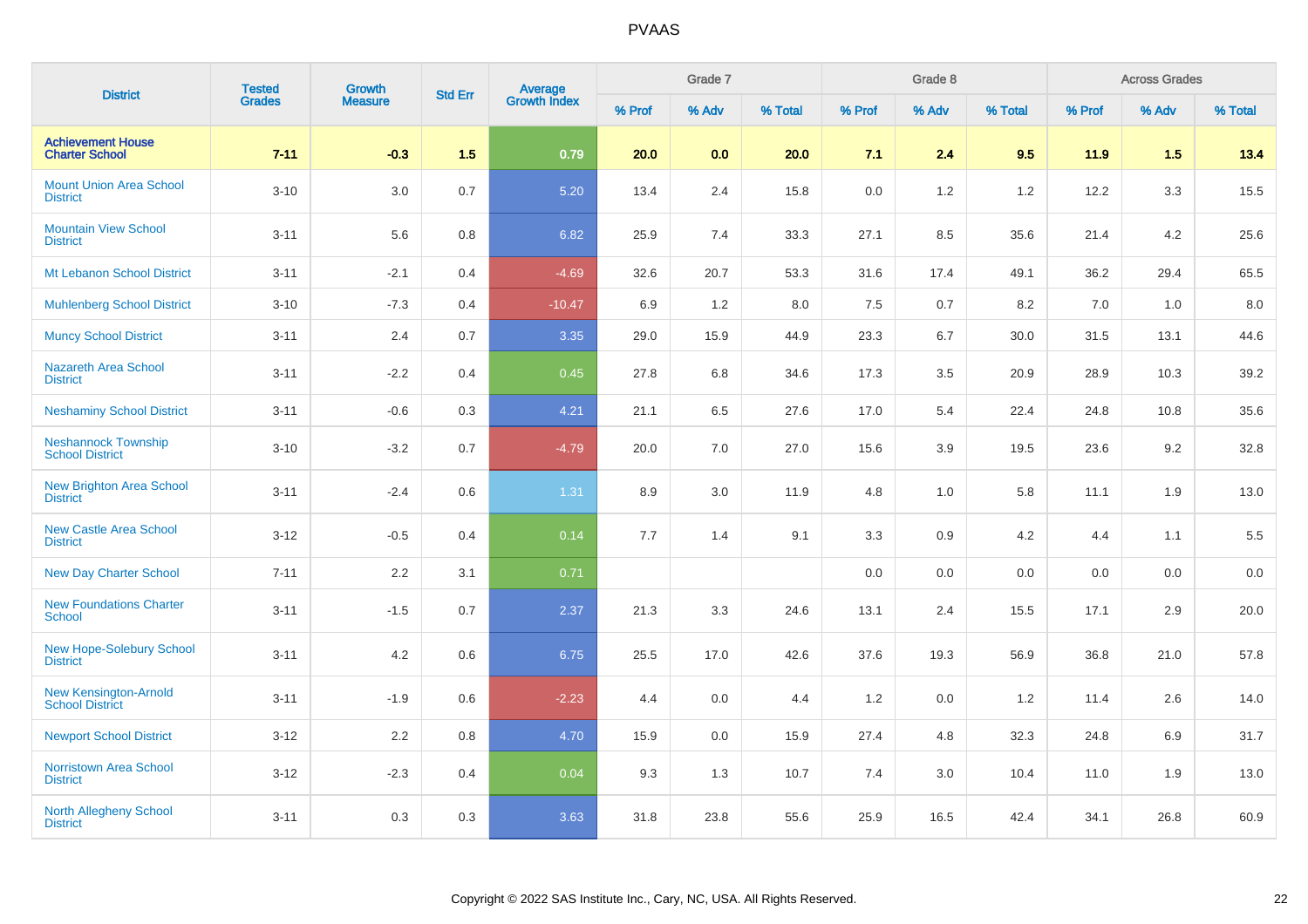| <b>District</b>                                          | <b>Tested</b> | Growth         | <b>Std Err</b> |                                |        | Grade 7 |         |        | Grade 8 |         |        | <b>Across Grades</b> |         |
|----------------------------------------------------------|---------------|----------------|----------------|--------------------------------|--------|---------|---------|--------|---------|---------|--------|----------------------|---------|
|                                                          | <b>Grades</b> | <b>Measure</b> |                | <b>Average</b><br>Growth Index | % Prof | % Adv   | % Total | % Prof | % Adv   | % Total | % Prof | % Adv                | % Total |
| <b>Achievement House</b><br><b>Charter School</b>        | $7 - 11$      | $-0.3$         | 1.5            | 0.79                           | 20.0   | 0.0     | 20.0    | 7.1    | 2.4     | 9.5     | 11.9   | 1.5                  | 13.4    |
| <b>North Clarion County</b><br><b>School District</b>    | $3 - 12$      | 5.1            | 0.9            | 5.51                           | 21.4   | 7.1     | 28.6    | 15.9   | 11.4    | 27.3    | 26.5   | 10.6                 | 37.1    |
| <b>North East School District</b>                        | $3 - 11$      | 1.4            | 0.5            | 2.92                           | 26.4   | 9.3     | 35.7    | 31.4   | 13.1    | 44.5    | 29.8   | 12.1                 | 41.8    |
| <b>North Hills School District</b>                       | $3 - 11$      | $-3.1$         | 0.4            | $-5.28$                        | 28.1   | 11.5    | 39.6    | 21.9   | 9.6     | 31.5    | 30.4   | 13.8                 | 44.2    |
| <b>North Penn School District</b>                        | $3 - 11$      | 0.9            | 0.2            | 3.83                           | 29.4   | 8.8     | 38.2    | 25.4   | 7.7     | 33.2    | 29.6   | 14.0                 | 43.7    |
| <b>North Pocono School</b><br><b>District</b>            | $3 - 11$      | $-3.6$         | 0.6            | 0.08                           | 24.2   | 8.3     | 32.5    | 19.3   | 7.9     | 27.2    | 27.9   | 10.4                 | 38.3    |
| North Schuylkill School<br><b>District</b>               | $3 - 11$      | 0.5            | 0.5            | 4.31                           | 5.8    | 3.9     | 9.7     | 11.8   | 6.7     | 18.5    | 12.1   | 4.1                  | 16.1    |
| <b>North Star School District</b>                        | $3 - 11$      | $-2.8$         | 0.7            | $-0.18$                        | 11.1   | 1.4     | 12.5    | 14.1   | 2.2     | 16.3    | 22.6   | 10.0                 | 32.6    |
| Northampton Area School<br><b>District</b>               | $3 - 11$      | $-3.1$         | 0.7            | $-1.14$                        | 18.7   | 5.3     | 24.0    | 13.3   | 1.7     | 15.0    | 29.6   | 9.8                  | 39.4    |
| <b>Northeast Bradford School</b><br><b>District</b>      | $3 - 10$      | 1.9            | 0.9            | 2.12                           | 24.0   | 2.0     | 26.0    | 13.8   | 5.2     | 19.0    | 29.7   | 6.0                  | 35.7    |
| Northeastern York School<br><b>District</b>              | $3 - 11$      | 1.4            | 0.4            | 3.99                           | 21.9   | 6.0     | 27.9    | 29.2   | 15.0    | 44.1    | 27.8   | 13.2                 | 41.0    |
| <b>Northern Bedford County</b><br><b>School District</b> | $3 - 11$      | $-1.5$         | 0.8            | $-1.83$                        | 19.0   | 1.7     | 20.7    | 9.4    | 3.1     | 12.5    | 24.6   | 5.2                  | 29.8    |
| <b>Northern Cambria School</b><br><b>District</b>        | $3 - 11$      | $-0.4$         | 0.8            | 3.23                           | 19.6   | 1.8     | 21.4    | 18.2   | 1.5     | 19.7    | 17.9   | 3.6                  | 21.4    |
| Northern Lebanon School<br><b>District</b>               | $3 - 11$      | $-3.8$         | 0.5            | $-1.80$                        | 8.1    | 2.7     | 10.8    | 7.2    | 0.6     | 7.8     | 19.9   | 7.9                  | 27.9    |
| <b>Northern Lehigh School</b><br><b>District</b>         | $3-12$        | $-2.6$         | 0.7            | $-2.17$                        | 15.0   | 1.7     | 16.7    | 12.5   | 0.0     | 12.5    | 18.6   | 3.9                  | 22.5    |
| <b>Northern Potter School</b><br><b>District</b>         | $3 - 12$      | 2.0            | 1.1            | 2.34                           | 29.0   | 12.9    | 41.9    | 11.1   | 0.0     | 11.1    | 18.7   | 7.4                  | 26.1    |
| <b>Northern Tioga School</b><br><b>District</b>          | $3 - 12$      | 3.4            | 0.5            | 6.67                           | 16.8   | 2.6     | 19.4    | 23.8   | 6.2     | 30.0    | 25.9   | 7.0                  | 32.8    |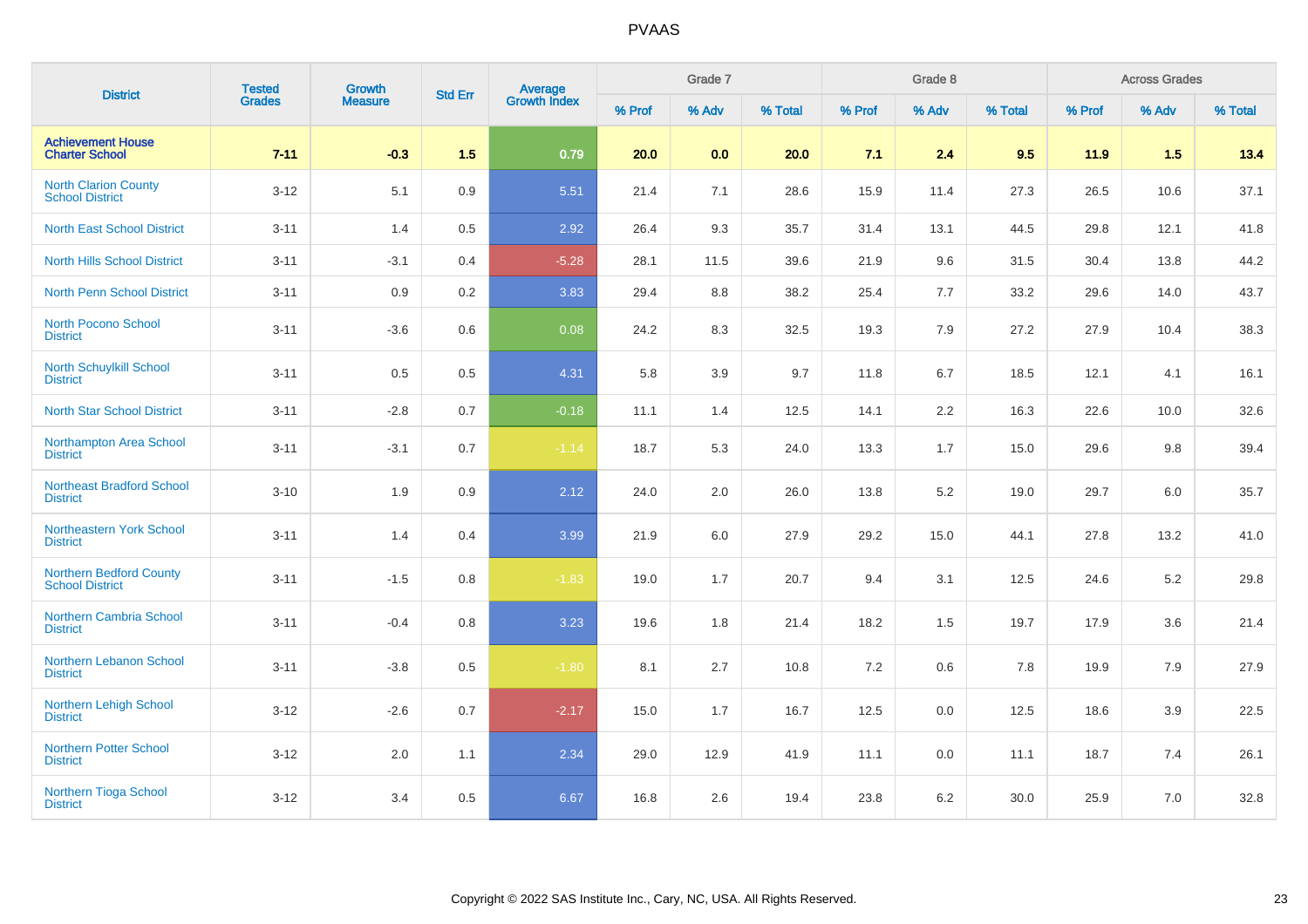| <b>District</b>                                       | <b>Tested</b> | <b>Growth</b>  | <b>Std Err</b> |                                |        | Grade 7 |         |        | Grade 8 |         |        | <b>Across Grades</b> |         |
|-------------------------------------------------------|---------------|----------------|----------------|--------------------------------|--------|---------|---------|--------|---------|---------|--------|----------------------|---------|
|                                                       | <b>Grades</b> | <b>Measure</b> |                | <b>Average</b><br>Growth Index | % Prof | % Adv   | % Total | % Prof | % Adv   | % Total | % Prof | % Adv                | % Total |
| <b>Achievement House</b><br><b>Charter School</b>     | $7 - 11$      | $-0.3$         | 1.5            | 0.79                           | 20.0   | 0.0     | 20.0    | 7.1    | 2.4     | 9.5     | 11.9   | 1.5                  | 13.4    |
| <b>Northern York County</b><br><b>School District</b> | $3 - 11$      | 1.3            | 0.4            | 3.28                           | 20.4   | 5.3     | 25.7    | 10.9   | 0.9     | 11.8    | 23.2   | 8.9                  | 32.1    |
| <b>Northgate School District</b>                      | $3 - 11$      | $-1.8$         | 0.8            | $-1.07$                        | 10.2   | 0.0     | 10.2    | 12.5   | 4.2     | 16.7    | 15.8   | 4.3                  | 20.1    |
| Northwest Area School<br><b>District</b>              | $3 - 10$      | 0.9            | 0.8            | 1.73                           | 7.3    | 1.8     | 9.1     | 5.4    | 0.0     | 5.4     | 13.2   | 1.5                  | 14.8    |
| Northwestern Lehigh<br><b>School District</b>         | $3 - 11$      | 0.6            | 0.5            | 3.03                           | 25.2   | 8.4     | 33.6    | 20.4   | 15.9    | 36.3    | 26.4   | 10.7                 | 37.2    |
| <b>Northwestern School</b><br><b>District</b>         | $3 - 11$      | $-6.8$         | 0.6            | $-3.84$                        | 16.8   | 7.5     | 24.3    | 9.1    | 1.8     | 10.9    | 25.1   | 6.0                  | 31.1    |
| <b>Northwood Academy</b><br><b>Charter School</b>     | $3-8$         | $-3.7$         | 0.7            | $-0.69$                        | 8.7    | 1.4     | 10.1    | 10.7   | 1.8     | 12.5    | 6.3    | 0.9                  | $7.2\,$ |
| <b>Norwin School District</b>                         | $3 - 11$      | $-0.5$         | 0.3            | 0.43                           | 42.6   | 14.9    | 57.4    | 32.4   | 5.4     | 37.7    | 36.5   | 21.0                 | 57.4    |
| <b>Octorara Area School</b><br><b>District</b>        | $3 - 11$      | $-2.8$         | 0.6            | $-4.58$                        | 13.9   | 0.0     | 13.9    | 10.2   | 0.0     | 10.2    | 21.2   | 4.1                  | 25.4    |
| Oil City Area School District                         | $3 - 11$      | $-3.7$         | 0.5            | 0.74                           | 10.2   | 2.4     | 12.6    | 3.8    | 0.0     | 3.8     | 13.2   | 2.5                  | 15.8    |
| <b>Old Forge School District</b>                      | $3 - 12$      | $-2.1$         | 0.8            | 0.34                           | 19.0   | 4.8     | 23.8    | 5.9    | 0.0     | 5.9     | 14.0   | 2.9                  | 16.9    |
| <b>Oley Valley School District</b>                    | $3 - 11$      | 0.7            | 0.6            | 1.09                           | 19.0   | 7.8     | 26.7    | 12.8   | 2.3     | 15.1    | 25.2   | 6.6                  | 31.8    |
| <b>Oswayo Valley School</b><br><b>District</b>        | $3 - 12$      | $0.2\,$        | 1.1            | 2.50                           | 25.9   | 11.1    | 37.0    | 25.8   | 16.1    | 41.9    | 30.6   | 20.6                 | 51.2    |
| <b>Otto-Eldred School District</b>                    | $3 - 11$      | 7.8            | 0.9            | 8.33                           | 20.0   | 15.6    | 35.6    | 25.0   | $6.2\,$ | 31.2    | 28.3   | 13.9                 | 42.2    |
| <b>Owen J Roberts School</b><br><b>District</b>       | $3 - 11$      | $-3.2$         | 0.3            | $-5.77$                        | 28.3   | 12.5    | 40.8    | 22.8   | 5.5     | 28.4    | 31.9   | 16.7                 | 48.6    |
| <b>Oxford Area School District</b>                    | $3 - 11$      | 2.0            | 0.4            | 4.59                           | 20.2   | 9.9     | 30.0    | 11.5   | 5.5     | 17.0    | 21.8   | 8.2                  | 30.0    |
| <b>Palisades School District</b>                      | $3 - 11$      | 1.0            | 0.6            | 4.66                           | 32.4   | 6.9     | 39.2    | 19.3   | 1.1     | 20.4    | 31.4   | 13.6                 | 45.0    |
| <b>Palmerton Area School</b><br><b>District</b>       | $3 - 11$      | 3.0            | 0.6            | 5.04                           | 20.8   | 6.2     | 26.9    | 17.9   | 4.7     | 22.6    | 24.8   | 8.0                  | 32.8    |
| Palmyra Area School<br><b>District</b>                | $3 - 11$      | 0.0            | 0.4            | 5.60                           | 25.5   | 12.2    | 37.6    | 29.8   | 12.2    | 42.0    | 31.5   | 15.7                 | 47.2    |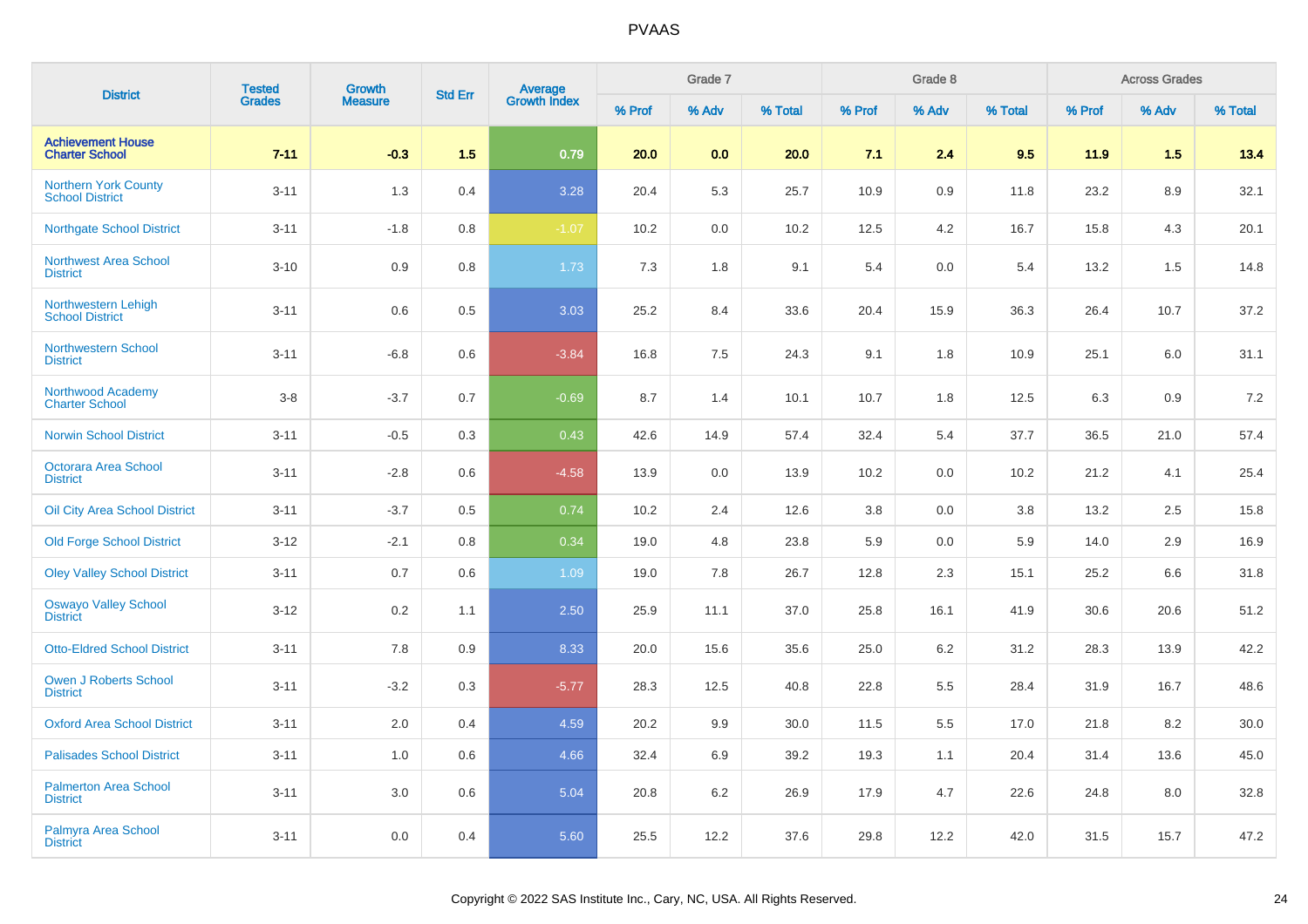| <b>District</b>                                         | <b>Tested</b> | <b>Growth</b>  | <b>Std Err</b> | <b>Average</b><br>Growth Index |        | Grade 7 |         |        | Grade 8 |         |        | <b>Across Grades</b> |         |
|---------------------------------------------------------|---------------|----------------|----------------|--------------------------------|--------|---------|---------|--------|---------|---------|--------|----------------------|---------|
|                                                         | <b>Grades</b> | <b>Measure</b> |                |                                | % Prof | % Adv   | % Total | % Prof | % Adv   | % Total | % Prof | % Adv                | % Total |
| <b>Achievement House</b><br><b>Charter School</b>       | $7 - 11$      | $-0.3$         | 1.5            | 0.79                           | 20.0   | 0.0     | 20.0    | 7.1    | 2.4     | 9.5     | 11.9   | 1.5                  | 13.4    |
| Pan American Academy<br><b>Charter School</b>           | $3-8$         | 0.3            | $0.8\,$        | 2.25                           | 3.4    | 0.0     | 3.4     | 0.0    | 0.0     | 0.0     | 2.4    | 0.3                  | 2.7     |
| <b>Panther Valley School</b><br><b>District</b>         | $3 - 12$      | 0.8            | 0.6            | 2.11                           | 11.1   | 1.8     | 13.0    | 4.7    | 0.0     | 4.7     | 12.1   | 1.6                  | 13.6    |
| <b>Parkland School District</b>                         | $3 - 11$      | $-3.5$         | 0.3            | $-5.94$                        | 27.1   | 18.6    | 45.7    | 23.1   | 11.8    | 34.9    | 30.8   | 24.1                 | 54.9    |
| Pen Argyl Area School<br><b>District</b>                | $3 - 12$      | 0.7            | 0.6            | 1.46                           | 17.1   | 5.4     | 22.5    | 14.8   | 5.9     | 20.8    | 23.5   | 8.4                  | 32.0    |
| <b>Penn Cambria School</b><br><b>District</b>           | $3 - 11$      | $-1.7$         | 0.6            | 3.05                           | 12.3   | 0.0     | 12.3    | 11.8   | 1.6     | 13.4    | 18.9   | 3.5                  | 22.5    |
| Penn Hills Charter School<br>of Entrepreneurship        | $3-8$         | $-0.2$         | 0.9            | 1.98                           | 15.4   | 2.6     | 18.0    | 5.3    | 0.0     | 5.3     | 17.0   | 3.8                  | 20.8    |
| <b>Penn Hills School District</b>                       | $3 - 11$      | $-4.0$         | 0.5            | 1.96                           | 2.1    | 1.6     | 3.7     | 3.4    | 0.0     | 3.4     | 6.8    | 2.1                  | 8.9     |
| <b>Penn Manor School District</b>                       | $3 - 11$      | 3.2            | 0.3            | 9.54                           | 25.5   | 13.2    | 38.7    | 30.2   | 11.0    | 41.2    | 31.4   | 16.9                 | 48.2    |
| <b>Penncrest School District</b>                        | $3 - 11$      | 1.8            | 0.4            | 4.21                           | 17.5   | 5.0     | 22.5    | 17.1   | 3.5     | 20.6    | 22.0   | 5.3                  | 27.3    |
| <b>Penn-Delco School District</b>                       | $3 - 11$      | $-4.5$         | 0.4            | $-4.52$                        | 22.0   | 6.8     | 28.8    | 10.9   | 1.6     | 12.5    | 25.2   | 8.0                  | 33.2    |
| <b>Pennridge School District</b>                        | $3 - 10$      | $-1.2$         | 0.3            | 3.36                           | 21.4   | 13.9    | 35.3    | 21.6   | 3.4     | 25.1    | 28.5   | 12.0                 | 40.5    |
| <b>Penns Manor Area School</b><br><b>District</b>       | $3 - 12$      | 1.5            | 0.8            | 4.02                           | 18.5   | 1.8     | 20.4    | 16.7   | 8.3     | 25.0    | 19.0   | 3.6                  | 22.6    |
| <b>Penns Valley Area School</b><br><b>District</b>      | $3 - 12$      | 5.2            | 0.6            | 8.61                           | 25.7   | 9.5     | 35.2    | 16.0   | 9.4     | 25.5    | 32.5   | 14.3                 | 46.8    |
| <b>Pennsbury School District</b>                        | $3 - 11$      | $-2.3$         | 0.3            | 0.78                           | 19.4   | 7.0     | 26.4    | 15.8   | 9.8     | 25.6    | 26.7   | 15.5                 | 42.2    |
| Pennsylvania Cyber<br><b>Charter School</b>             | $3 - 11$      | 1.9            | 0.5            | 4.83                           | 11.7   | 3.5     | 15.2    | 6.5    | 1.6     | 8.1     | 12.6   | 4.4                  | 17.1    |
| Pennsylvania Distance<br><b>Learning Charter School</b> | $3 - 12$      | $-1.7$         | 0.7            | 0.39                           | 4.6    | $1.2$   | 5.8     | 2.3    | 0.0     | 2.3     | 5.4    | 0.4                  | 5.8     |
| Pennsylvania Leadership<br><b>Charter School</b>        | $3 - 11$      | $-1.4$         | 0.5            | 2.15                           | 13.4   | 19.6    | 33.0    | 16.7   | 6.2     | 22.9    | 23.9   | 12.4                 | 36.4    |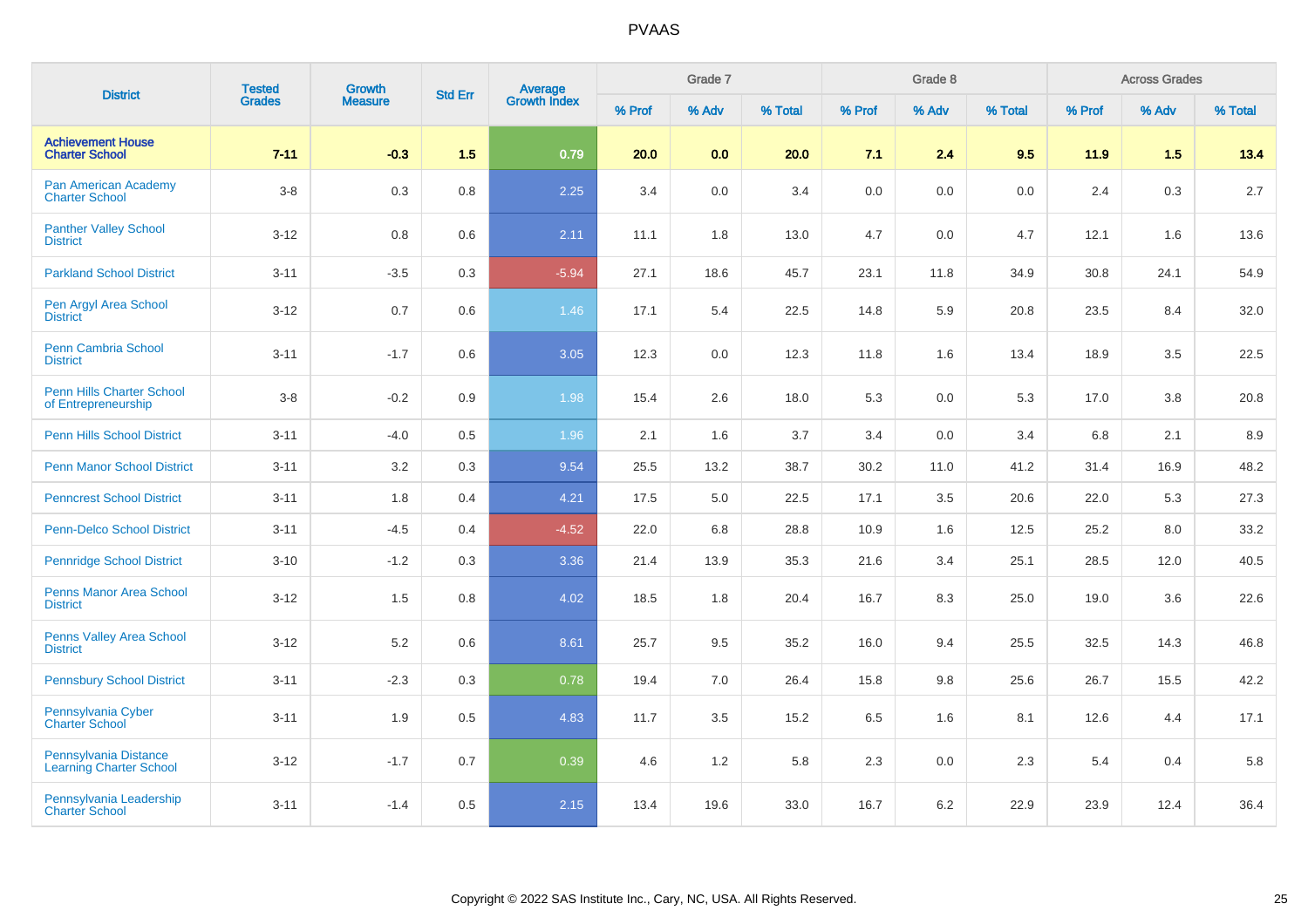| <b>District</b>                                             | <b>Tested</b> | Growth         | <b>Std Err</b> |                                |        | Grade 7 |         |         | Grade 8 |         |        | <b>Across Grades</b> |         |
|-------------------------------------------------------------|---------------|----------------|----------------|--------------------------------|--------|---------|---------|---------|---------|---------|--------|----------------------|---------|
|                                                             | <b>Grades</b> | <b>Measure</b> |                | <b>Average</b><br>Growth Index | % Prof | % Adv   | % Total | % Prof  | % Adv   | % Total | % Prof | % Adv                | % Total |
| <b>Achievement House</b><br><b>Charter School</b>           | $7 - 11$      | $-0.3$         | 1.5            | 0.79                           | 20.0   | 0.0     | 20.0    | 7.1     | 2.4     | 9.5     | 11.9   | 1.5                  | 13.4    |
| Pennsylvania Virtual<br><b>Charter School</b>               | $3 - 11$      | 3.5            | 0.6            | 6.19                           | 10.1   | 6.1     | 16.2    | 14.8    | 5.7     | 20.4    | 18.4   | $5.2\,$              | 23.5    |
| <b>Penn-Trafford School</b><br><b>District</b>              | $3 - 11$      | $-3.6$         | 0.4            | $-6.09$                        | 33.3   | 18.7    | 52.0    | 19.3    | 3.7     | 23.0    | 34.4   | 21.1                 | 55.5    |
| <b>People For People Charter</b><br>School                  | $3 - 12$      | $-1.1$         | 1.0            | 3.27                           | 2.4    | 0.0     | 2.4     | $0.0\,$ | 0.0     | 0.0     | 1.3    | $0.0\,$              | 1.3     |
| <b>Pequea Valley School</b><br><b>District</b>              | $3 - 11$      | 2.4            | 0.6            | 6.27                           | 11.7   | 2.3     | 14.1    | 13.1    | 2.0     | 15.2    | 16.9   | 3.8                  | 20.7    |
| <b>Perkiomen Valley School</b><br><b>District</b>           | $3 - 11$      | $-0.2$         | 0.3            | $-0.74$                        | 27.3   | 16.9    | 44.2    | 21.6    | 7.2     | 28.7    | 30.6   | 16.6                 | 47.1    |
| <b>Perseus House Charter</b><br><b>School Of Excellence</b> | $6 - 11$      | $-4.8$         | 1.1            | $-1.31$                        | 1.8    | 0.0     | 1.8     | 1.5     | 0.0     | 1.5     | 1.4    | $0.0\,$              | 1.4     |
| <b>Peters Township School</b><br><b>District</b>            | $3 - 11$      | 0.5            | 0.4            | 4.56                           | 33.1   | 29.1    | 62.2    | 35.1    | 13.0    | 48.2    | 35.8   | 30.6                 | 66.3    |
| Philadelphia Academy<br><b>Charter School</b>               | $3 - 11$      | $-2.5$         | 0.7            | $-1.29$                        | 13.2   | 19.1    | 32.4    | 22.2    | 16.7    | 38.9    | 24.3   | 9.8                  | 34.2    |
| Philadelphia City School<br><b>District</b>                 | $3-12$        | $-0.5$         | 0.2            | 3.67                           | 10.6   | 4.5     | 15.1    | 5.0     | 4.4     | 9.4     | 9.8    | 5.2                  | 15.0    |
| Philadelphia Performing<br><b>Arts Charter School</b>       | $3-9$         | $-0.4$         | 0.7            | 4.01                           | 23.0   | 14.9    | 37.9    | 18.0    | 8.0     | 26.0    | 25.2   | 9.7                  | 34.9    |
| Philipsburg-Osceola Area<br><b>School District</b>          | $3 - 11$      | $-4.9$         | 0.6            | 0.04                           | 23.0   | $3.2\,$ | 26.2    | 15.6    | 5.2     | 20.8    | 27.5   | 12.4                 | 40.0    |
| <b>Phoenixville Area School</b><br><b>District</b>          | $3 - 11$      | $-3.6$         | 0.4            | $-6.81$                        | 18.6   | 3.8     | 22.5    | 13.4    | 3.6     | 17.0    | 25.5   | 11.8                 | 37.3    |
| <b>Pine Grove Area School</b><br><b>District</b>            | $3 - 11$      | $-2.2$         | 0.6            | 0.60                           | 17.1   | 0.8     | 17.9    | 20.9    | 0.8     | 21.7    | 24.6   | 7.8                  | 32.4    |
| <b>Pine-Richland School</b><br><b>District</b>              | $3 - 11$      | $-1.8$         | 0.3            | 0.90                           | 37.1   | 18.2    | 55.4    | 30.1    | 15.8    | 45.9    | 34.9   | 21.2                 | 56.1    |
| <b>Pittsburgh School District</b>                           | $3 - 11$      | $-4.7$         | 0.2            | $-5.53$                        | 9.3    | 3.4     | 12.7    | 6.4     | 2.4     | 8.8     | 10.0   | 3.5                  | 13.5    |
| <b>Pittston Area School District</b>                        | $3 - 11$      | $-8.4$         | 0.8            | 0.10                           | 4.8    | 3.2     | 7.9     | 7.1     | 1.8     | 8.9     | 10.7   | 3.8                  | 14.4    |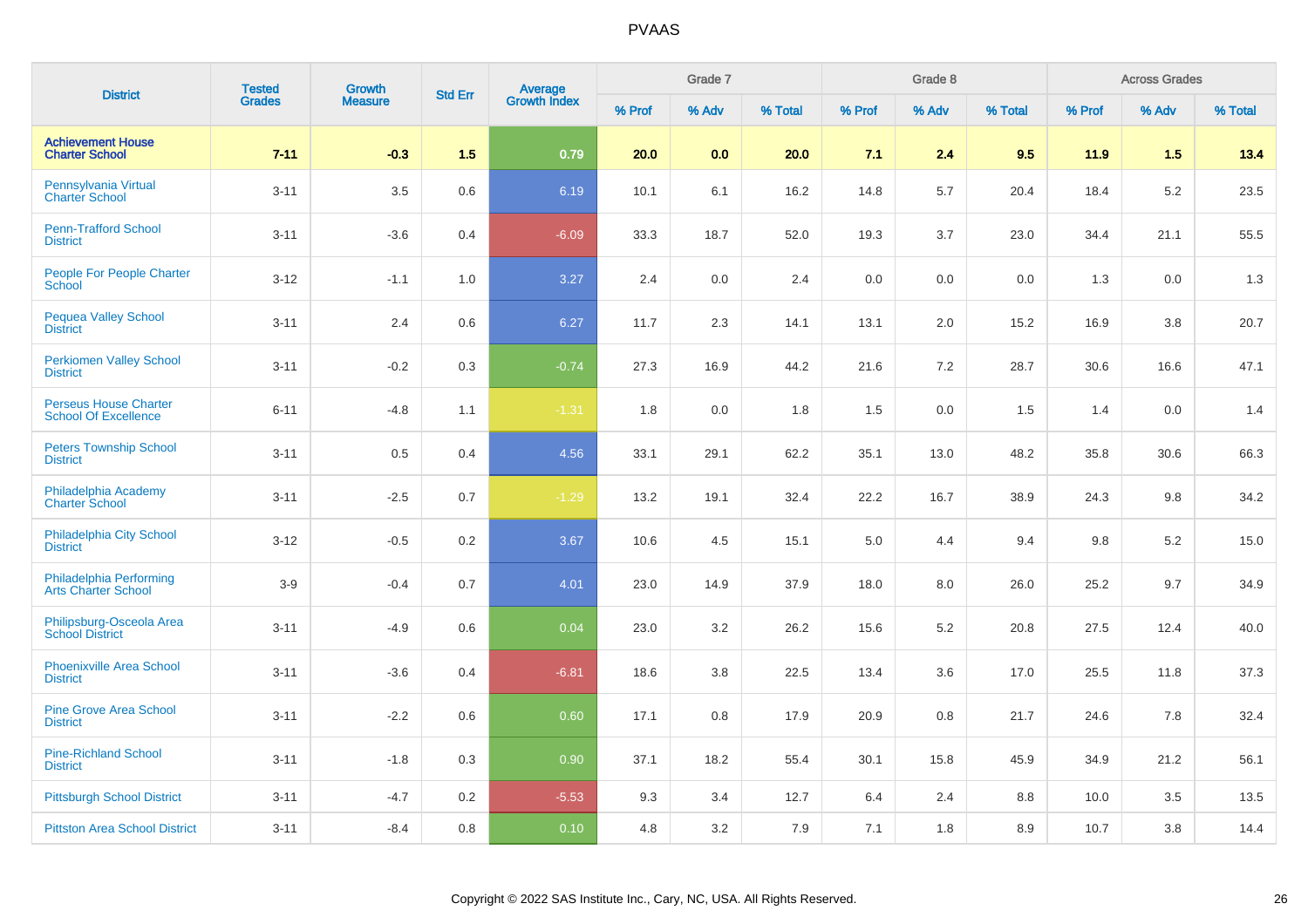| <b>District</b>                                         | <b>Tested</b> | <b>Growth</b>  | <b>Std Err</b> |                                |         | Grade 7 |         |         | Grade 8 |         |        | <b>Across Grades</b> |         |
|---------------------------------------------------------|---------------|----------------|----------------|--------------------------------|---------|---------|---------|---------|---------|---------|--------|----------------------|---------|
|                                                         | <b>Grades</b> | <b>Measure</b> |                | <b>Average</b><br>Growth Index | % Prof  | % Adv   | % Total | % Prof  | % Adv   | % Total | % Prof | % Adv                | % Total |
| <b>Achievement House</b><br><b>Charter School</b>       | $7 - 11$      | $-0.3$         | 1.5            | 0.79                           | 20.0    | 0.0     | 20.0    | 7.1     | 2.4     | 9.5     | 11.9   | 1.5                  | 13.4    |
| <b>Pleasant Valley School</b><br><b>District</b>        | $3 - 11$      | $-2.3$         | 0.4            | 2.77                           | 23.2    | 3.5     | 26.8    | 8.3     | 3.2     | 11.5    | 20.4   | 5.0                  | 25.4    |
| <b>Plum Borough School</b><br><b>District</b>           | $3 - 11$      | $-3.1$         | 0.4            | $-1.23$                        | 22.5    | 13.0    | 35.5    | 17.6    | 4.3     | 21.9    | 28.8   | 15.8                 | 44.6    |
| Pocono Mountain School<br><b>District</b>               | $3 - 12$      | $-3.0$         | 0.6            | $-2.94$                        | 10.6    | 3.5     | 14.2    | 7.8     | 2.9     | 10.8    | 18.3   | 6.6                  | 24.9    |
| Port Allegany School<br><b>District</b>                 | $3 - 11$      | 1.7            | 0.7            | 2.30                           | 17.4    | 2.9     | 20.3    | 13.1    | 9.8     | 23.0    | 16.8   | 5.7                  | 22.5    |
| Portage Area School<br><b>District</b>                  | $3 - 10$      | 0.3            | 0.8            | 2.06                           | 25.4    | 9.5     | 34.9    | 17.0    | 7.6     | 24.5    | 29.8   | 12.9                 | 42.6    |
| <b>Pottsgrove School District</b>                       | $3 - 11$      | $-3.5$         | 0.4            | $-4.34$                        | 21.6    | 4.1     | 25.7    | 9.8     | 1.6     | 11.4    | 19.2   | 4.4                  | 23.5    |
| <b>Pottstown School District</b>                        | $3 - 12$      | $-5.0$         | 0.5            | $-2.29$                        | 5.3     | 0.7     | 5.9     | 5.6     | 0.0     | 5.6     | 6.5    | 1.2                  | 7.7     |
| <b>Pottsville Area School</b><br><b>District</b>        | $3-12$        | $-0.7$         | 0.5            | 1.04                           | 14.2    | 4.3     | 18.5    | 16.1    | 2.4     | 18.4    | 18.0   | 6.0                  | 23.9    |
| <b>Propel Charter School -</b><br><b>Braddock Hills</b> | $3 - 11$      | $-2.4$         | 0.8            | 3.05                           | 0.0     | $0.0\,$ | 0.0     | 2.9     | 0.0     | 2.9     | 1.9    | 0.6                  | $2.5\,$ |
| Propel Charter School -<br>East                         | $3-8$         | $-4.2$         | 1.0            | 1.61                           | 9.4     | 3.1     | 12.5    | 0.0     | 0.0     | 0.0     | 9.4    | 0.5                  | 9.9     |
| <b>Propel Charter School-</b><br>Hazelwood              | $3-8$         | $-1.6$         | 1.2            | 1.36                           | 0.0     | 4.8     | 4.8     | 0.0     | 0.0     | 0.0     | 0.6    | 0.6                  | 1.3     |
| <b>Propel Charter School-</b><br>Homestead              | $3 - 11$      | $-2.7$         | 1.0            | $-0.17$                        | 2.9     | 0.0     | 2.9     | 0.0     | 0.0     | 0.0     | 2.7    | 1.4                  | 4.1     |
| <b>Propel Charter School-</b><br>Mckeesport             | $3-8$         | $-3.2$         | 1.0            | $-1.28$                        | 5.3     | 7.9     | 13.2    | 2.7     | 2.7     | 5.4     | 5.4    | 2.3                  | 7.7     |
| <b>Propel Charter School-</b><br><b>Montour</b>         | $3 - 10$      | $-2.8$         | 0.7            | 1.07                           | 3.1     | 0.0     | 3.1     | 3.2     | 0.0     | 3.2     | 4.8    | 1.6                  | 6.4     |
| <b>Propel Charter School-</b><br><b>Northside</b>       | $3-8$         | $-1.6$         | 0.9            | $-0.28$                        | $0.0\,$ | $0.0\,$ | $0.0\,$ | $0.0\,$ | 0.0     | 0.0     | 0.4    | $0.0\,$              | 0.4     |
| <b>Propel Charter School-</b><br>Pitcairn               | $3-8$         | $-5.7$         | 1.1            | $-2.07$                        | 0.0     | 0.0     | 0.0     | 0.0     | 0.0     | 0.0     | 5.5    | 0.0                  | 5.5     |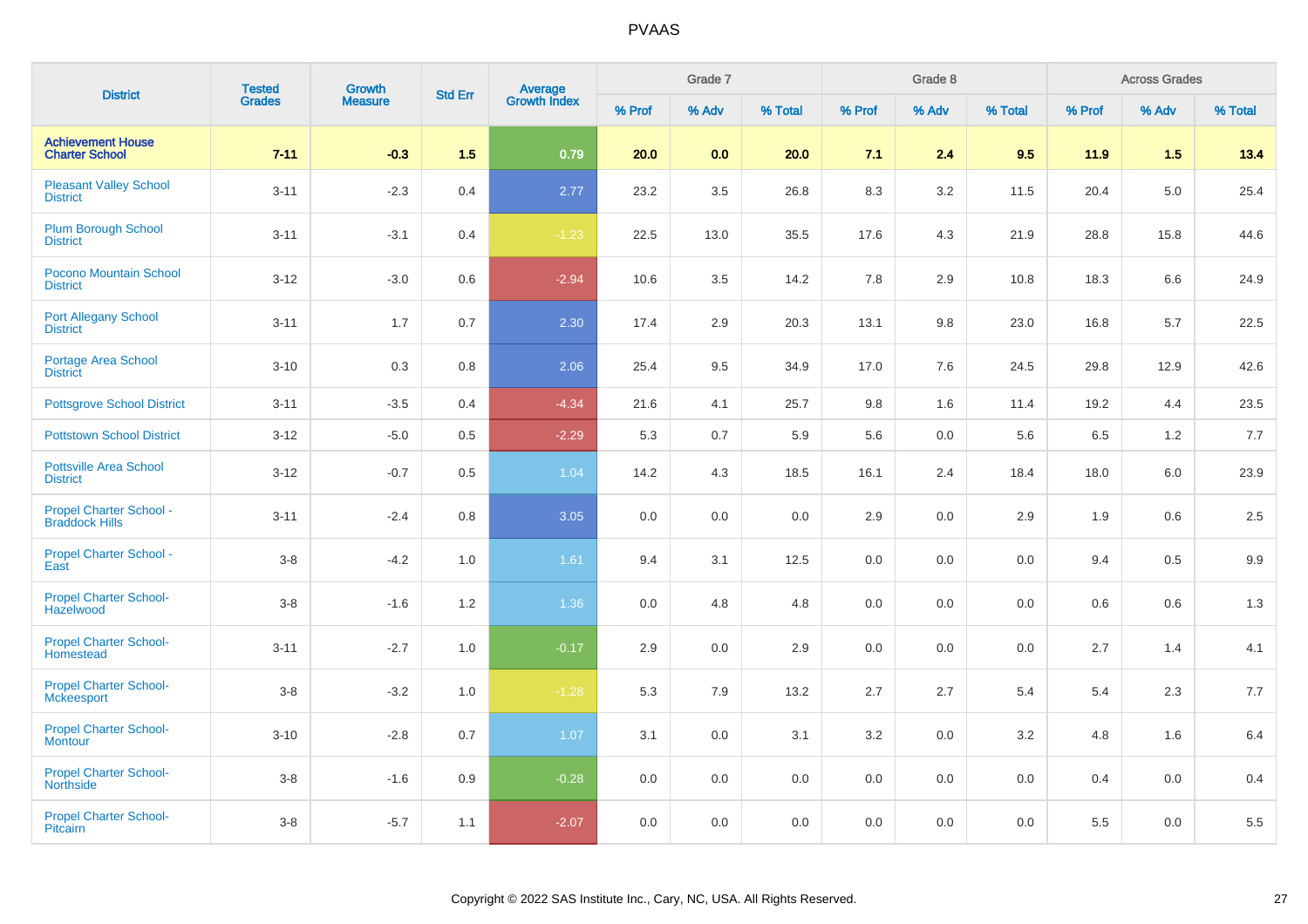| <b>District</b>                                           | <b>Tested</b> | Growth         | <b>Std Err</b> |                                |        | Grade 7 |         |        | Grade 8 |         |        | <b>Across Grades</b> |         |
|-----------------------------------------------------------|---------------|----------------|----------------|--------------------------------|--------|---------|---------|--------|---------|---------|--------|----------------------|---------|
|                                                           | <b>Grades</b> | <b>Measure</b> |                | <b>Average</b><br>Growth Index | % Prof | % Adv   | % Total | % Prof | % Adv   | % Total | % Prof | % Adv                | % Total |
| <b>Achievement House</b><br><b>Charter School</b>         | $7 - 11$      | $-0.3$         | 1.5            | 0.79                           | 20.0   | 0.0     | 20.0    | 7.1    | 2.4     | 9.5     | 11.9   | 1.5                  | 13.4    |
| <b>Provident Charter School</b>                           | $3 - 8$       | 3.6            | 1.0            | 3.98                           | 9.1    | 0.0     | 9.1     | 0.0    | 3.3     | 3.3     | 9.2    | 2.5                  | 11.7    |
| <b>Punxsutawney Area School</b><br><b>District</b>        | $3 - 11$      | 4.6            | 0.6            | 8.24                           | 22.4   | 4.8     | 27.2    | 20.5   | 7.1     | 27.6    | 27.8   | 11.1                 | 38.8    |
| <b>Purchase Line School</b><br><b>District</b>            | $3 - 12$      | 1.0            | 0.8            | 1.52                           | 7.5    | 3.0     | 10.4    | 5.3    | 0.0     | 5.3     | 16.1   | 3.3                  | 19.4    |
| <b>Quaker Valley School</b><br><b>District</b>            | $3 - 11$      | 0.6            | 0.5            | 4.37                           | 36.4   | 11.2    | 47.6    | 26.5   | 7.6     | 34.1    | 34.0   | 24.3                 | 58.3    |
| Quakertown Community<br>School District                   | $3 - 12$      | $-0.7$         | 0.3            | $-0.53$                        | 17.8   | 8.4     | 26.2    | 21.0   | 9.1     | 30.1    | 26.2   | 12.7                 | 38.9    |
| <b>Radnor Township School</b><br><b>District</b>          | $3 - 12$      | 4.4            | 0.4            | 10.31                          | 34.3   | 31.8    | 66.2    | 35.0   | 21.5    | 56.5    | 36.8   | 31.8                 | 68.6    |
| <b>Reach Cyber Charter</b><br><b>School</b>               | $3 - 11$      | $-2.4$         | 0.9            | $-0.45$                        | 17.0   | 3.8     | 20.8    | 17.5   | 5.3     | 22.8    | 21.3   | 4.7                  | 26.0    |
| <b>Reading School District</b>                            | $3 - 11$      | 0.0            | 0.4            | 4.14                           | 1.9    | 0.0     | 1.9     | 1.5    | 0.4     | 1.9     | 3.6    | 1.1                  | 4.7     |
| <b>Red Lion Area School</b><br><b>District</b>            | $3 - 11$      | 1.0            | 0.4            | 2.78                           | 16.7   | 9.1     | 25.8    | 14.5   | 6.6     | 21.0    | 23.3   | 8.6                  | 31.9    |
| <b>Redbank Valley School</b><br><b>District</b>           | $3 - 11$      | $-2.5$         | 0.7            | $-2.66$                        | 19.5   | 9.2     | 28.7    | 9.5    | 0.0     | 9.5     | 21.8   | 10.1                 | 31.9    |
| <b>Renaissance Academy</b><br><b>Charter School</b>       | $3 - 11$      | $-5.7$         | 0.7            | $-4.50$                        | 20.0   | 1.3     | 21.3    | 10.1   | 7.2     | 17.4    | 18.7   | 5.7                  | 24.4    |
| <b>Reynolds School District</b>                           | $3 - 10$      | $-3.3$         | 0.8            | 0.34                           | 14.0   | 10.0    | 24.0    | 11.8   | 1.5     | 13.2    | 15.2   | 2.8                  | 18.0    |
| <b>Richard Allen Preparatory</b><br><b>Charter School</b> | $5-8$         | 0.8            | 0.7            | 3.33                           | 1.8    | 0.9     | 2.7     | 0.9    | 0.0     | 0.9     | 1.1    | 0.3                  | 1.4     |
| <b>Richland School District</b>                           | $3 - 11$      | 3.8            | 0.6            | 6.45                           | 39.8   | 10.9    | 50.8    | 25.5   | 13.2    | 38.7    | 36.6   | 16.5                 | 53.1    |
| <b>Ridgway Area School</b><br><b>District</b>             | $3 - 11$      | 4.4            | 0.8            | 5.42                           | 25.0   | 13.3    | 38.3    | 28.3   | 5.0     | 33.3    | 30.2   | 18.4                 | 48.6    |
| <b>Ridley School District</b>                             | $3 - 12$      | $-1.6$         | 0.3            | 0.71                           | 11.2   | 6.6     | 17.8    | 12.6   | 6.5     | 19.1    | 19.6   | 9.1                  | 28.7    |
| <b>Ringgold School District</b>                           | $3 - 11$      | $-4.9$         | 0.5            | $-3.96$                        | 8.3    | 1.2     | 9.5     | 6.4    | 0.5     | 6.9     | 12.7   | 1.7                  | 14.4    |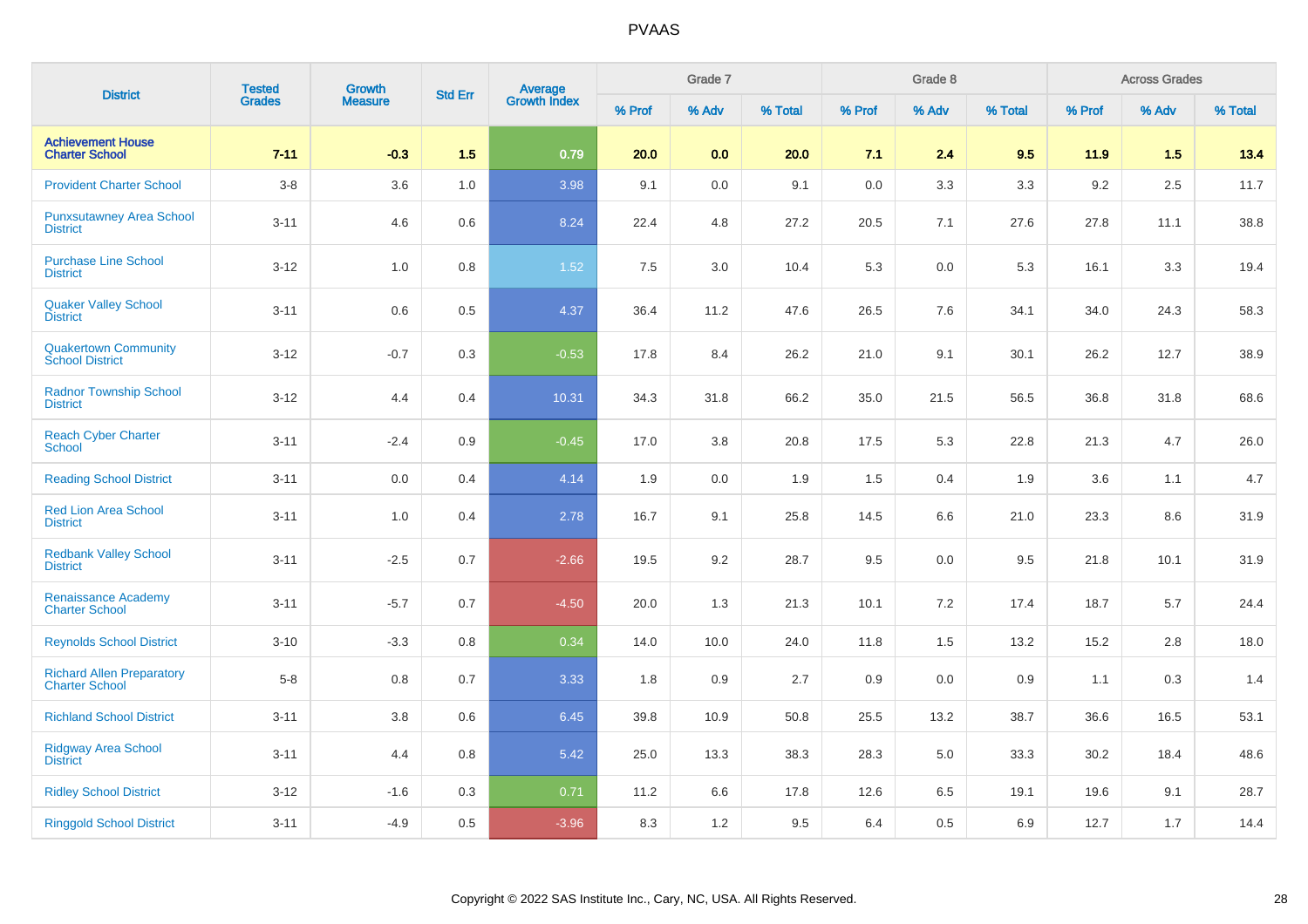| <b>District</b>                                          | <b>Tested</b> | Growth         | <b>Std Err</b> |                                |        | Grade 7 |         |        | Grade 8 |         |         | <b>Across Grades</b> |         |
|----------------------------------------------------------|---------------|----------------|----------------|--------------------------------|--------|---------|---------|--------|---------|---------|---------|----------------------|---------|
|                                                          | <b>Grades</b> | <b>Measure</b> |                | <b>Average</b><br>Growth Index | % Prof | % Adv   | % Total | % Prof | % Adv   | % Total | % Prof  | % Adv                | % Total |
| <b>Achievement House</b><br><b>Charter School</b>        | $7 - 11$      | $-0.3$         | 1.5            | 0.79                           | 20.0   | 0.0     | 20.0    | 7.1    | 2.4     | 9.5     | 11.9    | 1.5                  | 13.4    |
| <b>Riverside Beaver County</b><br><b>School District</b> | $3 - 11$      | 1.0            | 0.6            | 1.73                           | 22.8   | 10.1    | 32.9    | 25.5   | 3.2     | 28.7    | 28.3    | 10.4                 | 38.7    |
| <b>Riverside School District</b>                         | $3 - 11$      | 4.3            | 0.6            | 7.08                           | 16.5   | 13.6    | 30.1    | 16.4   | 4.6     | 20.9    | 19.2    | 7.7                  | 27.0    |
| <b>Riverview School District</b>                         | $3 - 11$      | $-6.6$         | 0.8            | $-4.16$                        | 21.7   | 3.3     | 25.0    | 12.7   | 5.1     | 17.7    | 25.8    | 15.0                 | 40.8    |
| Robert Benjamin Wiley<br><b>Community Charter School</b> | $3-8$         | $2.8\,$        | 0.8            | 3.93                           | 7.3    | 0.0     | 7.3     | 4.4    | 0.0     | 4.4     | 5.7     | 1.7                  | $7.4$   |
| <b>Roberto Clemente Charter</b><br><b>School</b>         | $3 - 12$      | $-4.0$         | 0.9            | 1.79                           | 0.0    | 0.0     | 0.0     | 0.0    | 0.0     | 0.0     | $3.0\,$ | 0.0                  | 3.0     |
| <b>Rochester Area School</b><br><b>District</b>          | $3 - 11$      | $-1.6$         | 0.9            | 3.19                           | 2.0    | 0.0     | 2.0     | 15.4   | 0.0     | 15.4    | 20.6    | 7.5                  | 28.1    |
| Rockwood Area School<br><b>District</b>                  | $3 - 11$      | $-2.1$         | 0.9            | $-2.35$                        | 15.6   | 2.2     | 17.8    | 12.7   | 7.9     | 20.6    | 19.1    | 9.4                  | 28.5    |
| <b>Rose Tree Media School</b><br><b>District</b>         | $3 - 10$      | $-1.7$         | 0.4            | $-0.25$                        | 31.6   | 20.9    | 52.4    | 18.4   | 13.9    | 32.3    | 31.5    | 20.2                 | 51.8    |
| <b>Russell Byers Charter</b><br><b>School</b>            | $3-8$         | 1.5            | 0.8            | 5.07                           | 0.0    | 0.0     | 0.0     | 0.0    | 0.0     | 0.0     | 3.2     | 1.9                  | 5.2     |
| <b>Saint Clair Area School</b><br><b>District</b>        | $3-8$         | 1.1            | 0.9            | 1.34                           | 19.2   | 7.7     | 26.9    | 12.5   | 2.5     | 15.0    | 24.2    | 7.2                  | 31.4    |
| <b>Saint Marys Area School</b><br><b>District</b>        | $3 - 11$      | $-2.5$         | 0.5            | $-2.37$                        | 10.0   | 5.4     | 15.4    | 13.3   | 1.3     | 14.7    | 24.9    | 7.3                  | 32.3    |
| <b>Salisbury Township School</b><br><b>District</b>      | $3 - 11$      | $-2.3$         | 0.6            | 0.96                           | 13.0   | 1.1     | 14.1    | 17.2   | 3.4     | 20.7    | 18.4    | 6.3                  | 24.7    |
| Salisbury-Elk Lick School<br><b>District</b>             | $3 - 11$      | $-4.2$         | 1.3            | 0.13                           | 15.8   | 0.0     | 15.8    | 14.3   | 4.8     | 19.0    | 28.9    | 5.8                  | 34.7    |
| <b>Saucon Valley School</b><br><b>District</b>           | $3 - 11$      | 6.7            | 0.5            | 12.55                          | 31.1   | 12.1    | 43.2    | 32.8   | 16.0    | 48.8    | 31.2    | 18.8                 | 50.0    |
| <b>Sayre Area School District</b>                        | $3 - 11$      | 1.9            | 0.7            | 2.58                           | 21.4   | 3.6     | 25.0    | 13.4   | 0.0     | 13.4    | 25.9    | 6.1                  | 32.0    |
| <b>School Lane Charter</b><br><b>School</b>              | $3 - 11$      | $-4.8$         | 0.7            | 0.49                           | 7.0    | 2.8     | 9.9     | 18.8   | 3.1     | 21.9    | 21.0    | 6.5                  | 27.5    |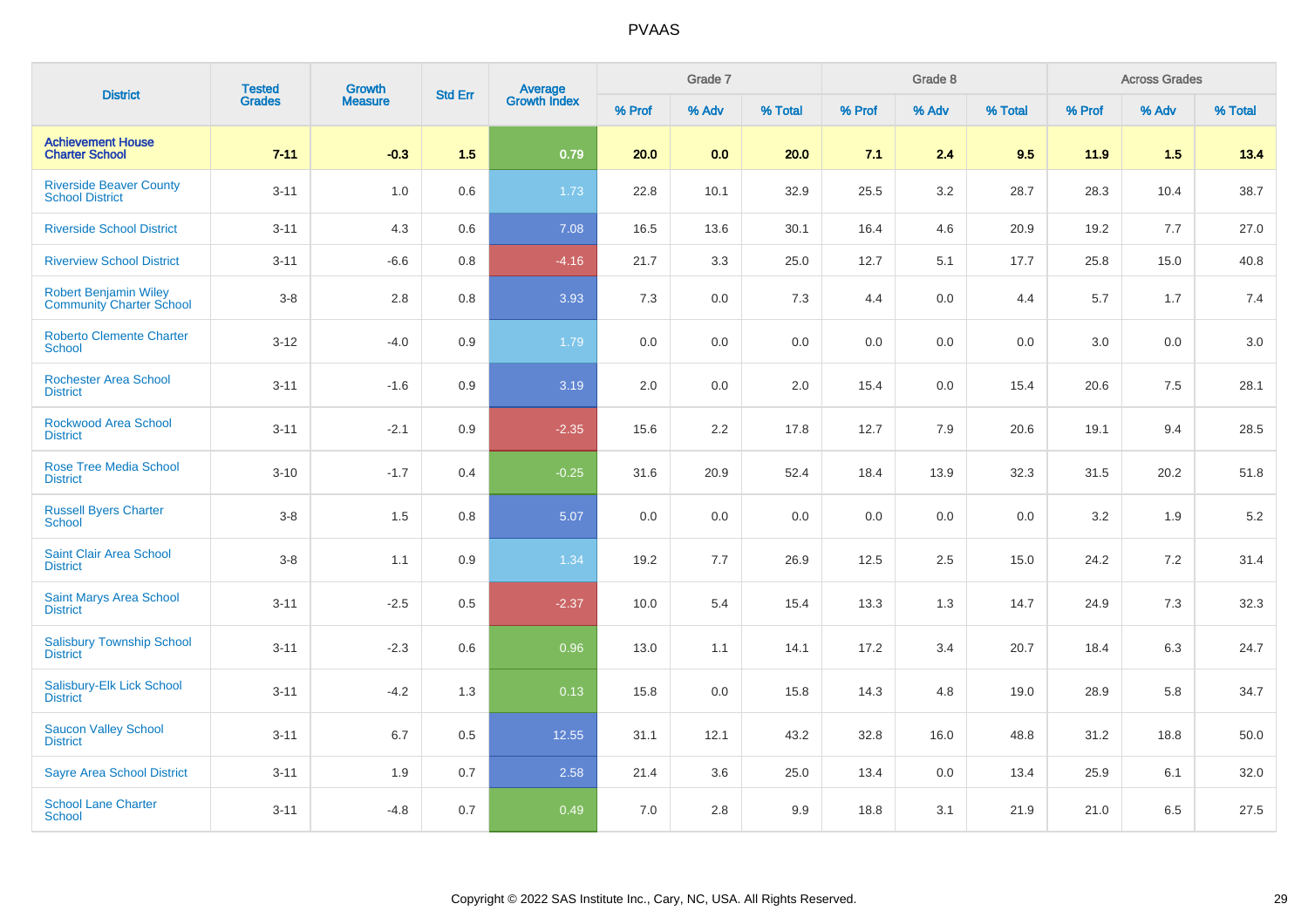| <b>District</b>                                         | <b>Tested</b> | <b>Growth</b>  | <b>Std Err</b> |                                |        | Grade 7 |         |        | Grade 8 |         |        | <b>Across Grades</b> |         |
|---------------------------------------------------------|---------------|----------------|----------------|--------------------------------|--------|---------|---------|--------|---------|---------|--------|----------------------|---------|
|                                                         | <b>Grades</b> | <b>Measure</b> |                | <b>Average</b><br>Growth Index | % Prof | % Adv   | % Total | % Prof | % Adv   | % Total | % Prof | % Adv                | % Total |
| <b>Achievement House</b><br><b>Charter School</b>       | $7 - 11$      | $-0.3$         | 1.5            | 0.79                           | 20.0   | 0.0     | 20.0    | 7.1    | 2.4     | 9.5     | 11.9   | 1.5                  | 13.4    |
| Schuylkill Haven Area<br><b>School District</b>         | $3 - 11$      | $-3.0$         | 0.7            | 2.62                           | 20.0   | 4.2     | 24.2    | 5.8    | 0.0     | 5.8     | 17.6   | 5.5                  | 23.1    |
| <b>Schuylkill Valley School</b><br><b>District</b>      | $3 - 11$      | $-1.0$         | 0.5            | 3.23                           | 15.3   | 9.9     | 25.2    | 8.2    | 2.7     | 10.9    | 21.3   | 7.6                  | 29.0    |
| <b>Scranton School District</b>                         | $3 - 12$      | $-3.3$         | 0.5            | $-1.47$                        | 3.7    | 1.1     | 4.8     | 3.4    | 2.3     | 5.7     | 7.0    | 1.7                  | 8.6     |
| Selinsgrove Area School<br><b>District</b>              | $3 - 12$      | 4.7            | 0.5            | 10.17                          | 26.4   | 18.7    | 45.2    | 25.6   | 10.5    | 36.1    | 25.8   | 14.6                 | 40.4    |
| <b>Seneca Valley School</b><br><b>District</b>          | $3 - 11$      | $-2.1$         | 0.3            | $-0.85$                        | 26.6   | 12.0    | 38.5    | 18.6   | 6.0     | 24.6    | 30.0   | 14.4                 | 44.4    |
| <b>Shade-Central City School</b><br><b>District</b>     | $3 - 11$      | 1.4            | 1.4            | 0.99                           | 20.0   | 10.0    | 30.0    | 34.8   | 0.0     | 34.8    | 29.0   | 3.0                  | 32.1    |
| <b>Shaler Area School District</b>                      | $3 - 11$      | $-6.1$         | 0.4            | 1.00                           | 22.1   | 5.5     | 27.7    | 19.6   | 5.2     | 24.8    | 23.3   | 7.8                  | 31.2    |
| <b>Shamokin Area School</b><br><b>District</b>          | $3 - 11$      | $-2.1$         | 0.5            | $-1.09$                        | 10.3   | 0.7     | 11.0    | 8.4    | 3.9     | 12.3    | 12.1   | 4.8                  | 16.9    |
| <b>Shanksville-Stonycreek</b><br><b>School District</b> | $3 - 10$      | 6.4            | 1.4            | 4.61                           | 20.0   | 5.0     | 25.0    | 22.2   | 0.0     | 22.2    | 26.3   | 1.7                  | 28.0    |
| <b>Sharon City School District</b>                      | $3 - 11$      | $-0.3$         | 0.5            | 0.17                           | 6.0    | 1.7     | 7.8     | 5.9    | 1.5     | 7.4     | 12.0   | $2.8\,$              | 14.8    |
| <b>Sharpsville Area School</b><br><b>District</b>       | $3 - 11$      | $-2.3$         | 0.8            | 2.39                           | 21.9   | 3.1     | 25.0    | 20.0   | 7.1     | 27.1    | 27.3   | 8.8                  | 36.1    |
| <b>Shenandoah Valley School</b><br><b>District</b>      | $3 - 11$      | $-5.1$         | 0.8            | $-3.49$                        | 1.7    | 3.4     | 5.1     | 3.6    | 0.0     | 3.6     | 12.0   | 3.5                  | 15.5    |
| <b>Shenango Area School</b><br><b>District</b>          | $3 - 11$      | 0.1            | 0.7            | 0.09                           | 16.5   | 1.0     | 17.5    | 14.4   | 1.1     | 15.6    | 22.5   | 7.6                  | 30.1    |
| <b>Shikellamy School District</b>                       | $3 - 10$      | 2.8            | 0.4            | 6.42                           | 18.0   | 7.7     | 25.8    | 11.5   | 7.8     | 19.3    | 21.2   | 9.8                  | 31.0    |
| <b>Shippensburg Area School</b><br><b>District</b>      | $3 - 11$      | $-3.6$         | 0.4            | $-3.38$                        | 13.4   | 2.4     | 15.8    | 13.6   | 4.0     | 17.7    | 17.3   | 7.6                  | 24.9    |
| <b>Slippery Rock Area School</b><br><b>District</b>     | $3 - 11$      | 1.4            | 0.5            | 3.52                           | 26.4   | 13.2    | 39.7    | 26.2   | 10.3    | 36.5    | 32.4   | 20.5                 | 53.0    |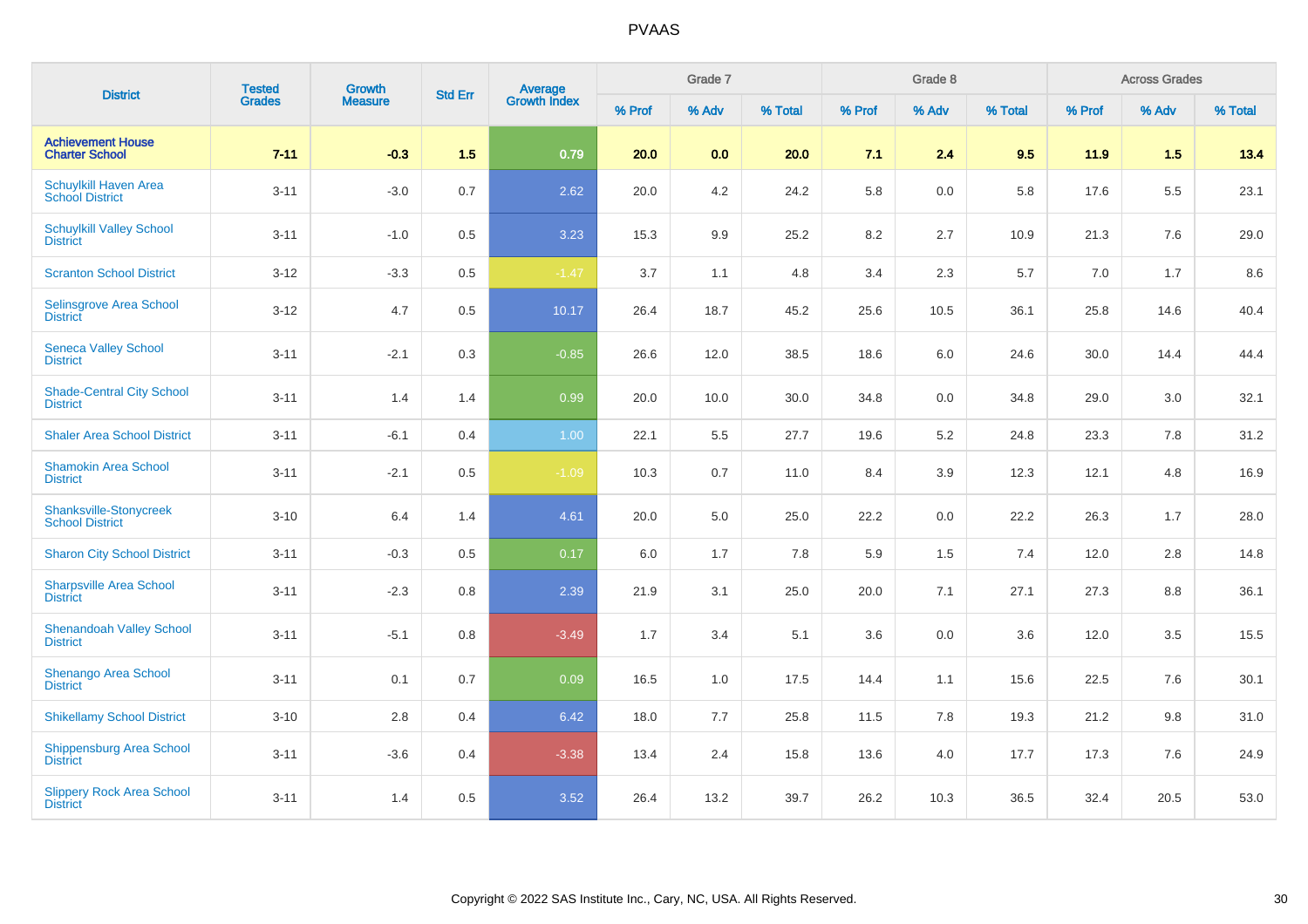| <b>District</b>                                      | <b>Tested</b> | <b>Growth</b>  | <b>Std Err</b> |                                |        | Grade 7 |         |        | Grade 8 |         |        | <b>Across Grades</b> |         |
|------------------------------------------------------|---------------|----------------|----------------|--------------------------------|--------|---------|---------|--------|---------|---------|--------|----------------------|---------|
|                                                      | <b>Grades</b> | <b>Measure</b> |                | <b>Average</b><br>Growth Index | % Prof | % Adv   | % Total | % Prof | % Adv   | % Total | % Prof | % Adv                | % Total |
| <b>Achievement House</b><br><b>Charter School</b>    | $7 - 11$      | $-0.3$         | 1.5            | 0.79                           | 20.0   | 0.0     | 20.0    | 7.1    | 2.4     | 9.5     | 11.9   | 1.5                  | 13.4    |
| <b>Smethport Area School</b><br><b>District</b>      | $3 - 12$      | 7.1            | 0.8            | 8.76                           | 16.9   | $6.2\,$ | 23.1    | 22.6   | 4.8     | 27.4    | 22.1   | 9.4                  | 31.5    |
| <b>Solanco School District</b>                       | $3 - 11$      | 0.3            | 0.4            | 2.53                           | 17.0   | 7.4     | 24.4    | 11.9   | 2.9     | 14.8    | 20.0   | 7.2                  | 27.1    |
| <b>Somerset Area School</b><br><b>District</b>       | $3 - 11$      | 0.0            | 0.5            | 0.05                           | 20.4   | 9.5     | 29.9    | 24.5   | 4.9     | 29.4    | 26.3   | 10.2                 | 36.6    |
| <b>Souderton Area School</b><br><b>District</b>      | $3 - 11$      | 0.8            | 0.3            | 6.59                           | 30.6   | 10.4    | 41.0    | 24.3   | 4.2     | 28.5    | 30.8   | 18.3                 | 49.1    |
| <b>Souderton Charter School</b><br>Collaborative     | $3-8$         | 4.0            | 1.3            | 4.28                           | 28.6   | 38.1    | 66.7    | 41.2   | 11.8    | 52.9    | 40.1   | 26.8                 | 66.9    |
| South Allegheny School<br><b>District</b>            | $3 - 11$      | $-5.4$         | 0.9            | $-1.82$                        | 7.9    | 2.6     | 10.5    | 12.5   | 2.5     | 15.0    | 16.9   | 2.7                  | 19.6    |
| <b>South Butler County School</b><br><b>District</b> | $3 - 10$      | 0.6            | 0.5            | 1.13                           | 21.2   | 11.4    | 32.6    | 13.3   | 1.6     | 14.8    | 27.0   | 11.2                 | 38.3    |
| <b>South Eastern School</b><br><b>District</b>       | $3 - 11$      | 1.8            | 0.5            | 3.93                           | 20.8   | 3.9     | 24.7    | 20.4   | 5.2     | 25.6    | 26.2   | 11.6                 | 37.7    |
| South Fayette Township<br><b>School District</b>     | $3 - 11$      | 0.2            | 0.4            | 6.88                           | 35.5   | 24.3    | 59.8    | 30.9   | 20.9    | 51.8    | 35.4   | 28.3                 | 63.7    |
| South Middleton School<br><b>District</b>            | $3 - 11$      | $-1.1$         | 0.5            | 0.66                           | 20.7   | 7.1     | 27.8    | 16.8   | 9.2     | 26.0    | 25.9   | 15.1                 | 41.0    |
| <b>South Park School District</b>                    | $3 - 11$      | 3.3            | 0.6            | 5.32                           | 21.8   | 16.8    | 38.7    | 24.0   | 8.6     | 32.7    | 28.8   | 10.4                 | 39.2    |
| South Side Area School<br><b>District</b>            | $3 - 11$      | 1.2            | 0.8            | 4.65                           | 26.6   | 7.8     | 34.4    | 12.7   | 2.8     | 15.5    | 21.2   | 6.3                  | 27.6    |
| <b>South Western School</b><br><b>District</b>       | $3 - 12$      | 2.8            | 0.4            | 7.84                           | 17.8   | 6.0     | 23.8    | 19.1   | 10.1    | 29.2    | 21.6   | 8.9                  | 30.4    |
| South Williamsport Area<br><b>School District</b>    | $3 - 10$      | $-0.6$         | 0.6            | 3.18                           | 15.5   | 2.4     | 17.9    | 15.1   | 0.0     | 15.1    | 20.2   | 2.8                  | 23.0    |
| <b>Southeast Delco School</b><br><b>District</b>     | $3 - 10$      | $-0.4$         | 0.6            | 4.21                           | 3.0    | 0.8     | 3.8     | 6.9    | 0.8     | 7.7     | 5.7    | 0.7                  | 6.3     |
| <b>Southeastern Greene</b><br><b>School District</b> | $3 - 10$      | $-11.8$        | 1.0            | $-3.05$                        | 8.2    | 4.1     | 12.2    | 25.6   | 2.3     | 27.9    | 26.6   | 12.9                 | 39.5    |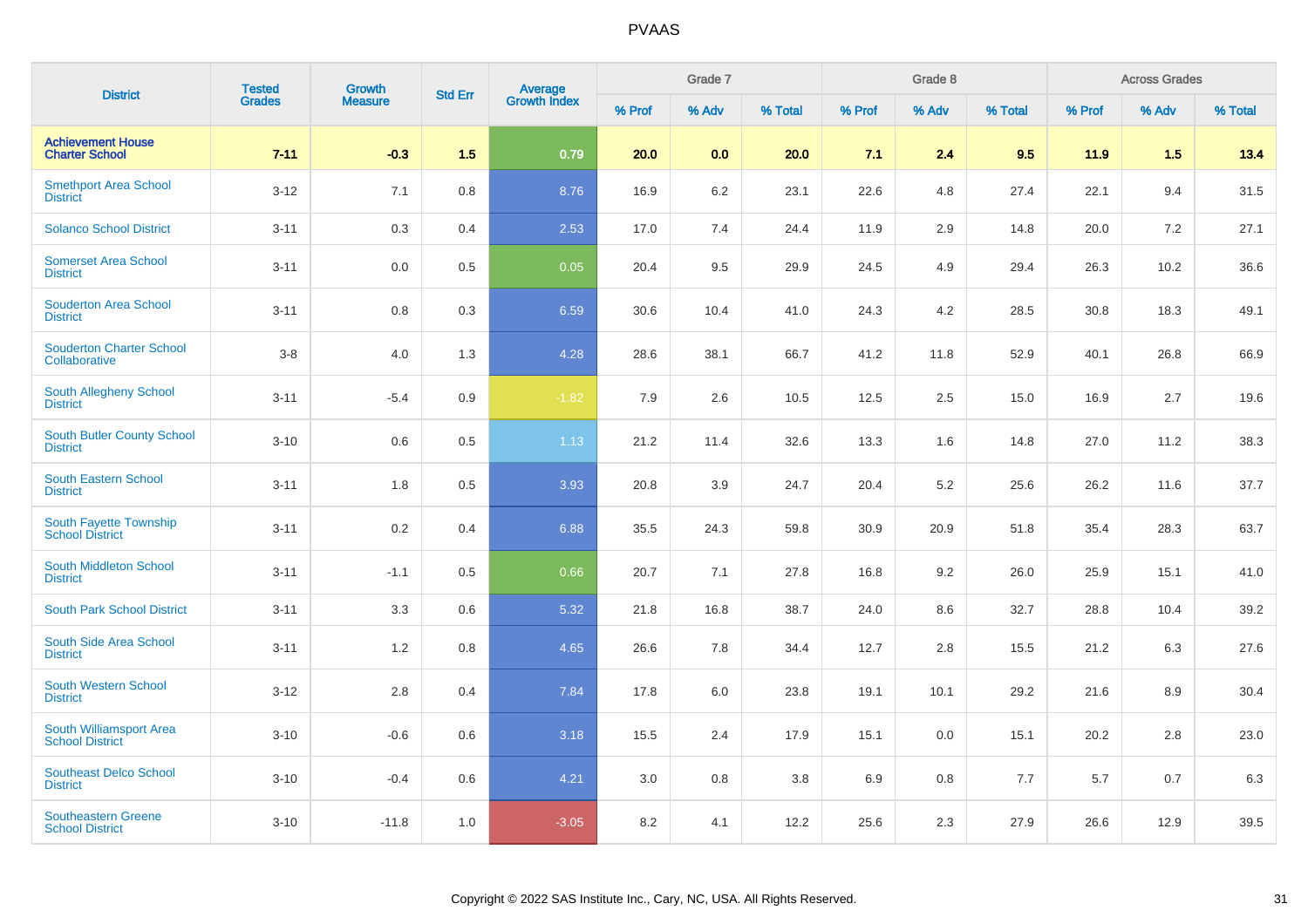| <b>District</b>                                       | <b>Tested</b> | Growth         | <b>Std Err</b> | Average<br>Growth Index |        | Grade 7 |         |        | Grade 8 |         |        | <b>Across Grades</b> |         |
|-------------------------------------------------------|---------------|----------------|----------------|-------------------------|--------|---------|---------|--------|---------|---------|--------|----------------------|---------|
|                                                       | Grades        | <b>Measure</b> |                |                         | % Prof | % Adv   | % Total | % Prof | % Adv   | % Total | % Prof | % Adv                | % Total |
| <b>Achievement House</b><br><b>Charter School</b>     | $7 - 11$      | $-0.3$         | 1.5            | 0.79                    | 20.0   | 0.0     | 20.0    | 7.1    | 2.4     | 9.5     | 11.9   | 1.5                  | 13.4    |
| Southern Columbia Area<br><b>School District</b>      | $3 - 11$      | 1.8            | 0.7            | 7.30                    | 29.0   | 14.0    | 43.0    | 15.4   | 2.2     | 17.6    | 28.0   | 10.6                 | 38.6    |
| <b>Southern Fulton School</b><br><b>District</b>      | $3 - 11$      | $-2.2$         | 0.9            | 0.85                    | 12.3   | 1.8     | 14.0    | 5.9    | 3.9     | 9.8     | 18.9   | 4.4                  | 23.3    |
| Southern Huntingdon<br><b>County School District</b>  | $3 - 11$      | $-2.5$         | 0.7            | $-0.14$                 | 10.1   | 1.1     | 11.2    | 6.1    | 0.0     | 6.1     | 15.5   | 3.9                  | 19.4    |
| Southern Lehigh School<br><b>District</b>             | $3 - 11$      | $-1.1$         | 0.4            | $-0.93$                 | 40.2   | 13.1    | 53.3    | 32.0   | 12.7    | 44.8    | 35.0   | 20.7                 | 55.8    |
| Southern Tioga School<br><b>District</b>              | $3 - 11$      | 0.3            | 0.6            | 3.78                    | 8.0    | 2.2     | 10.2    | 10.8   | 2.5     | 13.3    | 18.0   | 4.1                  | 22.1    |
| <b>Southern York County</b><br><b>School District</b> | $3 - 11$      | $-0.3$         | 0.5            | $-0.61$                 | 18.8   | 5.4     | 24.3    | 11.5   | 3.0     | 14.5    | 25.1   | 8.0                  | 33.0    |
| <b>Southmoreland School</b><br><b>District</b>        | $3 - 11$      | $-3.6$         | 0.6            | $-2.36$                 | 11.1   | 2.8     | 13.9    | 10.5   | 1.0     | 11.4    | 17.8   | 4.1                  | 21.9    |
| Southwest Leadership<br><b>Academy Charter School</b> | $3-8$         | 0.7            | 1.0            | 0.69                    | 5.1    | 0.0     | 5.1     | 0.0    | 0.0     | 0.0     | 5.7    | 1.5                  | 7.2     |
| <b>Spring Cove School District</b>                    | $3 - 11$      | $0.9\,$        | 0.5            | 5.97                    | 11.0   | 3.9     | 15.0    | 12.7   | 4.0     | 16.7    | 20.0   | 7.4                  | 27.4    |
| <b>Spring Grove Area School</b><br><b>District</b>    | $3 - 11$      | $-1.9$         | 0.4            | 1.46                    | 23.2   | 11.2    | 34.4    | 5.2    | 3.2     | 8.4     | 26.1   | 15.4                 | 41.5    |
| <b>Springfield School District</b>                    | $3 - 11$      | $-3.6$         | 0.4            | $-5.13$                 | 35.8   | 10.7    | 46.5    | 26.0   | 12.6    | 38.6    | 33.8   | 18.4                 | 52.2    |
| Springfield Township<br><b>School District</b>        | $3 - 11$      | 1.7            | 0.5            | 5.78                    | 28.4   | 21.9    | 50.3    | 31.7   | 17.2    | 49.0    | 33.1   | 15.4                 | 48.5    |
| <b>Spring-Ford Area School</b><br><b>District</b>     | $3 - 11$      | 1.6            | 0.3            | 9.56                    | 34.3   | 16.3    | 50.6    | 23.1   | 9.8     | 32.9    | 34.2   | 19.2                 | 53.4    |
| <b>State College Area School</b><br><b>District</b>   | $3 - 11$      | 0.6            | 0.4            | 2.60                    | 28.9   | 16.3    | 45.2    | 20.8   | 8.9     | 29.7    | 29.0   | 27.0                 | 56.1    |
| <b>Steel Valley School District</b>                   | $3 - 11$      | $-2.8$         | 0.7            | 4.51                    | 18.1   | 4.8     | 22.9    | 9.5    | 4.0     | 13.5    | 18.3   | 7.3                  | 25.6    |
| <b>Steelton-Highspire School</b><br><b>District</b>   | $3 - 11$      | $2.5\,$        | 0.7            | 4.46                    | 0.0    | 0.0     | 0.0     | 0.0    | 0.0     | 0.0     | 0.8    | 0.4                  | 1.3     |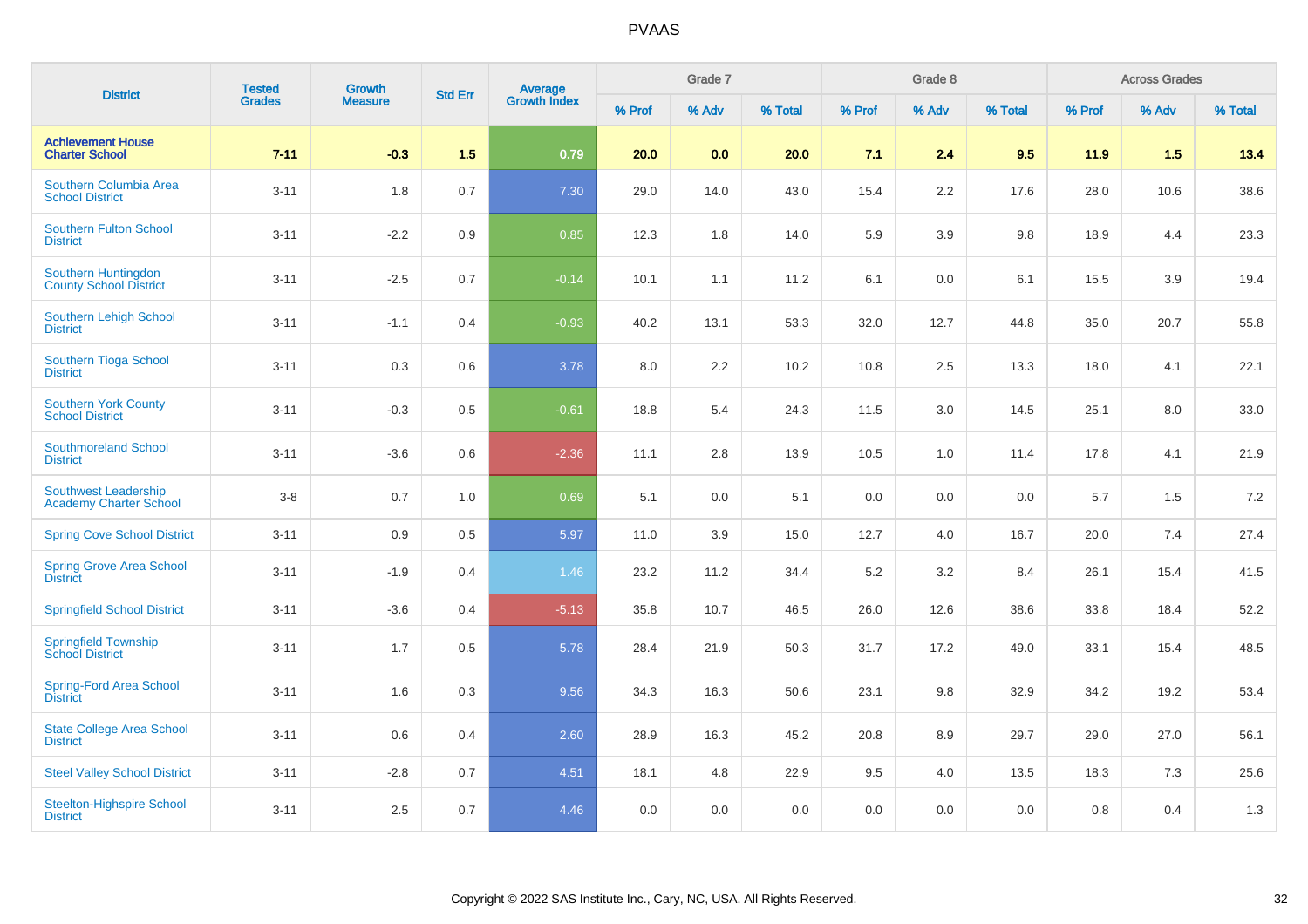| <b>District</b>                                                           | <b>Tested</b> | Growth         | <b>Std Err</b> | <b>Average</b><br>Growth Index |         | Grade 7 |         |         | Grade 8 |         |        | <b>Across Grades</b> |         |
|---------------------------------------------------------------------------|---------------|----------------|----------------|--------------------------------|---------|---------|---------|---------|---------|---------|--------|----------------------|---------|
|                                                                           | <b>Grades</b> | <b>Measure</b> |                |                                | % Prof  | % Adv   | % Total | % Prof  | % Adv   | % Total | % Prof | % Adv                | % Total |
| <b>Achievement House</b><br><b>Charter School</b>                         | $7 - 11$      | $-0.3$         | 1.5            | 0.79                           | 20.0    | 0.0     | 20.0    | 7.1     | 2.4     | 9.5     | 11.9   | 1.5                  | 13.4    |
| <b>Sto-Rox School District</b>                                            | $3 - 10$      | $-0.5$         | 0.9            | $-0.00$                        | 0.0     | 0.0     | 0.0     | 0.0     | 0.0     | 0.0     | 2.8    | 0.5                  | 3.3     |
| <b>Stroudsburg Area School</b><br><b>District</b>                         | $3 - 11$      | $-0.2$         | 0.4            | 3.95                           | 21.6    | 2.7     | 24.3    | 15.4    | 1.8     | 17.1    | 20.2   | 6.4                  | 26.6    |
| <b>Sugar Valley Rural Charter</b><br>School                               | $3 - 11$      | $-0.5$         | 1.0            | 0.06                           | 5.1     | 2.6     | 7.7     | $2.8\,$ | 0.0     | 2.8     | 16.0   | 2.8                  | 18.9    |
| <b>Sullivan County School</b><br><b>District</b>                          | $3 - 10$      | $-2.9$         | 1.0            | $-0.34$                        | 18.8    | 0.0     | 18.8    | 9.1     | 0.0     | 9.1     | 22.0   | 4.1                  | 26.0    |
| <b>Susquehanna Community</b><br><b>School District</b>                    | $3 - 11$      | $-2.8$         | 0.9            | $-1.20$                        | 13.3    | 11.1    | 24.4    | 2.0     | 2.0     | 4.1     | 19.6   | 6.3                  | 25.9    |
| Susquehanna Township<br><b>School District</b>                            | $3 - 12$      | $-3.4$         | 0.5            | $-0.98$                        | $6.2\,$ | 2.3     | 8.5     | 9.8     | 0.5     | 10.3    | 11.5   | 3.0                  | 14.4    |
| <b>Susquenita School District</b>                                         | $3 - 11$      | 1.6            | 0.6            | 3.01                           | 19.2    | 5.0     | 24.2    | 12.3    | 5.7     | 17.9    | 23.0   | 9.7                  | 32.7    |
| <b>Tacony Academy Charter</b><br>School                                   | $3 - 11$      | $-3.3$         | 0.8            | 3.79                           | 6.8     | 0.0     | 6.8     | 5.7     | 2.9     | 8.6     | 5.0    | 1.0                  | 6.0     |
| <b>Tamaqua Area School</b><br><b>District</b>                             | $3 - 12$      | 2.4            | 0.5            | 6.23                           | 19.7    | 7.2     | 27.0    | 11.4    | 2.1     | 13.5    | 22.6   | 5.9                  | 28.4    |
| The Philadelphia Charter<br>School for Arts and<br>Sciences at HR Edmunds | $3-8$         | 1.7            | 0.6            | 4.09                           | 2.1     | 0.0     | 2.1     | 2.2     | 0.0     | 2.2     | 2.1    | 0.2                  | 2.3     |
| <b>Tidioute Community</b><br><b>Charter School</b>                        | $3 - 11$      | $-0.3$         | 1.4            | 2.22                           | 10.5    | 0.0     | 10.5    | 7.4     | 0.0     | 7.4     | 16.0   | 1.6                  | 17.6    |
| <b>Titusville Area School</b><br><b>District</b>                          | $3 - 11$      | $-1.7$         | 0.5            | $-2.99$                        | 18.0    | 3.9     | 21.9    | 8.0     | 3.6     | 11.6    | 21.8   | 10.0                 | 31.8    |
| <b>Towanda Area School</b><br><b>District</b>                             | $3 - 11$      | $2.2\,$        | 0.6            | 3.88                           | 14.5    | 7.7     | 22.2    | 17.1    | 8.6     | 25.6    | 19.2   | 10.3                 | 29.5    |
| <b>Tredyffrin-Easttown School</b><br><b>District</b>                      | $3 - 10$      | 1.9            | 0.4            | 4.37                           | 32.6    | 33.0    | 65.7    | 26.4    | 40.3    | 66.7    | 33.6   | 38.6                 | 72.2    |
| <b>Trinity Area School District</b>                                       | $3 - 11$      | $-4.0$         | 0.4            | $-8.77$                        | 21.5    | 8.0     | 29.5    | 15.3    | $3.2\,$ | 18.6    | 25.6   | 9.6                  | 35.2    |
| <b>Tri-Valley School District</b>                                         | $3 - 10$      | $-6.5$         | 0.8            | $-1.14$                        | 7.3     | 0.0     | 7.3     | 2.4     | 7.3     | 9.8     | 15.8   | 3.7                  | 19.4    |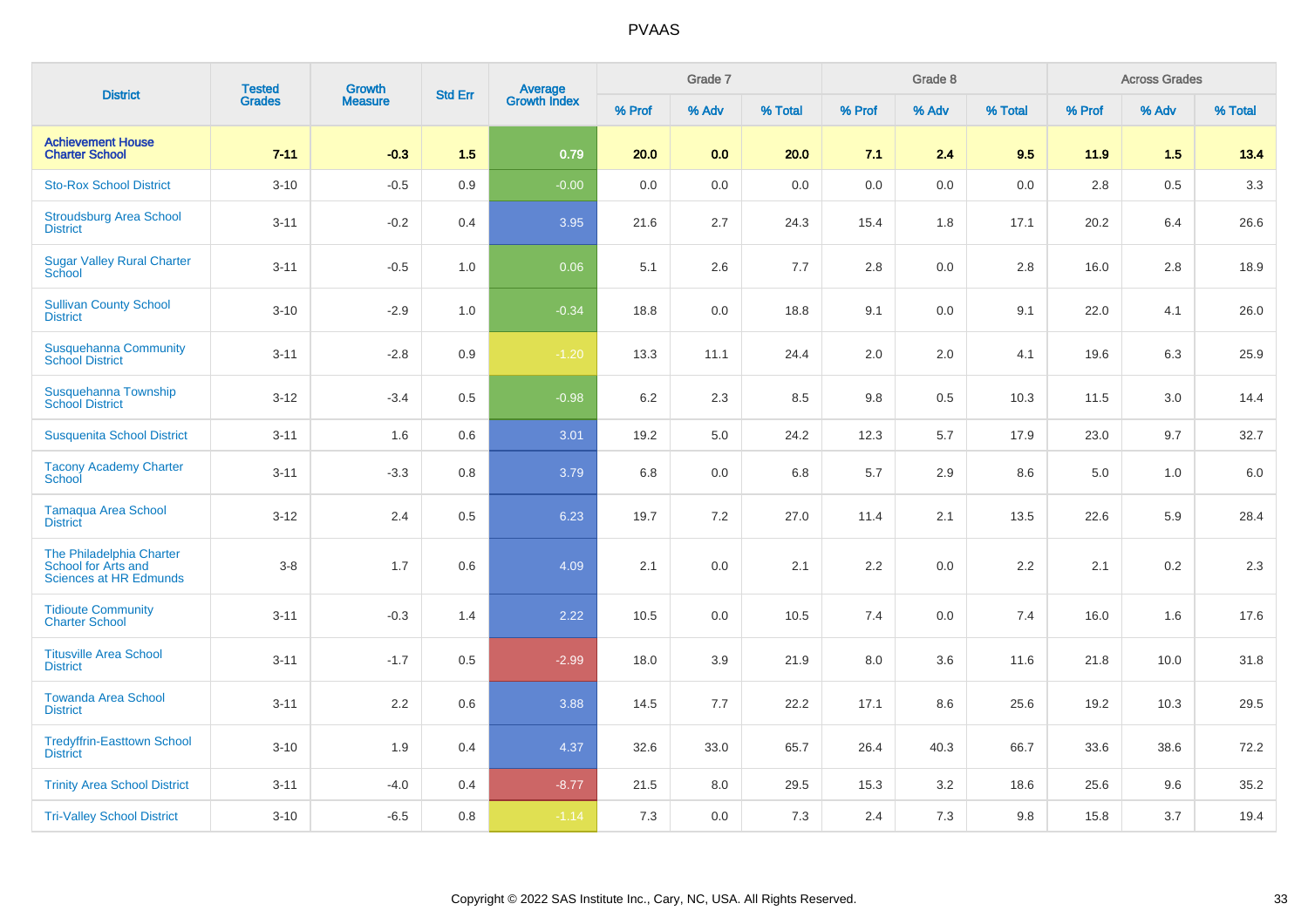| <b>District</b>                                         | <b>Tested</b> | <b>Growth</b>  | <b>Std Err</b> | <b>Average</b><br>Growth Index |        | Grade 7 |         |        | Grade 8 |         |        | <b>Across Grades</b> |         |
|---------------------------------------------------------|---------------|----------------|----------------|--------------------------------|--------|---------|---------|--------|---------|---------|--------|----------------------|---------|
|                                                         | <b>Grades</b> | <b>Measure</b> |                |                                | % Prof | % Adv   | % Total | % Prof | % Adv   | % Total | % Prof | % Adv                | % Total |
| <b>Achievement House</b><br><b>Charter School</b>       | $7 - 11$      | $-0.3$         | 1.5            | 0.79                           | 20.0   | 0.0     | 20.0    | 7.1    | 2.4     | 9.5     | 11.9   | 1.5                  | 13.4    |
| <b>Troy Area School District</b>                        | $3 - 10$      | $-1.8$         | 0.6            | 0.45                           | 14.1   | 0.0     | 14.1    | 6.8    | 0.8     | 7.7     | 11.9   | 2.1                  | 14.0    |
| <b>Tulpehocken Area School</b><br><b>District</b>       | $3 - 12$      | $-1.2$         | 0.6            | 1.70                           | 18.4   | 5.8     | 24.3    | 14.3   | 2.7     | 17.0    | 21.6   | 11.0                 | 32.6    |
| <b>Tunkhannock Area School</b><br><b>District</b>       | $3 - 11$      | 1.2            | 0.5            | 2.30                           | 12.6   | 5.5     | 18.1    | 14.7   | 1.4     | 16.1    | 18.1   | 5.2                  | 23.3    |
| <b>Turkeyfoot Valley Area</b><br><b>School District</b> | $3 - 12$      | $-0.8$         | 1.3            | 1.22                           | 30.0   | 0.0     | 30.0    | 12.5   | 4.2     | 16.7    | 20.0   | 2.6                  | 22.6    |
| <b>Tuscarora School District</b>                        | $3 - 11$      | $-2.4$         | 0.5            | 3.82                           | 13.4   | 4.5     | 17.9    | 11.0   | 2.1     | 13.1    | 17.7   | 6.0                  | 23.6    |
| <b>Tussey Mountain School</b><br><b>District</b>        | $3 - 12$      | 0.2            | 0.7            | 2.41                           | 11.3   | 3.2     | 14.5    | 12.5   | 1.4     | 13.9    | 16.3   | 5.5                  | 21.8    |
| <b>Twin Valley School District</b>                      | $3 - 12$      | 1.9            | 0.4            | 5.97                           | 29.5   | 15.0    | 44.5    | 24.9   | 11.2    | 36.1    | 32.2   | 17.8                 | 50.0    |
| <b>Tyrone Area School District</b>                      | $3-12$        | $-0.7$         | 0.5            | 4.35                           | 18.0   | 2.5     | 20.5    | 12.4   | 5.3     | 17.7    | 20.5   | 8.1                  | 28.6    |
| <b>Union Area School District</b>                       | $3 - 11$      | $-0.6$         | 0.9            | $-0.62$                        | 26.3   | 3.5     | 29.8    | 17.8   | 0.0     | 17.8    | 30.2   | 7.4                  | 37.6    |
| <b>Union City Area School</b><br><b>District</b>        | $3 - 12$      | $0.2\,$        | 0.7            | 1.91                           | 23.4   | 3.9     | 27.3    | 10.1   | 5.6     | 15.7    | 21.6   | 9.8                  | 31.4    |
| <b>Union School District</b>                            | $3-12$        | 3.8            | 1.0            | 3.85                           | 10.5   | 0.0     | 10.5    | 18.2   | 11.4    | 29.6    | 18.6   | 7.7                  | 26.3    |
| <b>Uniontown Area School</b><br><b>District</b>         | $3 - 11$      | $-4.0$         | 0.6            | $-2.58$                        | 6.5    | 0.9     | 7.5     | 0.0    | 0.0     | 0.0     | 15.0   | 4.4                  | 19.3    |
| <b>Unionville-Chadds Ford</b><br><b>School District</b> | $3 - 11$      | $0.5\,$        | 0.4            | 3.21                           | 37.6   | 16.8    | 54.5    | 29.8   | 24.9    | 54.7    | 36.9   | 27.5                 | 64.4    |
| <b>United School District</b>                           | $3 - 11$      | 0.3            | 0.8            | 0.43                           | 29.2   | 10.8    | 40.0    | 20.9   | 9.0     | 29.8    | 28.1   | 9.4                  | 37.5    |
| <b>Universal Alcorn Charter</b><br><b>School</b>        | $3-8$         | $-0.7$         | 0.8            | 0.27                           | 8.8    | 0.0     | 8.8     | 5.1    | 0.0     | 5.1     | 6.4    | 1.7                  | 8.1     |
| <b>Universal Creighton Charter</b><br><b>School</b>     | $3-8$         | 1.1            | 0.7            | 2.15                           | 7.7    | 6.2     | 13.8    | 4.7    | 4.7     | 9.4     | 8.6    | 4.4                  | 13.1    |
| <b>Universal Daroff Charter</b><br><b>School</b>        | $3 - 8$       | 6.1            | 0.8            | 7.55                           | 2.2    | 0.0     | 2.2     | 3.6    | 0.0     | 3.6     | 2.2    | 0.3                  | $2.5\,$ |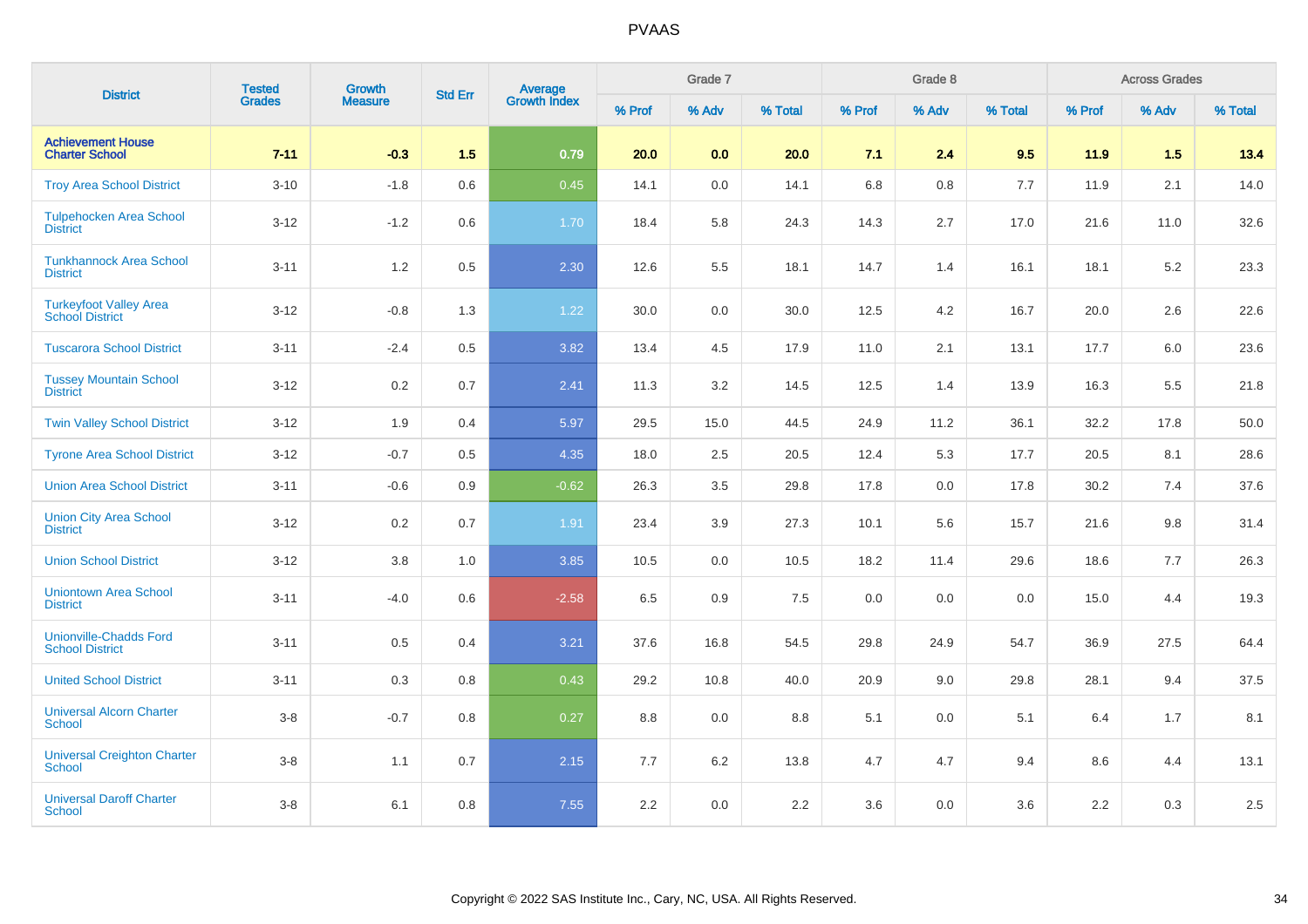| <b>District</b>                                          | <b>Tested</b> | Growth         | <b>Std Err</b> | <b>Average</b><br>Growth Index |        | Grade 7 |         |        | Grade 8 |         |        | <b>Across Grades</b> |         |
|----------------------------------------------------------|---------------|----------------|----------------|--------------------------------|--------|---------|---------|--------|---------|---------|--------|----------------------|---------|
|                                                          | <b>Grades</b> | <b>Measure</b> |                |                                | % Prof | % Adv   | % Total | % Prof | % Adv   | % Total | % Prof | % Adv                | % Total |
| <b>Achievement House</b><br><b>Charter School</b>        | $7 - 11$      | $-0.3$         | 1.5            | 0.79                           | 20.0   | 0.0     | 20.0    | 7.1    | 2.4     | 9.5     | 11.9   | 1.5                  | 13.4    |
| <b>Universal Institute Charter</b><br><b>School</b>      | $3-8$         | $-2.3$         | 0.7            | 0.12                           | 0.0    | 0.0     | 0.0     | 2.3    | 0.0     | 2.3     | 1.7    | 0.2                  | 2.0     |
| <b>Universal Vare Charter</b><br><b>School</b>           | $6 - 8$       | 1.8            | 1.3            | 3.30                           | 3.6    | 0.0     | 3.6     | 6.4    | 0.0     | 6.4     | 4.7    | 0.9                  | $5.7\,$ |
| <b>Upper Adams School</b><br><b>District</b>             | $3 - 11$      | 1.7            | 0.6            | 3.00                           | 18.1   | 1.9     | 20.0    | 11.4   | 3.8     | 15.3    | 22.6   | 6.3                  | 28.9    |
| <b>Upper Darby School District</b>                       | $3 - 12$      | $-0.4$         | 0.3            | $-0.94$                        | 5.4    | 2.9     | 8.3     | 7.5    | 1.4     | $8.8\,$ | 10.5   | 2.2                  | 12.8    |
| <b>Upper Dauphin Area School</b><br><b>District</b>      | $3 - 11$      | $1.0$          | 0.7            | 6.60                           | 18.9   | 6.8     | 25.7    | 24.3   | 7.1     | 31.4    | 22.1   | 9.5                  | 31.6    |
| <b>Upper Dublin School</b><br><b>District</b>            | $3 - 12$      | $0.6\,$        | 0.4            | 1.43                           | 30.8   | 29.7    | 60.5    | 24.1   | 14.8    | 38.9    | 35.7   | 29.8                 | 65.5    |
| <b>Upper Merion Area School</b><br><b>District</b>       | $3 - 11$      | $-1.3$         | 0.4            | $-2.87$                        | 26.4   | 7.1     | 33.5    | 11.7   | 7.8     | 19.4    | 26.8   | 17.0                 | 43.8    |
| <b>Upper Moreland Township</b><br><b>School District</b> | $3 - 11$      | $-0.1$         | 0.4            | 4.58                           | 21.7   | 10.6    | 32.3    | 18.9   | 12.1    | 31.1    | 23.9   | 11.6                 | 35.5    |
| <b>Upper Perkiomen School</b><br><b>District</b>         | $3 - 11$      | 2.0            | 0.4            | 6.80                           | 28.0   | 11.6    | 39.6    | 22.9   | 10.0    | 32.8    | 24.8   | 10.4                 | 35.1    |
| <b>Upper Saint Clair School</b><br><b>District</b>       | $3 - 11$      | 3.0            | 0.4            | 7.98                           | 33.3   | 35.5    | 68.8    | 31.1   | 30.4    | 61.5    | 36.7   | 35.6                 | 72.3    |
| <b>Urban Pathways 6-12</b><br>Charter School             | $6 - 11$      | $-1.8$         | 1.6            | $-0.82$                        | 0.0    | 0.0     | 0.0     | 0.0    | 0.0     | 0.0     | 0.0    | 0.0                  | $0.0\,$ |
| <b>Valley Grove School District</b>                      | $3 - 10$      | $-2.4$         | 0.8            | $-1.49$                        | 18.5   | 5.6     | 24.1    | 14.3   | 1.8     | 16.1    | 25.5   | 6.8                  | 32.2    |
| <b>Valley View School District</b>                       | $3 - 11$      | $-2.3$         | 0.8            | 1.14                           | 9.8    | 2.4     | 12.2    | 7.9    | 0.0     | 7.9     | 18.2   | 2.7                  | 20.9    |
| <b>Vision Academy Charter</b><br>School                  | $3 - 8$       | 1.7            | 1.1            | 3.72                           | 2.9    | 2.9     | 5.9     | 9.5    | 4.8     | 14.3    | 6.4    | 1.6                  | 8.0     |
| <b>Wallenpaupack Area</b><br><b>School District</b>      | $3 - 11$      | 0.7            | 0.5            | 7.55                           | 30.6   | 8.2     | 38.8    | 13.2   | 3.5     | 16.7    | 24.0   | 7.0                  | 31.1    |
| <b>Wallingford-Swarthmore</b><br><b>School District</b>  | $3 - 10$      | 0.4            | 0.4            | 1.02                           | 27.6   | 17.6    | 45.3    | 29.4   | 14.7    | 44.2    | 33.9   | 27.8                 | 61.7    |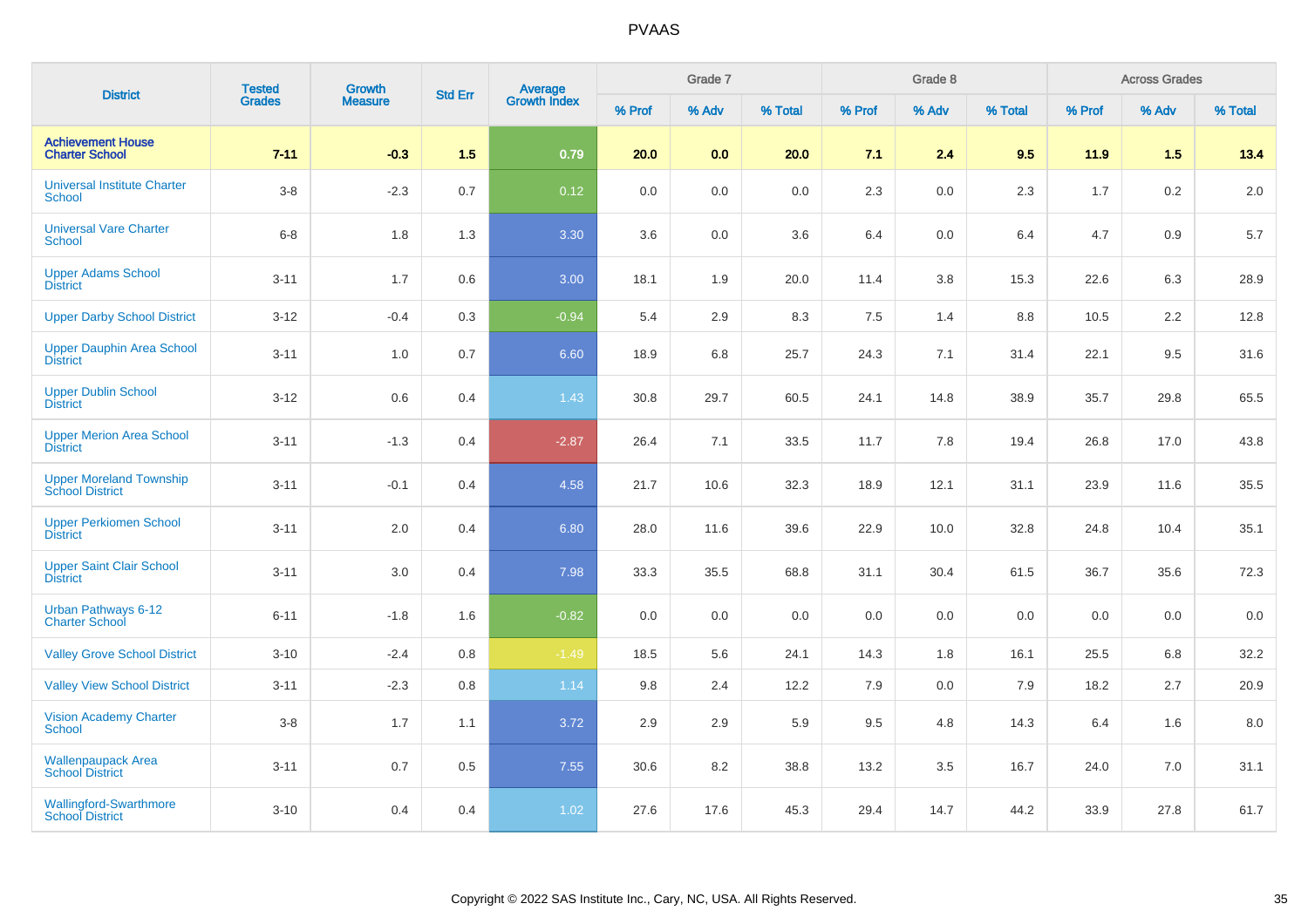| <b>District</b>                                       | <b>Tested</b> | Growth<br><b>Measure</b> | <b>Std Err</b> | <b>Average</b><br>Growth Index |        | Grade 7 |         |        | Grade 8 |         | <b>Across Grades</b> |       |         |
|-------------------------------------------------------|---------------|--------------------------|----------------|--------------------------------|--------|---------|---------|--------|---------|---------|----------------------|-------|---------|
|                                                       | <b>Grades</b> |                          |                |                                | % Prof | % Adv   | % Total | % Prof | % Adv   | % Total | % Prof               | % Adv | % Total |
| <b>Achievement House</b><br><b>Charter School</b>     | $7 - 11$      | $-0.3$                   | 1.5            | 0.79                           | 20.0   | 0.0     | 20.0    | 7.1    | 2.4     | 9.5     | 11.9                 | 1.5   | 13.4    |
| <b>Warren County School</b><br><b>District</b>        | $3 - 11$      | 2.7                      | 0.4            | 7.14                           | 12.0   | 0.7     | 12.6    | 13.8   | 2.9     | 16.7    | 17.7                 | 4.3   | 22.0    |
| <b>Warrior Run School District</b>                    | $3 - 11$      | $-0.7$                   | 0.6            | 1.21                           | 16.8   | 11.2    | 28.0    | 15.6   | 12.2    | 27.8    | 23.2                 | 10.7  | 34.0    |
| <b>Warwick School District</b>                        | $3 - 11$      | 4.0                      | 0.4            | 10.87                          | 22.5   | 7.2     | 29.7    | 13.2   | 3.6     | 16.8    | 25.6                 | 9.8   | 35.4    |
| <b>Washington School District</b>                     | $3 - 11$      | $-2.6$                   | 0.7            | $-0.09$                        | 15.0   | 1.2     | 16.2    | 0.0    | 1.5     | 1.5     | 11.8                 | 3.4   | 15.2    |
| <b>Wattsburg Area School</b><br><b>District</b>       | $3 - 11$      | 4.1                      | 0.6            | 6.55                           | 19.6   | 7.6     | 27.2    | 31.7   | 12.9    | 44.6    | 26.7                 | 12.5  | 39.2    |
| <b>Wayne Highlands School</b><br><b>District</b>      | $3 - 11$      | 2.2                      | 0.5            | 4.54                           | 25.6   | 14.3    | 39.9    | 27.6   | 4.9     | 32.5    | 29.9                 | 16.0  | 46.0    |
| <b>Waynesboro Area School</b><br><b>District</b>      | $3 - 12$      | $-0.5$                   | 0.4            | $-1.53$                        | 19.2   | 6.0     | 25.2    | 20.1   | 4.8     | 24.8    | 22.3                 | 9.3   | 31.6    |
| <b>Weatherly Area School</b><br><b>District</b>       | $3 - 11$      | $-6.9$                   | 1.1            | $-1.89$                        | 6.9    | 0.0     | 6.9     | 5.6    | 0.0     | 5.6     | 15.1                 | 4.0   | 19.1    |
| <b>Wellsboro Area School</b><br><b>District</b>       | $3 - 11$      | 3.0                      | 0.6            | 6.61                           | 20.5   | 13.7    | 34.2    | 24.5   | 13.3    | 37.8    | 24.3                 | 8.8   | 33.1    |
| <b>West Allegheny School</b><br><b>District</b>       | $3 - 12$      | 1.0                      | 0.4            | 2.40                           | 27.5   | 20.6    | 48.1    | 23.4   | 11.2    | 34.6    | 31.3                 | 30.8  | 62.1    |
| <b>West Branch Area School</b><br><b>District</b>     | $3 - 11$      | 0.5                      | 0.8            | 1.82                           | 19.7   | 14.5    | 34.2    | 18.8   | 6.2     | 25.0    | 18.7                 | 7.8   | 26.5    |
| <b>West Chester Area School</b><br><b>District</b>    | $3 - 11$      | $-1.3$                   | 0.3            | $-0.94$                        | 26.7   | 11.1    | 37.8    | 22.1   | 13.0    | 35.1    | 32.0                 | 17.9  | 49.8    |
| <b>West Greene School</b><br><b>District</b>          | $3 - 11$      | $-1.6$                   | 0.9            | 2.26                           | 9.3    | 11.1    | 20.4    | 11.8   | 0.0     | 11.8    | 19.6                 | 10.7  | 30.2    |
| <b>West Jefferson Hills School</b><br><b>District</b> | $3 - 11$      | $-1.1$                   | 0.4            | $-2.85$                        | 22.8   | 6.3     | 29.1    | 21.7   | 4.4     | 26.1    | 30.8                 | 13.4  | 44.3    |
| <b>West Middlesex Area</b><br><b>School District</b>  | $3 - 10$      | 0.9                      | 0.9            | 1.06                           | 30.0   | 2.0     | 32.0    | 7.1    | 0.0     | 7.1     | 30.3                 | 7.4   | 37.7    |
| <b>West Mifflin Area School</b><br><b>District</b>    | $3 - 12$      | $-8.5$                   | 0.5            | $-2.29$                        | 6.7    | 0.0     | 6.7     | 5.5    | 0.0     | 5.5     | 11.1                 | 2.8   | 13.9    |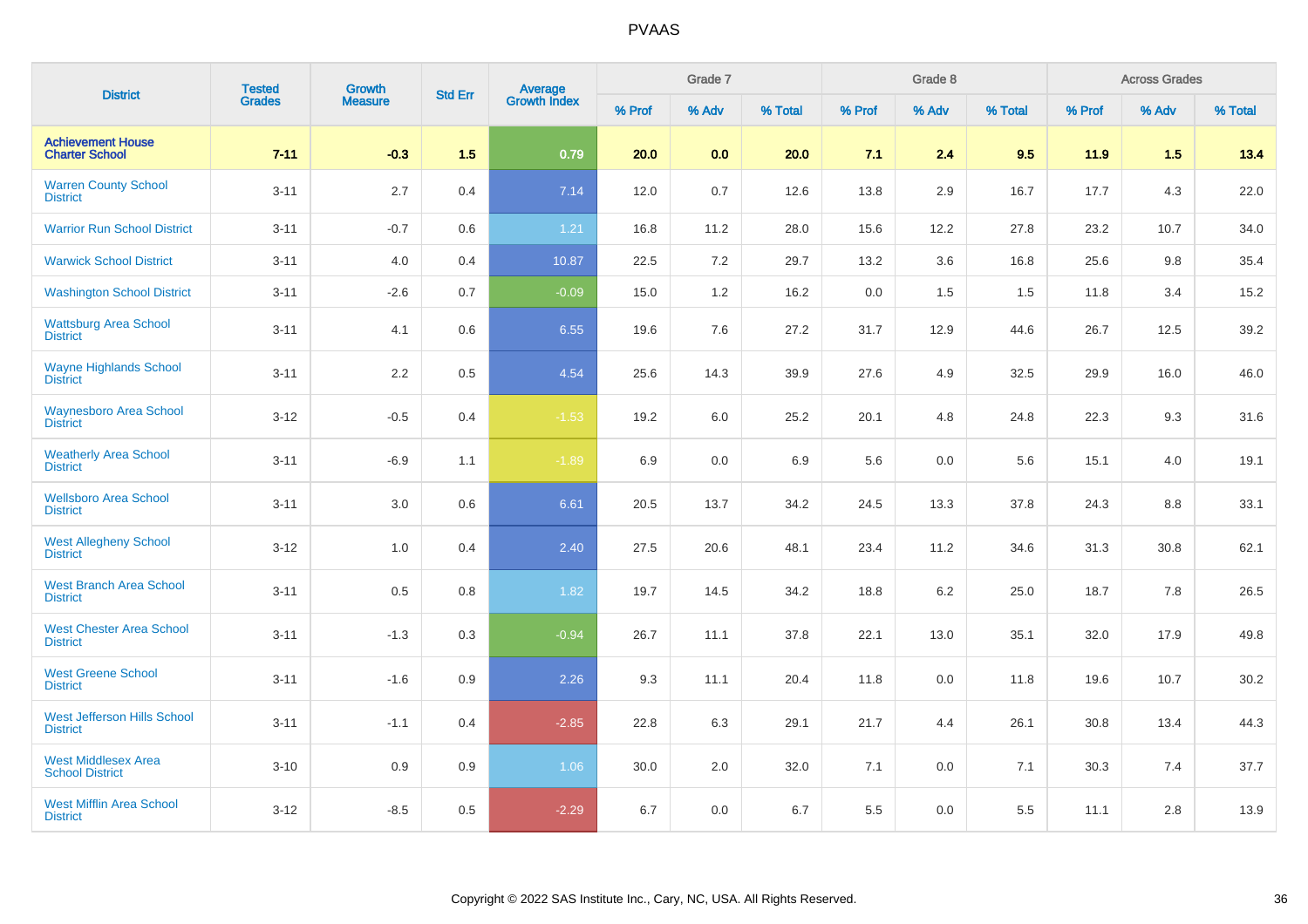| <b>District</b>                                         | <b>Tested</b> | <b>Growth</b><br><b>Measure</b> | <b>Std Err</b> | Average<br>Growth Index |        | Grade 7 |         |        | Grade 8 |         | <b>Across Grades</b> |       |         |
|---------------------------------------------------------|---------------|---------------------------------|----------------|-------------------------|--------|---------|---------|--------|---------|---------|----------------------|-------|---------|
|                                                         | Grades        |                                 |                |                         | % Prof | % Adv   | % Total | % Prof | % Adv   | % Total | % Prof               | % Adv | % Total |
| <b>Achievement House</b><br><b>Charter School</b>       | $7 - 11$      | $-0.3$                          | 1.5            | 0.79                    | 20.0   | 0.0     | 20.0    | 7.1    | 2.4     | 9.5     | 11.9                 | 1.5   | 13.4    |
| <b>West Oak Lane Charter</b><br><b>School</b>           | $3-8$         | 0.7                             | 0.7            | 1.45                    | 6.9    | 1.4     | 8.3     | 0.0    | 1.9     | 1.9     | 6.1                  | 0.7   | 6.8     |
| <b>West Perry School District</b>                       | $3 - 11$      | 2.7                             | 0.5            | 5.67                    | 14.0   | 6.7     | 20.7    | 15.2   | 8.5     | 23.6    | 21.6                 | 10.7  | 32.3    |
| <b>West Shore School District</b>                       | $3 - 12$      | $-1.6$                          | 0.3            | $-1.96$                 | 13.5   | 7.4     | 20.9    | 16.1   | 7.2     | 23.3    | 22.8                 | 10.8  | 33.5    |
| <b>West York Area School</b><br><b>District</b>         | $3 - 12$      | 2.3                             | 0.4            | 5.18                    | 15.0   | 5.8     | 20.9    | 16.3   | 4.2     | 20.5    | 19.8                 | 5.9   | 25.6    |
| <b>Western Beaver County</b><br><b>School District</b>  | $3 - 11$      | 3.4                             | 1.1            | 5.38                    | 29.2   | 4.2     | 33.3    | 27.8   | 2.8     | 30.6    | 26.5                 | 9.8   | 36.3    |
| <b>Western Wayne School</b><br><b>District</b>          | $3 - 11$      | $-2.5$                          | 0.6            | 0.99                    | 21.6   | 2.9     | 24.5    | 14.1   | 5.4     | 19.6    | 23.6                 | 9.6   | 33.2    |
| <b>Westmont Hilltop School</b><br><b>District</b>       | $3 - 11$      | 2.7                             | 0.6            | 6.24                    | 22.2   | 6.2     | 28.4    | 26.1   | 8.7     | 34.8    | 24.1                 | 11.7  | 35.7    |
| <b>Whitehall-Coplay School</b><br><b>District</b>       | $3 - 11$      | $-3.3$                          | 0.4            | $-2.64$                 | 11.1   | 2.5     | 13.6    | 10.5   | 3.2     | 13.7    | 18.5                 | 4.9   | 23.5    |
| <b>Widener Partnership</b><br><b>Charter School</b>     | $3 - 7$       | 2.8                             | 1.0            | 2.65                    | 0.0    | 2.3     | 2.3     |        |         |         | 1.4                  | 0.5   | 1.9     |
| <b>Wilkes-Barre Area School</b><br><b>District</b>      | $3 - 11$      | $-0.9$                          | 0.5            | 0.31                    | 6.0    | 1.8     | 7.8     | 3.1    | 1.3     | 4.4     | 9.8                  | 3.0   | 12.7    |
| <b>William Penn School</b><br><b>District</b>           | $3 - 12$      | 1.5                             | 0.5            | 5.98                    | 3.0    | 0.6     | 3.6     | 5.6    | 1.2     | 6.9     | 6.3                  | 1.6   | 7.9     |
| <b>Williams Valley School</b><br><b>District</b>        | $3 - 11$      | 0.1                             | 0.8            | 0.08                    | 8.0    | 1.3     | 9.3     | 9.4    | 1.6     | 10.9    | 12.8                 | 1.6   | 14.4    |
| <b>Williamsburg Community</b><br><b>School District</b> | $3 - 11$      | 4.8                             | 1.0            | 4.64                    | 26.2   | 4.8     | 31.0    | 40.6   | 0.0     | 40.6    | 28.1                 | 8.4   | 36.4    |
| <b>Williamsport Area School</b><br><b>District</b>      | $3 - 11$      | 2.8                             | 0.3            | 10.28                   | 21.5   | 8.3     | 29.8    | 16.1   | 5.1     | 21.2    | 22.0                 | 11.0  | 33.1    |
| Wilmington Area School<br><b>District</b>               | $3 - 11$      | $-0.8$                          | 0.8            | $-0.96$                 | 29.4   | 3.9     | 33.3    | 13.6   | 3.4     | 17.0    | 26.8                 | 7.9   | 34.7    |
| <b>Wilson Area School District</b>                      | $3 - 11$      | $-11.7$                         | 0.5            | $-11.24$                | 14.4   | 3.8     | 18.1    | 6.7    | 3.0     | 9.7     | 17.4                 | 6.4   | 23.7    |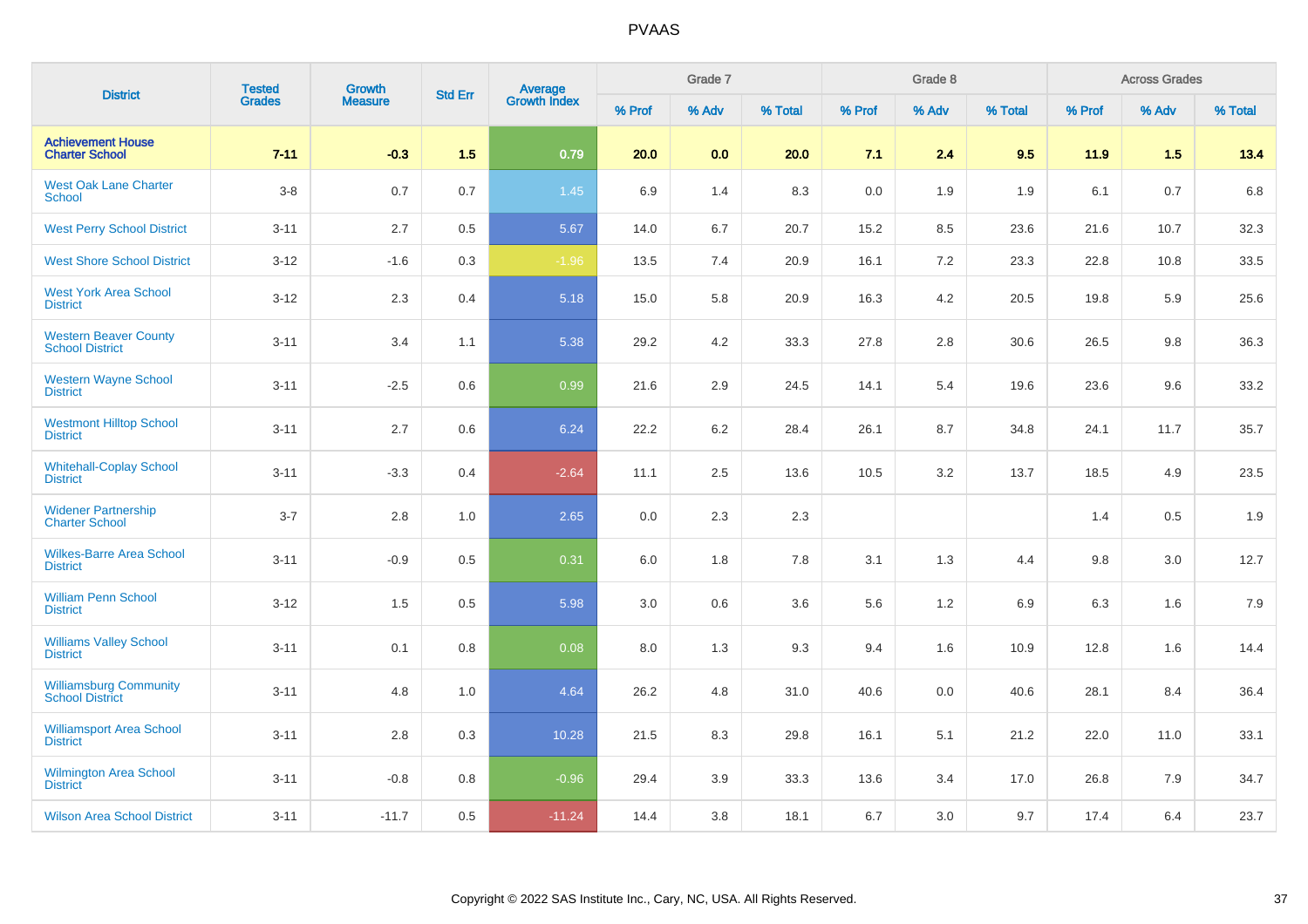| <b>District</b>                                                     | <b>Tested</b> | <b>Growth</b>  | <b>Std Err</b> | <b>Average</b><br>Growth Index | Grade 7 |         |         | Grade 8 |       |         | <b>Across Grades</b> |       |         |
|---------------------------------------------------------------------|---------------|----------------|----------------|--------------------------------|---------|---------|---------|---------|-------|---------|----------------------|-------|---------|
|                                                                     | <b>Grades</b> | <b>Measure</b> |                |                                | % Prof  | % Adv   | % Total | % Prof  | % Adv | % Total | % Prof               | % Adv | % Total |
| <b>Achievement House</b><br><b>Charter School</b>                   | $7 - 11$      | $-0.3$         | 1.5            | 0.79                           | 20.0    | 0.0     | 20.0    | 7.1     | 2.4   | 9.5     | 11.9                 | 1.5   | 13.4    |
| <b>Wilson School District</b>                                       | $3 - 12$      | $-3.7$         | 0.5            | $-3.10$                        | 19.9    | 7.0     | 26.9    | 13.0    | 9.8   | 22.8    | 28.3                 | 14.3  | 42.6    |
| <b>Windber Area School</b><br><b>District</b>                       | $3 - 11$      | $-1.8$         | 0.7            | 2.80                           | 14.7    | 9.3     | 24.0    | 28.6    | 13.1  | 41.7    | 24.4                 | 15.1  | 39.6    |
| <b>Wissahickon Charter</b><br><b>School</b>                         | $3-8$         | $-0.8$         | 0.7            | 4.54                           | 3.7     | 0.0     | 3.7     | 1.5     | 0.0   | 1.5     | 4.0                  | 0.2   | 4.2     |
| <b>Wissahickon School District</b>                                  | $3 - 10$      | $-0.4$         | 0.3            | 0.31                           | 31.3    | 19.5    | 50.8    | 20.0    | 17.9  | 37.9    | 30.3                 | 27.2  | 57.4    |
| <b>Woodland Hills School</b><br><b>District</b>                     | $3 - 12$      | $-6.1$         | 0.5            | $-2.24$                        | 8.7     | 2.9     | 11.6    | 2.3     | 3.0   | 5.3     | 7.9                  | 2.7   | 10.6    |
| <b>Wyalusing Area School</b><br><b>District</b>                     | $3 - 12$      | 1.6            | 0.6            | 7.67                           | 14.6    | 7.9     | 22.5    | 9.6     | 1.0   | 10.6    | 16.5                 | 5.1   | 21.5    |
| <b>Wyoming Area School</b><br><b>District</b>                       | $3 - 10$      | $-7.7$         | 0.6            | $-8.44$                        | 9.3     | 3.1     | 12.4    | 7.4     | 1.8   | 9.3     | 14.1                 | 4.3   | 18.4    |
| <b>Wyoming Valley West</b><br><b>School District</b>                | $3 - 11$      | $-0.6$         | 0.5            | 1.83                           | 10.8    | 0.0     | 10.8    | 10.5    | 2.9   | 13.4    | 11.8                 | 2.4   | 14.3    |
| <b>Wyomissing Area School</b><br><b>District</b>                    | $3-12$        | $-3.5$         | 0.6            | $-4.17$                        | 12.3    | 6.6     | 18.8    | 13.6    | 6.4   | 20.0    | 25.7                 | 12.9  | 38.6    |
| <b>York Academy Regional</b><br><b>Charter School</b>               | $3 - 11$      | $-4.4$         | 0.8            | 1.08                           | 7.3     | 5.4     | 12.7    | 19.3    | 0.0   | 19.3    | 18.4                 | 9.5   | 27.9    |
| <b>York City School District</b>                                    | $3 - 12$      | 1.6            | 0.3            | 5.37                           | 2.6     | 0.5     | 3.1     | 1.4     | 0.2   | 1.6     | 2.8                  | 0.6   | 3.4     |
| <b>York Suburban School</b><br><b>District</b>                      | $3 - 11$      | $-1.0$         | 0.5            | 6.95                           | 23.6    | 15.3    | 38.9    | 20.6    | 9.2   | 29.9    | 27.3                 | 17.9  | 45.3    |
| <b>Yough School District</b>                                        | $3 - 10$      | $-4.9$         | 0.6            | $-3.99$                        | 16.5    | 1.0     | 17.5    | 6.6     | 0.8   | 7.4     | 19.1                 | 4.3   | 23.4    |
| Young Scholars Charter<br>School                                    | $6 - 8$       | 2.6            | 0.8            | 3.60                           | 4.6     | $0.0\,$ | 4.6     | 0.0     | 0.0   | 0.0     | 2.0                  | 0.0   | 2.0     |
| <b>Young Scholars Of Central</b><br><b>PA Charter School</b>        | $3-8$         | 1.7            | 1.2            | 1.43                           | 28.6    | 14.3    | 42.9    | 0.0     | 0.0   | 0.0     | 21.7                 | 11.1  | 32.8    |
| <b>Young Scholars of Greater</b><br><b>Allegheny Charter School</b> | $3-8$         | $-1.4$         | 1.6            | 1.32                           | 10.0    | 0.0     | 10.0    |         |       |         | 6.6                  | 0.0   | 6.6     |